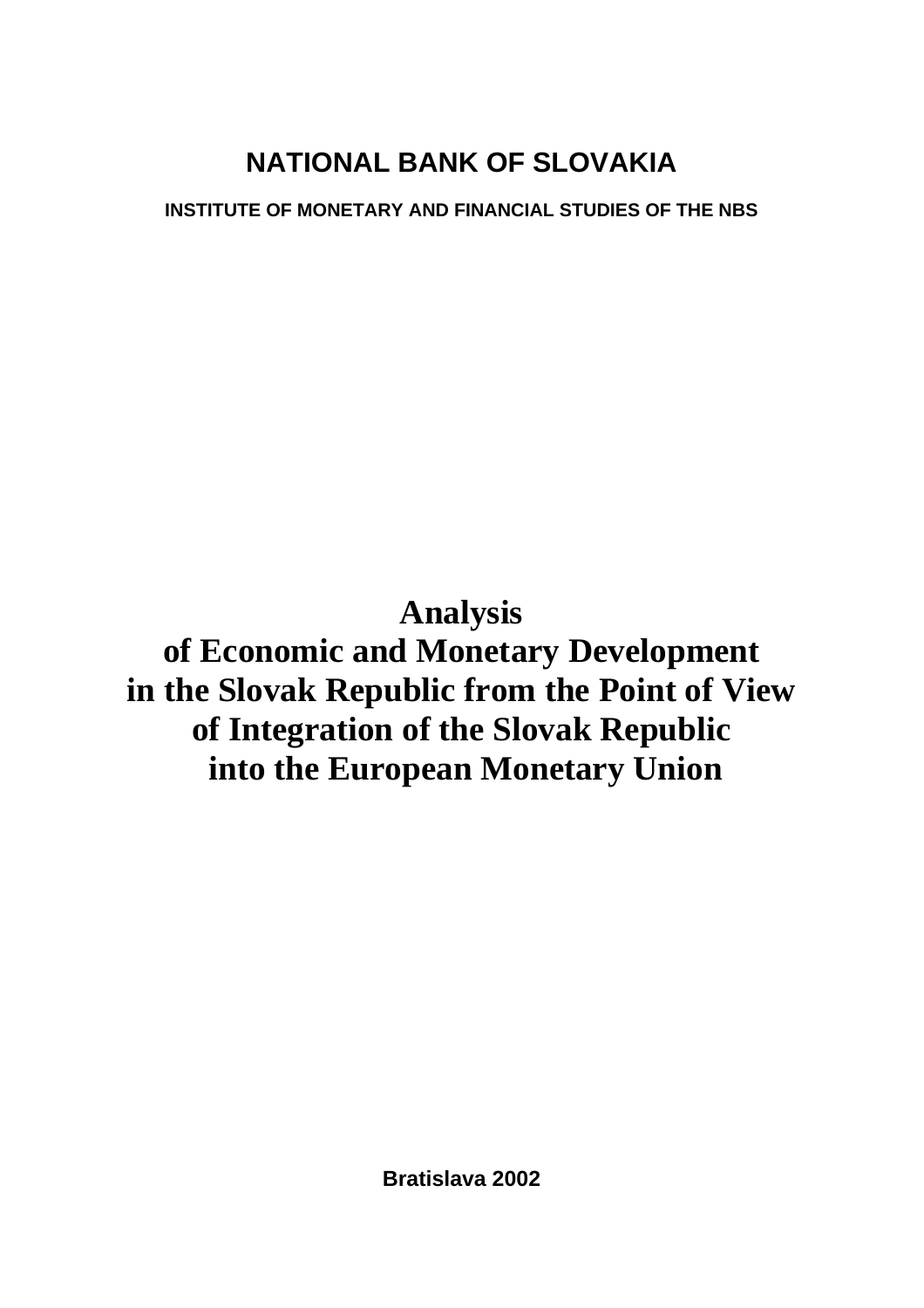#### **Analysis of Economic and Monetary Development in the Slovak Republic from the Point of View of Integration of the Slovak Republic into the European Monetary Union**

Institute of Monetary and Financial Studies of the NBS

**Bratislava 2002**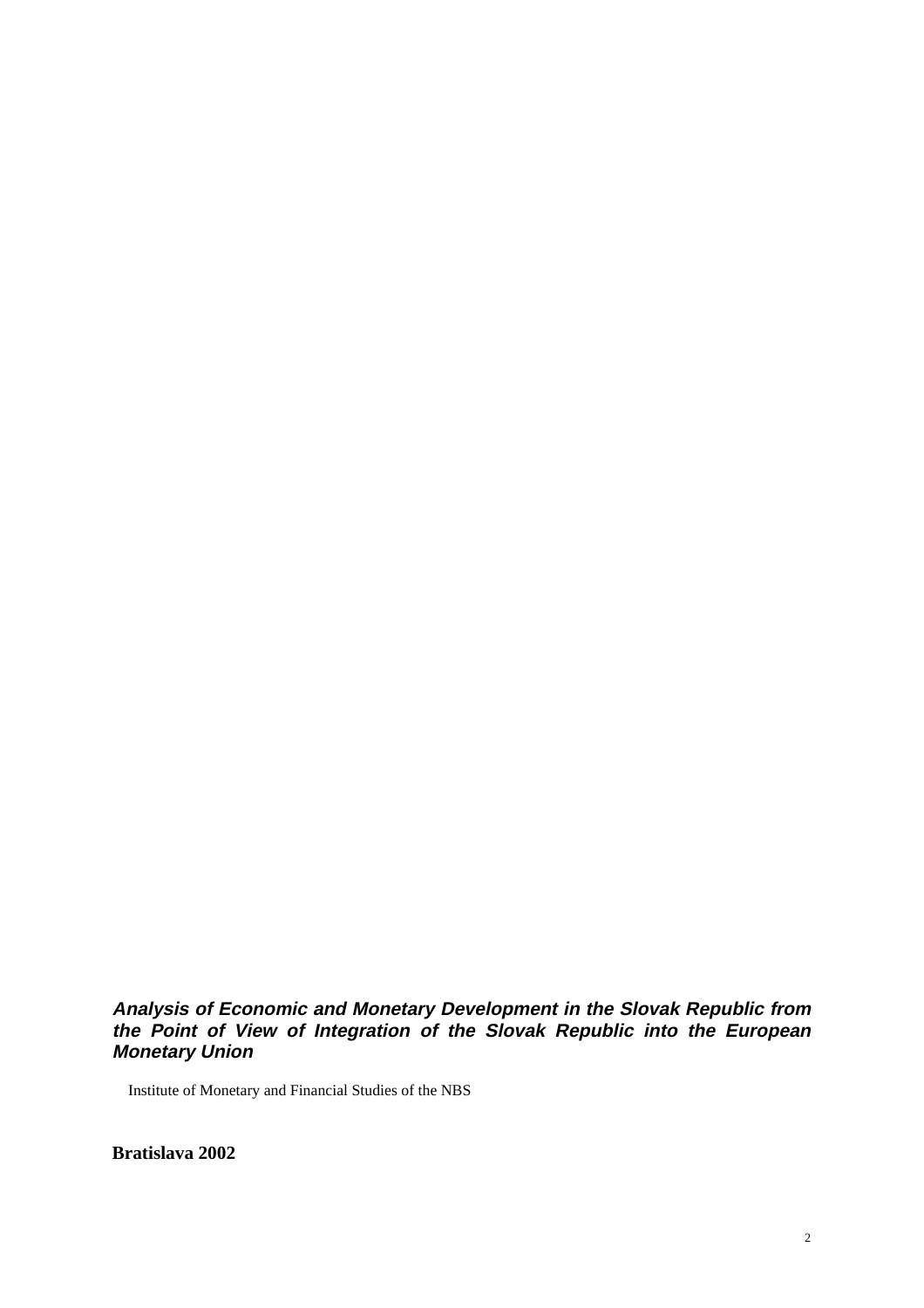### **TABLE OF CONTENTS**

#### **Introduction**

| 1.                 | Convergence of the SR to the EMU                                                                                                                            | 6                   |
|--------------------|-------------------------------------------------------------------------------------------------------------------------------------------------------------|---------------------|
| 1.1.<br>1.2.       | The relationship between real and nominal convergence<br>Comparing some attributes of the Slovak economy with selected EU states<br>and candidate countries | 6<br>$\overline{7}$ |
| 1.3.<br>1.4.       | Characteristics of convergence of the SR to the EU<br>Fiscal convergence                                                                                    | 13<br>19            |
| 1.4.1.             | Current status of public finances in the SR                                                                                                                 | 19                  |
| 1.4.2.             | Medium-term criterion on the public finance balance: structural balance                                                                                     | 21                  |
| 1.4.3.             | Performance of the fiscal sector of the SR in comparison with the EU                                                                                        | 22                  |
| 1.5.               | Impact of convergence on the structure of financial markets                                                                                                 | 25                  |
| 1.6.               | Features of the Slovak economy in terms of its responses to shocks<br>in comparison to the euro area countries                                              | 26                  |
| 1.7.               | Development in the external sector and increasing competitiveness                                                                                           | 28                  |
| 1.7.1.             | Macroeconomic aspects                                                                                                                                       | 28                  |
| 1.7.2.             | Microeconomic and structural aspects                                                                                                                        | 29                  |
| 1.8.               | Macroeconomic scenario of the convergence process                                                                                                           | 33                  |
| 1.9.               | Coverage, timing and an institutional framework for the EMU accession                                                                                       |                     |
| 1.9.1.             | process<br>Time frame of the accession process                                                                                                              | 35<br>36            |
| 1.9.2.             | Assessment procedures for EMU member admission                                                                                                              | 38                  |
| 1.9.3.             | Changes in the institutional environment                                                                                                                    | 39                  |
| 2.                 | Monetary policy in the process of accession by the SR to the EMU                                                                                            | 41                  |
|                    |                                                                                                                                                             |                     |
| 2.1.               | On choosing the monetary policy regime                                                                                                                      | 41                  |
| 2.2.               | Inflation convergence                                                                                                                                       | 42                  |
| 2.2.1.             | Taking catching-up factors into account in monetary policy with regard<br>to inflation targets                                                              | 42                  |
| 2.2.2.             | Promoting inflation convergence through appreciation of the nominal<br>exchange rate                                                                        | 43                  |
| 2.2.3.             | Promoting inflation convergence by means of declining inflation expectations                                                                                |                     |
| 2.3.               | in the long term                                                                                                                                            | 43<br>44            |
| 2.3.1.             | Exchange rate policy network<br>Characteristics of membership in the ERM II                                                                                 | 44                  |
| 2.3.2.             | Context for determining the exchange rate parity                                                                                                            | 45                  |
| 2.4.               | Adjusting monetary policy instruments                                                                                                                       | 45                  |
| 2.4.1.             | Interest rate convergence in the final phase of converging the EMU                                                                                          | 46                  |
| 3.                 | Strategy of acceding the EMU by the SR - limitations and risks                                                                                              | 47                  |
| 3.1.               | Inflation                                                                                                                                                   | 47                  |
| 3.2.               | <b>Fiscal deficit</b>                                                                                                                                       | 48                  |
| 3.3.               | Current account deficit, foreign debt                                                                                                                       | 49                  |
| 3.4.               | Exchange rate                                                                                                                                               | 50                  |
| 3.5.               | Prerequisites and conditions for meeting the Maastricht criteria                                                                                            | 51                  |
| <b>Conclusions</b> |                                                                                                                                                             | 53                  |
| References         |                                                                                                                                                             | 55                  |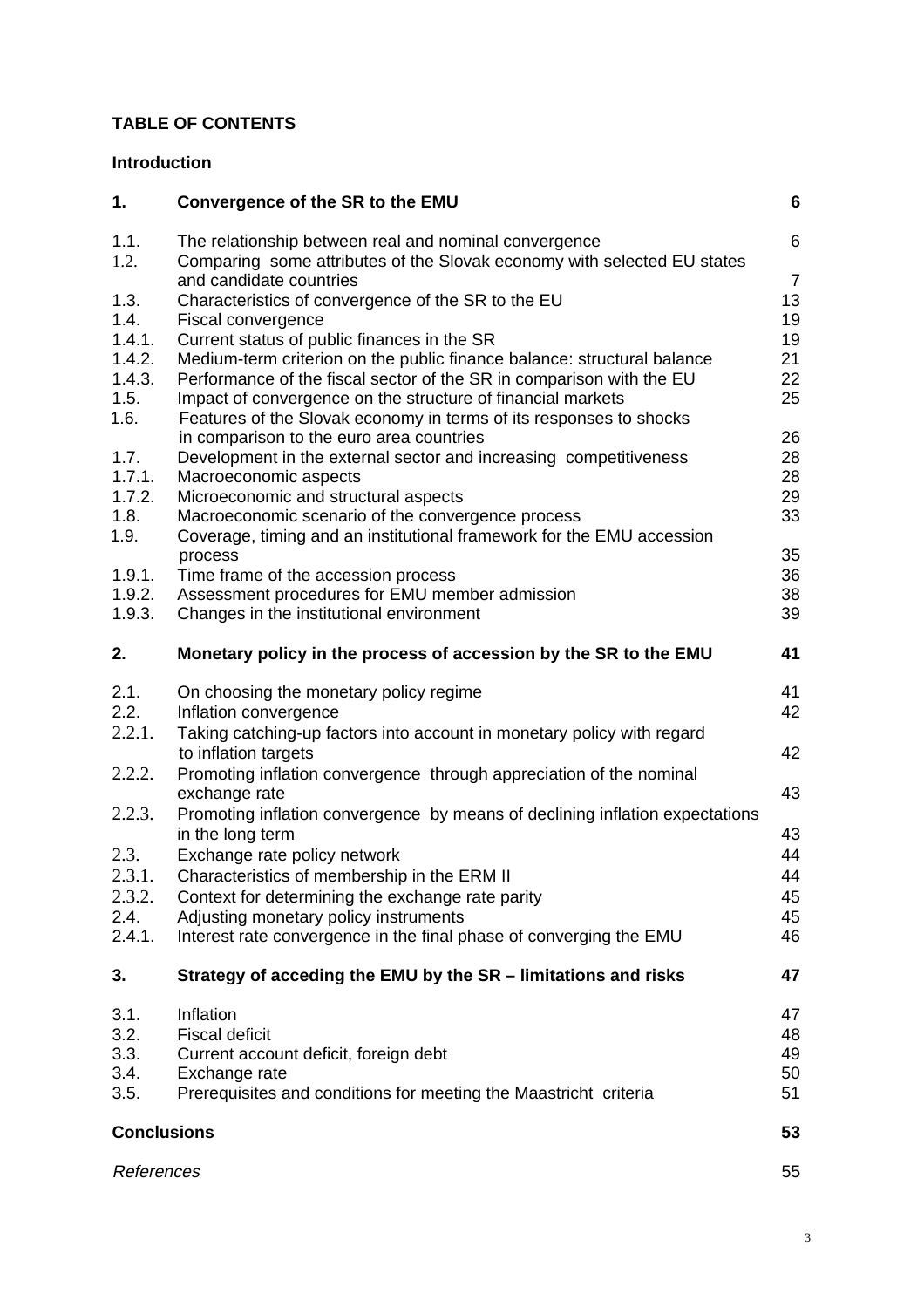#### **Introduction**

The process of integrating the Slovak Republic (SR) into European institutions has reached the stage where membership in the European Union has more or less stopped to be a question mark and the question of future admission of the SR to the European Monetary Union (EMU) has become a priority. At the same time, entry into the EMU upon the accession to the European Union (EU) is not an option but a must, since for new Member States including Slovakia, the possibility of the so-called opt-out has not been deliberated. A question remaining is the time scale of the entry into the EMU, which is not explicitly determined, and the country has a certain, although limited freedom to shape it. When addressing this issue, it is necessary to formulate a strategy which would reduce potential additional costs to be incurred when the fulfilment of eligibility criteria for entry into the EMU is artificially speeded up, and which at the same time would reduce the losses to be incurred in the event that the entry is unnecessarily delayed. This document aims to outline the context relevant for the development of such a strategy.

In the first part of the presented analysis, the understanding of the process of convergence is first defined as a phenomenon that has two complementary and interdependent facets, real and nominal, which leads to the necessity of parallel progression along both lines. In order to assess the situation in respect to the accession process in the SR, it is important to compare the status and the dynamics of development of the Slovak economy with the economies of the current EMU members prior to their entry into the euro area, as well as of the present candidate countries. It can be stated that the parameters of the Slovak economy do not differ significantly from the parameters pertaining to the other countries compared. At the same time, there are some specific differences calling for specific solutions. In connection with this, there is a discussion on the issues of fiscal convergence, consequences of changes in the structure of financial market upon the currency transmission, as well as the issues related to the nature of potential responses of the Slovak economy within the euro area from the point of view of the optimum monetary area theory. Attention is also paid to the issues such as developments in the foreign trade sector and the competitiveness of the Slovak economy. Also presented here is an illustrative macroeconomic scenario of the convergence process, and a formal framework for accession to the EMU.

In the second part, the structure of problems to be faced by the monetary policy in the process of accession is characterised. The questions discussed here include the selection of a monetary strategy, as well as possible procedures for disinflation and the issue of exchange rate policy, which will in time gain in importance. In this context, account is given of the circumstances of membership in the ERM II, whose purpose is to prepare conditions for introducing a common currency in accession countries. It is noted that the monetary policy operates within the context of a whole economic policy complex and it is exactly the coordination of its individual components that constitutes a prerequisite for building up credibility vis-à-vis markets and thereby a sustainable favourable economic development.

In the third section, we provide a summary of a range of issues, which will have to be solved as part of the process of accession to the EMU, and an indication of their size. The improvement of indicators decisive in terms of the entry is preconditioned by completing reforms with which certain costs will be associated. From this viewpoint, the most important is a reform of the public finance system associated with reforms in other areas, (particularly pension and health care system reforms), which have to do with the fulfilment of the budget criterion. The performance of the inflation criterion came under pressure, chiefly due to the postponement of price deregulations. These facts also influence conditions for meeting the debt and interest rate criteria.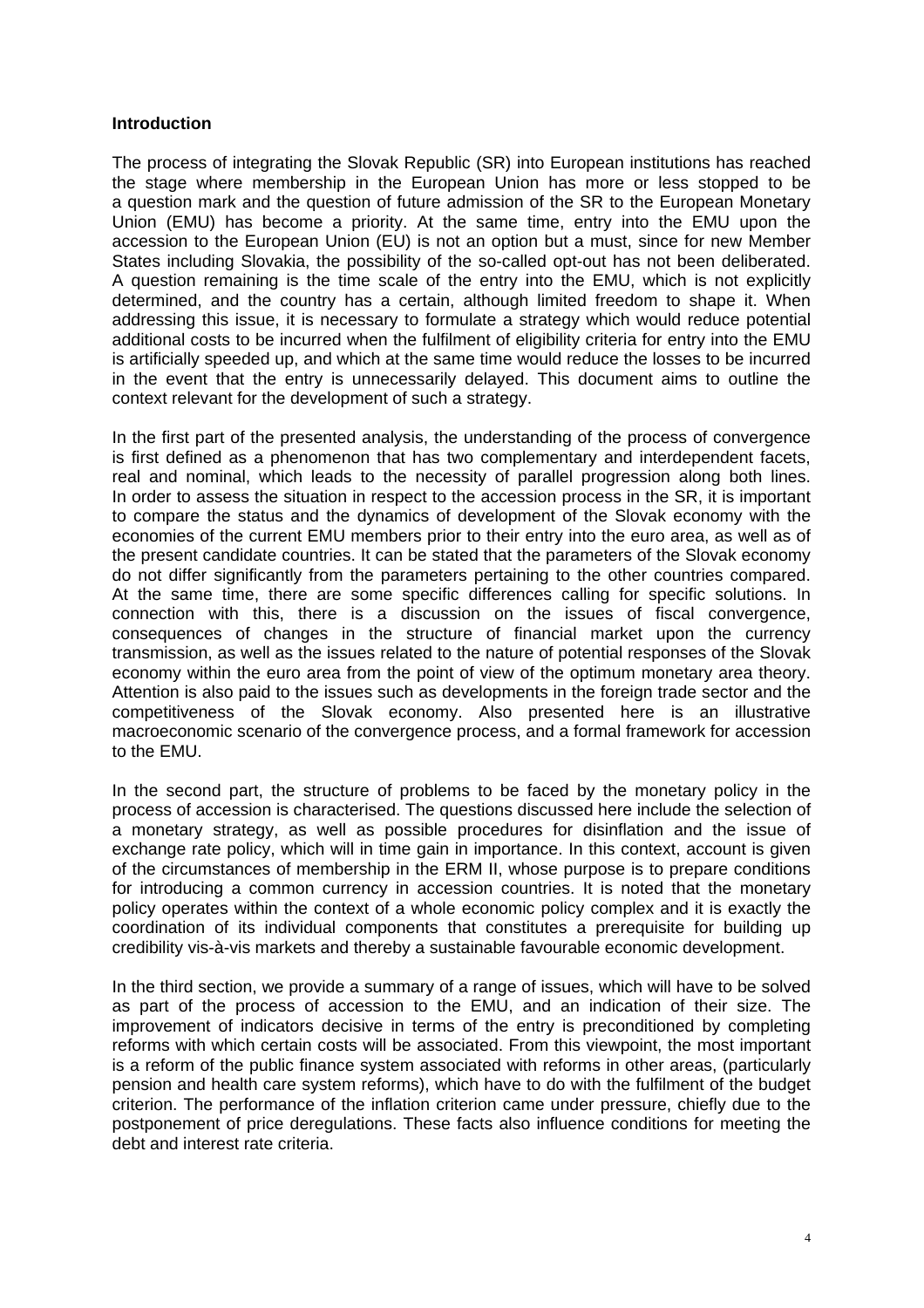A consistent strategy for the process of accessing the EMU will require a close coordination of actions taken by the government and the National Bank of Slovakia (NBS), especially when it comes to the harmonisation of monetary, fiscal, and other policies. A successful assertion of the strategy is preconditioned by a social consensus with regard to the reforms needed. This will require cooperation between the two entities and employers and trade unions, especially when it comes to the regulation of wage development. Last but not least, an efficient information campaign targeted at the population at large, will be required.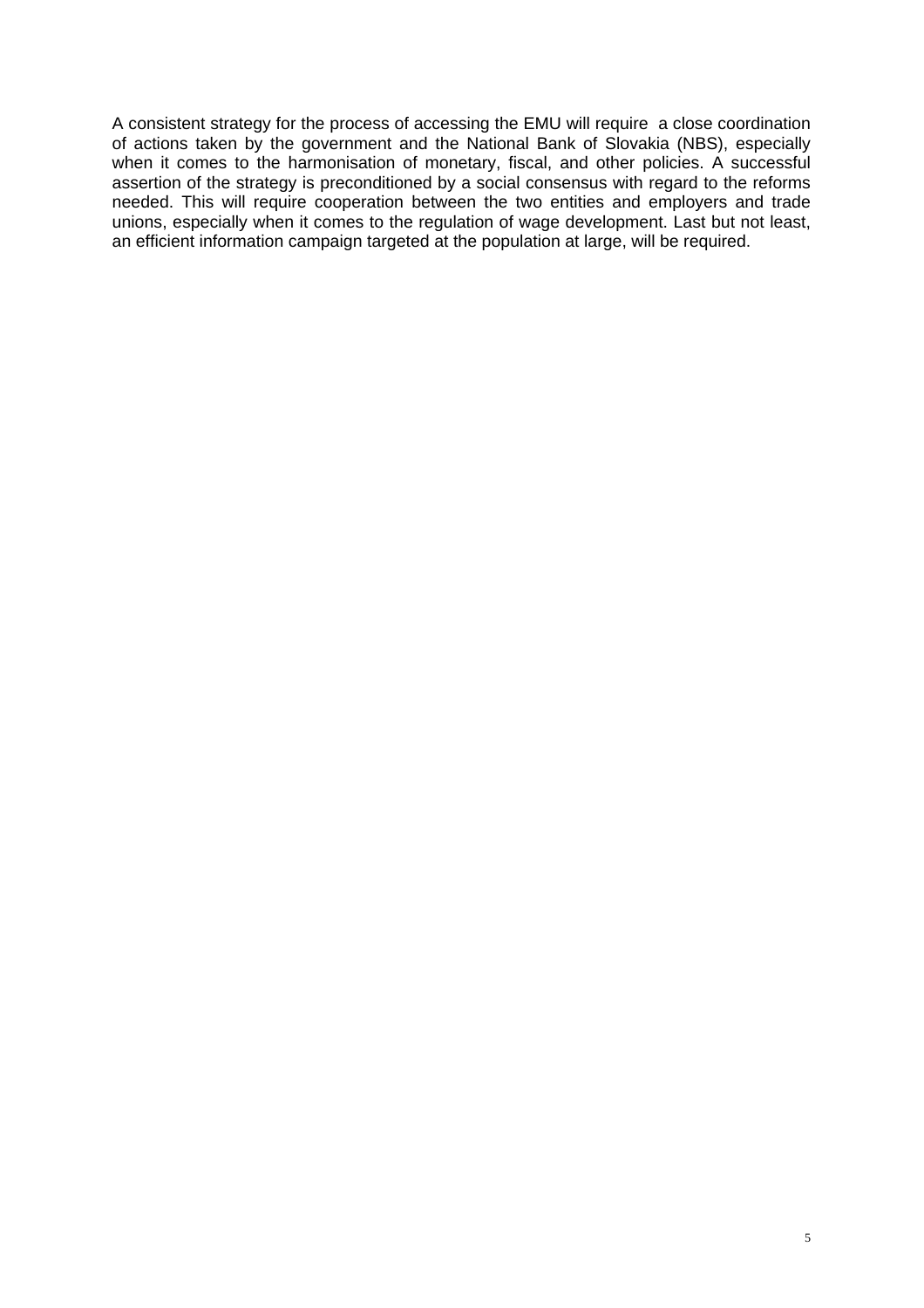#### **1. Convergence of the SR to the EMU**

Real and nominal convergence of Member States of the integration grouping is desirable both in terms of a problem-free functioning of the whole grouping, and even more importantly in the case of Slovakia, which through its economic weight cannot significantly influence the operation of the integration grouping, in terms of a problem-free functioning of individual countries within the grouping. Real convergence criteria primarily comprise per capita GDP, price and wage levels, but also some structural features. Nominal convergence is characterised by the Maastricht criteria.

#### 1.1. The relationship between real and nominal convergence

A traditional view on the relationship between the real and nominal convergence sides of economic processes is based on their assumed counteracting quality (trade off), which means that a higher real growth can be achieved at the expense of higher inflation (and fiscal deficit) and vice versa. However, several empirical studies have shown that in the long run, there is a positive relationship between real growth and low inflation. As demonstrated in Tables 1 and 2, this also applies to countries with a tradition of relatively high inflation at the time of their accession to the EMU (Greece, Portugal, Spain, and also Italy)<sup>1</sup>, and in which inflation was markedly reduced at concurrently accelerated economic growth during the 1990's. This led to a thesis on the complementary nature of real and nominal convergence that is presently upheld by the European Central Bank and the need for their parallel accomplishment.

Greece makes a particularly remarkable example of this. The example of Greece also documentates that the described developments were not unpromted, but occurred on the basis of the employment of a combination of relevant policies and their proper timing. Stabilisation-oriented monetary policy was based on the exchange rate in the role of the intermediate target. Systematic steps were taken to reduce government deficit, and the need for fiscal discipline was harmonised with a labour market policy that respected the need to raise international competitiveness in conditions of a relatively stable exchange rate. This was also supported by informal agreements on modesty in wage negotiations. Structural reforms focused on the effectiveness of markets´functioning were implemented, which in the final outcome facilitated the process of disinflation as well.

|                                                          | 1989-91 | 1992-94 | 1995-97 | 1998-2000 |
|----------------------------------------------------------|---------|---------|---------|-----------|
| Greece                                                   | 14.8    | 11.7    | 6.5     | 2.8       |
| Spain                                                    | 3.5     | 3.2     | 2.3     | 1.7       |
| Italy                                                    | 3.4     | 2.8     | 2.7     | 1.3       |
| Portugal                                                 | 9.3     | 5.0     | 2.0     | 1.8       |
| Average for 3 best<br>performing EU countries<br>(level) | 2.9     | 1.9     | 1.0     | 0.8       |

Table 1 Inflation differentials between selected EU countries and three best performing countries in terms of price stability (three-year averages)

Source: ECB (2002)

It can therefore be generally noted that during the process of convergence, which leads to the entry into the monetary union, there does not necessarily have to be a contradiction between the need for real growth and nominal stabilisation of the economy. Assuming a certain degree of flexibility of the exchange rate, macroeconomic policies oriented towards

 $^{1}$  ECB (2002).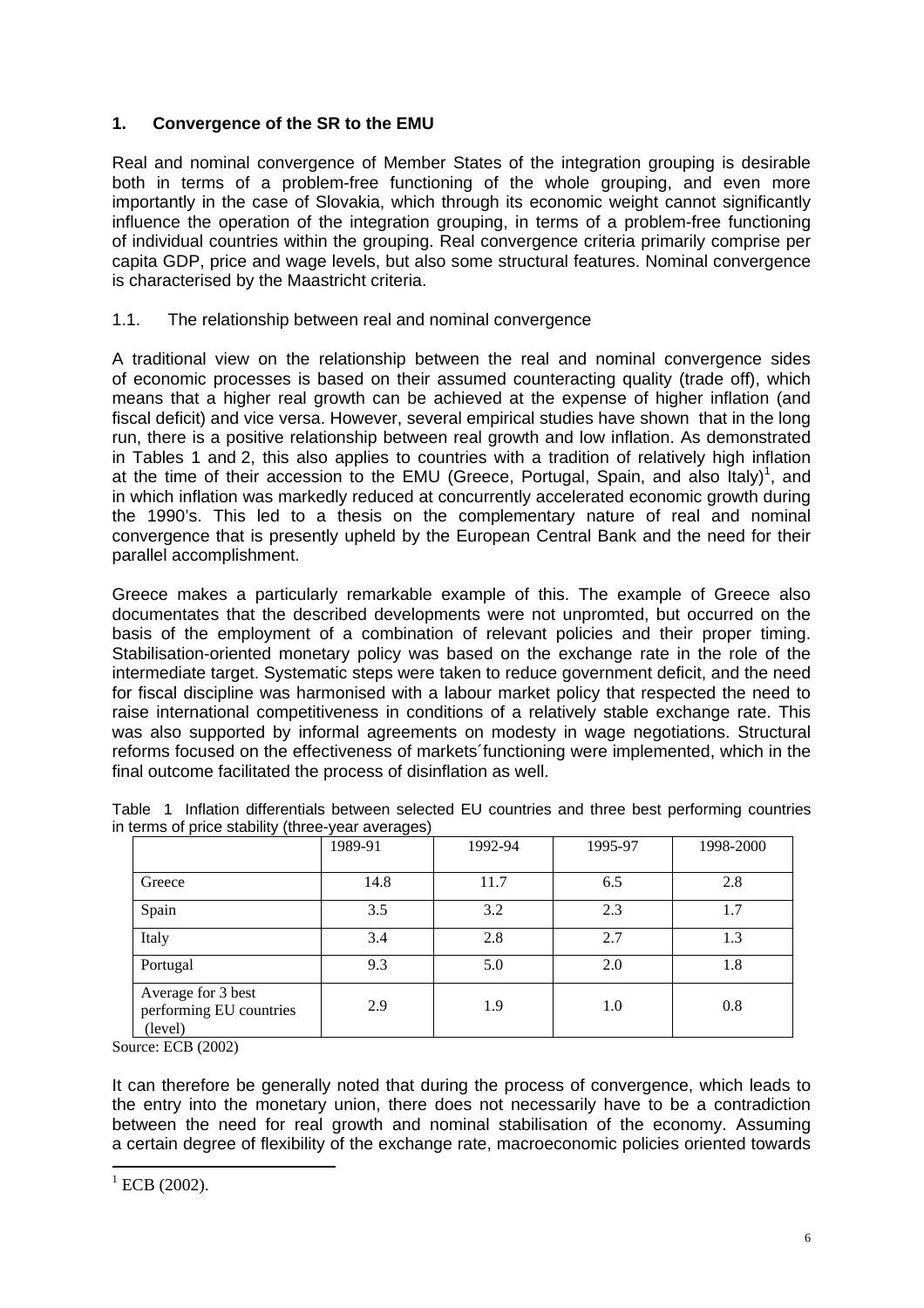stability together with structural and institutional reforms designed to increase the flexibility of markets are able to reduce the rate of inflation and inflationary expectations and, at the same time, to support the catching-up process in real terms.

|              | 1989                                    | 1000     | $\Omega$          | 992       | 993                      |                    |                   | 994   1995   1996   1997 |            | 1998             | 1999     |                     | 2001                         |
|--------------|-----------------------------------------|----------|-------------------|-----------|--------------------------|--------------------|-------------------|--------------------------|------------|------------------|----------|---------------------|------------------------------|
| Greece       | $\mathbf{r}$<br>$\mathfrak{D}$<br>ر . د | $_{0.0}$ | $\Omega$<br>ے . ب | 0.6       | −<br>-<br>$\mathbf{1}$ . | ∠.⊥                | 2.0               | 2.4                      | 3.7        | $\Omega$<br>ر. ر | ◠<br>3.4 | د.4                 | 4.2                          |
| Portugal     | J.I                                     | 4.4      | ر…                | ⌒<br>ر. ک | $-1.1$                   | ⌒<br>ി<br>∠.∠      | $\gamma$ Q<br>ر . | 3.6                      | 3.9        | 4.6              | ⌒<br>3.J | ∽<br>J.U            | $\overline{\phantom{0}}$<br> |
| Spain        | 4.8                                     | 3.8      | ر                 | 0.9       | $-1.0$                   | 2.4                | 2.8               | $\sim$<br>2.4            | 4.0        | 4.4              | 4.2      | 4.2                 | $\sim$ $\sim$<br>، ۱         |
| Italy        | 2.9                                     | 2.U      |                   | 0.8       | $-0.9$                   | $\sim$<br>ി<br>∠.∠ | $\gamma$ Q<br>۵.۶ | .                        | ን በ<br>∠.∪ | $\circ$<br>1.0   | 1.6      | $\gamma$ Q<br>ر . ب | 1.8                          |
| Source: OECD |                                         |          |                   |           |                          |                    |                   |                          |            |                  |          |                     |                              |

Table 2 Real GDP growth – year-on-year percentage change (at the 1995 constant prices)

It would be convenient for participating countries if a substantial part of the convergence process took place during the pre-accession period, when identified problems of the country can be resolved via specific measures of national policies. Countries, which at the beginning of their accession to the EMU most resembled Slovakia in terms of their economic features (Greece, Ireland, Portugal and Spain) recorded considerable progress in catching the level of other countries with regard to per capita GDP, productivity, and price level indicators.

Of the countries mentioned, Ireland has excelled most in this process. Fiscal policy and its favourable impact upon the foreign direct investment (FDI) inflow deemed it to be a catalyst for changing the nature of the country, which lagged considerably in the 1980's. This was coupled with agreements on mild wage increases as well as structural reforms chiefly directed at raising the flexibility of the labour market and increasing the competitiveness. However, apart from the application of proper economic policy, the development in Ireland can also be attributed to several specific favourable exogenous factors. A key role in this respect played an increased input of labour force into the economy based on demographic developments and migration and equally on an increased engagement of the population in economic activities. This was accompanied by a rising education of the labour force, which together with its low price also contributed to the FDI inflow.

1.2. Comparing some attributes of the Slovak economy with selected EU states and candidate countries

With a view towards assessing a starting position of the SR at the beginning of the process of accession to the EMU vis-à-vis selected EMU Member States, it will be interesting to compare some of the indicators of the Slovak economy with indicators for these countries at the same point of time prior to their accession.<sup>2</sup> Assuming that the earliest theoretically possible term for entry of the SR into the monetary union is the year 2006, then the Irish, Portuguese and Spanish figures for the year 1994 and Greek figures for the year 1996 will constitute an appropriate basis for comparison with the Slovak figures for the year 2001.

One of the most important indicators is the per capita GDP at purchasing power parity. Figure 1 clearly shows that in 2001, Slovakia did not reach the level of EU Member States subject to comparison five years before their integration into the Union, whereas its per capita GDP only accounts for approximately 50% of the average level in the euro area. $3$ 

The indicator of economic openness – Figure 2 (the sum of exports and imports of goods and services expressed as percentage of GDP) shows that the Slovak economy is highly integrated into the international economy, with its indicator of openness being greater than

 $\overline{a}$  $2^{2}$  By Csajbók-Csermely (2002).

 $3$  These particular figures for the SR differ among various sources depending on the methodology used. The methodological issues encountered in the calculation of this indicator are clarified in section 1.8.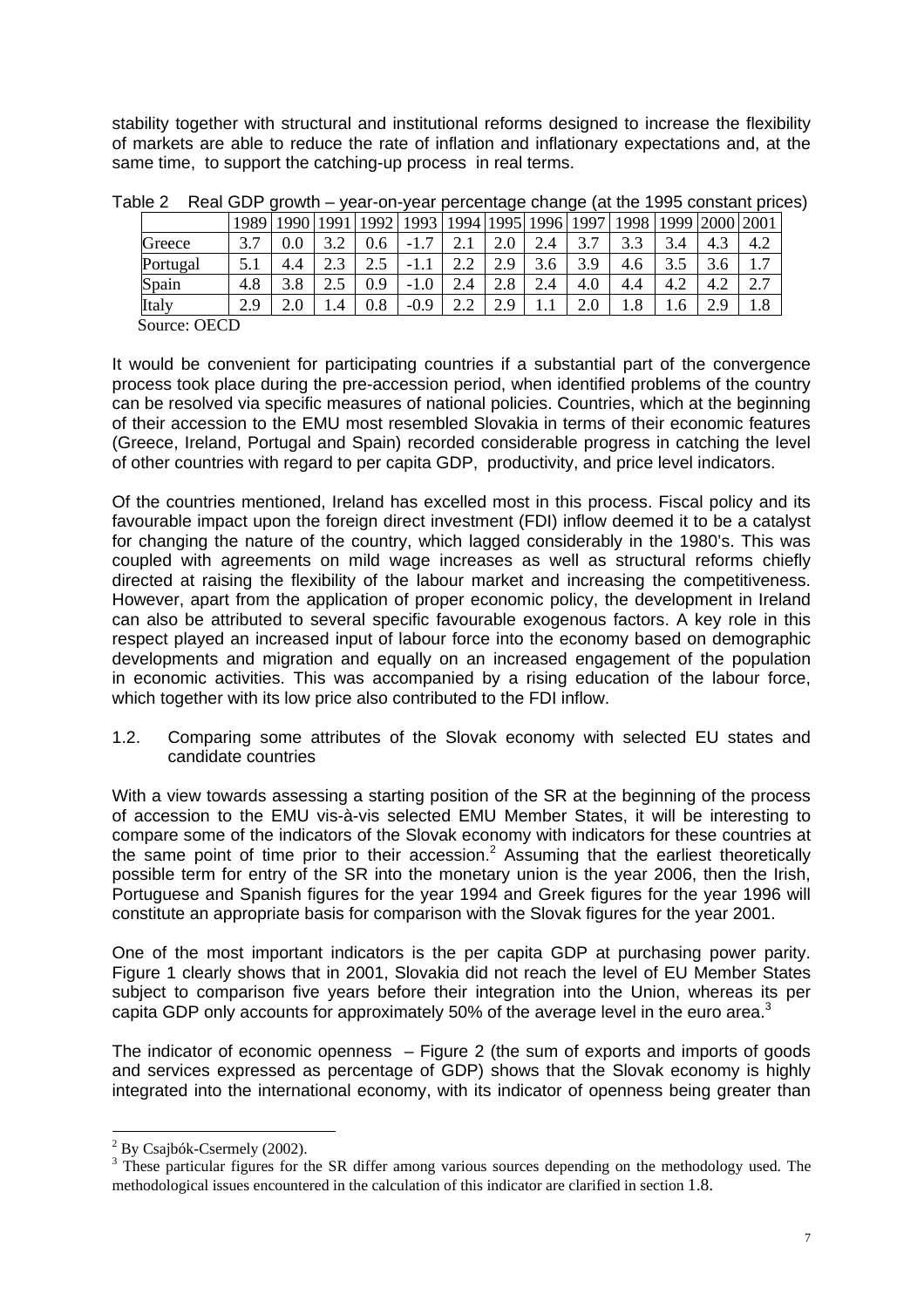in the EU countries compared. Equally important is the intensity of integration of the Slovak economy as last compared (2001), at which time the economic openness of the SR was greater than in the majority of EU countries (Figure 3).



Figure 1

Source: Eurostat.





Source: OECD





Source: OECD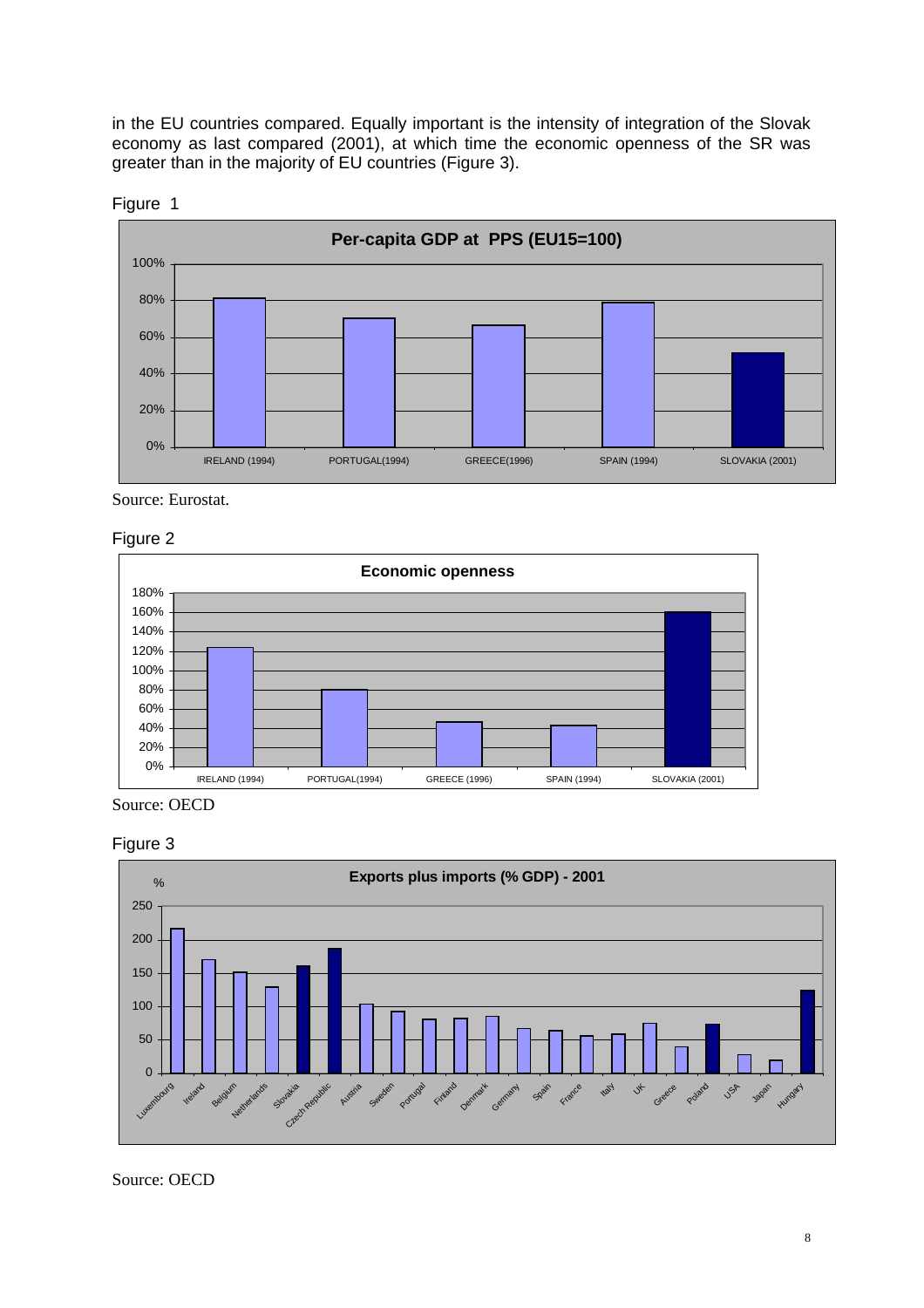



Source: OECD, ÚSSE SAV

The share of exports to the EU countries in total exports of the SR (Figure 4) fluctuates within a range typical of less developed countries at the same time before accession. The EU is the most important business partner of Slovakia and its importance continues to increase (Figure 4 + Table 3). However, in comparison with neighbouring candidate countries, the figures on exports to and imports from the EU are relatively lower. In 1995, exports to the EU accounted for 44% of the total Slovak exports, and in 2001 this share went up to 60%. The situation is different for imports from the EU, which account for one half of imports to the SR. This is caused by Slovakia's dependence for raw materials on countries of the former Soviet Union.

Inflow of foreign direct investments into the SR (Table 4) over the period subject to review was markedly lower compared to EMU members, but also the present candidate countries – in particular the Czech Republic and Hungary. In 1999, the FDI in the SR accounted for only 11.5% of GDP, whereas in Greece it was 17.7% and in Ireland 50.7% of GDP. Although in the years 2000 and 2001 the differences were reduced, a substantial difference between the SR and countries with the highest FDI inflow, the CR and Hungary, still persist. The FDI inflow can be expected to grow further in connection with our expected entry into NATO and the EU.

|                   |      | <b>Exports to EU</b> |      |                 | <b>Imports from EU</b> |      |      |  |
|-------------------|------|----------------------|------|-----------------|------------------------|------|------|--|
|                   | 1995 | 2000                 | 2001 |                 | 1995                   | 2000 | 2001 |  |
| Portugal          | 80   | 80                   | 79   | Portugal        | 74                     | 75   | 73   |  |
| Netherlands       | 80   | 79                   | 79   | Belg.+ Lux.     | 72                     | 70   | 70   |  |
| Belg.+ Lux.       | 77   | 75                   | 77   | Austria         | 76                     | 69   | 67   |  |
| <b>Hungary</b>    | 58   | 75                   | 74   | Špain           | 68                     | 66   | 65   |  |
| Špain             | 67   | 70                   | 70   | France          | 68                     | 65   | 64   |  |
| <b>Czech Rep.</b> | 42   | 69                   | 69   | Ireland         | 64                     | 62   | 63   |  |
| Poland            | 60   | 70                   | 69   | Czech Rep.      | 42                     | 62   | 62   |  |
| Austria           | 66   | 61                   | 64   | Finland         | 65                     | 62   | 62   |  |
| Ireland           | 74   | 63                   | 62   | Poland          | 56                     | 61   | 61   |  |
| France            | 63   | 61                   | 61   | <b>Hungary</b>  | 74                     | 58   | 58   |  |
| <b>Slovakia</b>   | 44   | 59                   | 60   | Germany         | 59                     | 55   | 56   |  |
| Germany           | 57   | 56                   | 56   | <b>Italy</b>    | 61                     | 56   | 55   |  |
| Italy             | 57   | 55                   | 55   | Netherlands     | 63                     | 50   | 52   |  |
| Finland           | 58   | 56                   | 55   | <b>Slovakia</b> | 52                     | 49   | 50   |  |

Table 3 Exports to and imports from the EU as a share of total exports and imports.

Source: Eurostat, the 2001 data: Jan.- July Canstat for candidate countries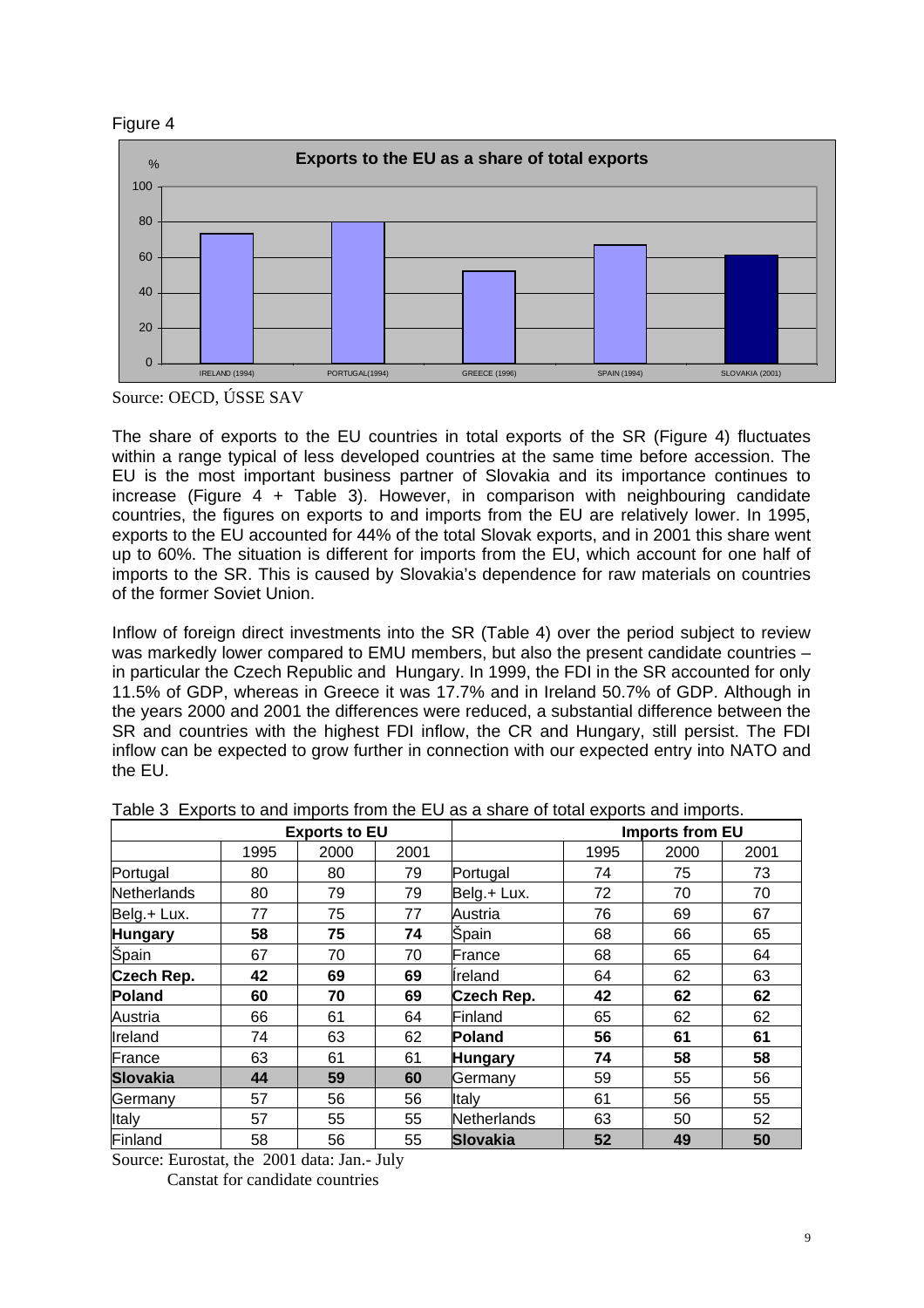The data on foreign direct investment in the EU "cohesion" countries in the period before and closely after the accession to the EU are not directly compatible with the current situation in the candidate countries, due to substantially lower degree of liberalisation of capital and uncompleted national official statistics at that time. Generally speaking, after a period of high net inflow in the first years following the entry into the EU, there has been a prevailing opposite tendency over the recent years and the resulting balance tends to be that of an outflow. A net outflow at the level of 1-2 % of GDP per annum was recorded in Portugal in 1998-2000. In Greece, the balance was approximately equilibred, and in Spain the net outflow of FDI in 1999-2000 reached roughly 4 % of GDP per year. Quite typically for these countries, the net outflow of FDI is primarily an outcome of a high dynamics of capital exported outside the EU area and targeted at historically or culturally close regions. Spain and Portugal are mainly getting involved in Latin America (e.g., 40 % of FDI of Portugal in 1996-2000 was directed to Brazil), and Greece is getting involved in the Balkan countries. These developments are explained by growing globalisation and by a shift in the process of internationalisation of individual economies and corporations from foreign trade exchanges to exports of capital. As for their territorial orientation, there is an evident incentive to gain an additional comparative advantages, which the destination (usually developing) countries offers to these exporters of capital - and not only in the economic (cost) field.

|  |  |  | Table 4 Foreign direct investments (cumulative figures, % of GDP) |  |  |  |  |
|--|--|--|-------------------------------------------------------------------|--|--|--|--|
|--|--|--|-------------------------------------------------------------------|--|--|--|--|

|                       | 1999 | 2000 | 2001 |
|-----------------------|------|------|------|
| Slovakia              | 11.5 | 19.4 | 23.0 |
| <b>Czech Republic</b> | 33.2 | 41.2 | 45.0 |
| Hungary               | 42.8 | 42.9 | 42.9 |
| Poland                | 17.6 | 20.3 | 22.9 |
| Slovenia              | 14.5 | 16.3 | 17.6 |
| .                     |      |      |      |

Source: Canstat

Figure 5 depicts the development of inflation. It is evident that five years before the entry into the EU, inflation was not at a desirable level in any of the countries subject to comparison. But it gradually declined. A different situation can be expected to appear in Slovakia where because of price deregulation, the inflation will continue to grow, which will raise greater requirements on the process of disinflation right before the entry into the EMU.

As for the government debt of the SR (Figures 6 and 8), the government deficit (in proportion to GDP) as well as the gross debt are relatively low in comparison with the EU countries. Compared to other candidate countries (Figures 7 and 9), the situation however is not so satisfactory: for example, the public debt in Hungary in 2001 stood at 53% of GDP and in Slovakia at 44%. But in Poland and the Czech Republic it reached lower levels. It must however be taken into account that there are some other government obligations, such as state guarantees and hidden environmental liabilities, which add to the debt in real terms.

When comparing economic structures, one of the most relevant indicators is the relative proportion of value added generated in different sectors (Table 5). Compared to the EU average, the SR exhibits a higher proportion of value added in agriculture, trade and industry. Except for services where this rate for the SR is lower than the minimum value in the EU, the figures for all the other sectors happen to fall within the bounds of the minimum and maximum EU values.

Also interesting is a relative employment rate in individual sectors (Table 6) – the employment rate in industry is markedly higher than the maximum for the EU. This sector generates a relatively high value added, which is however not proportionate to the number of people employed.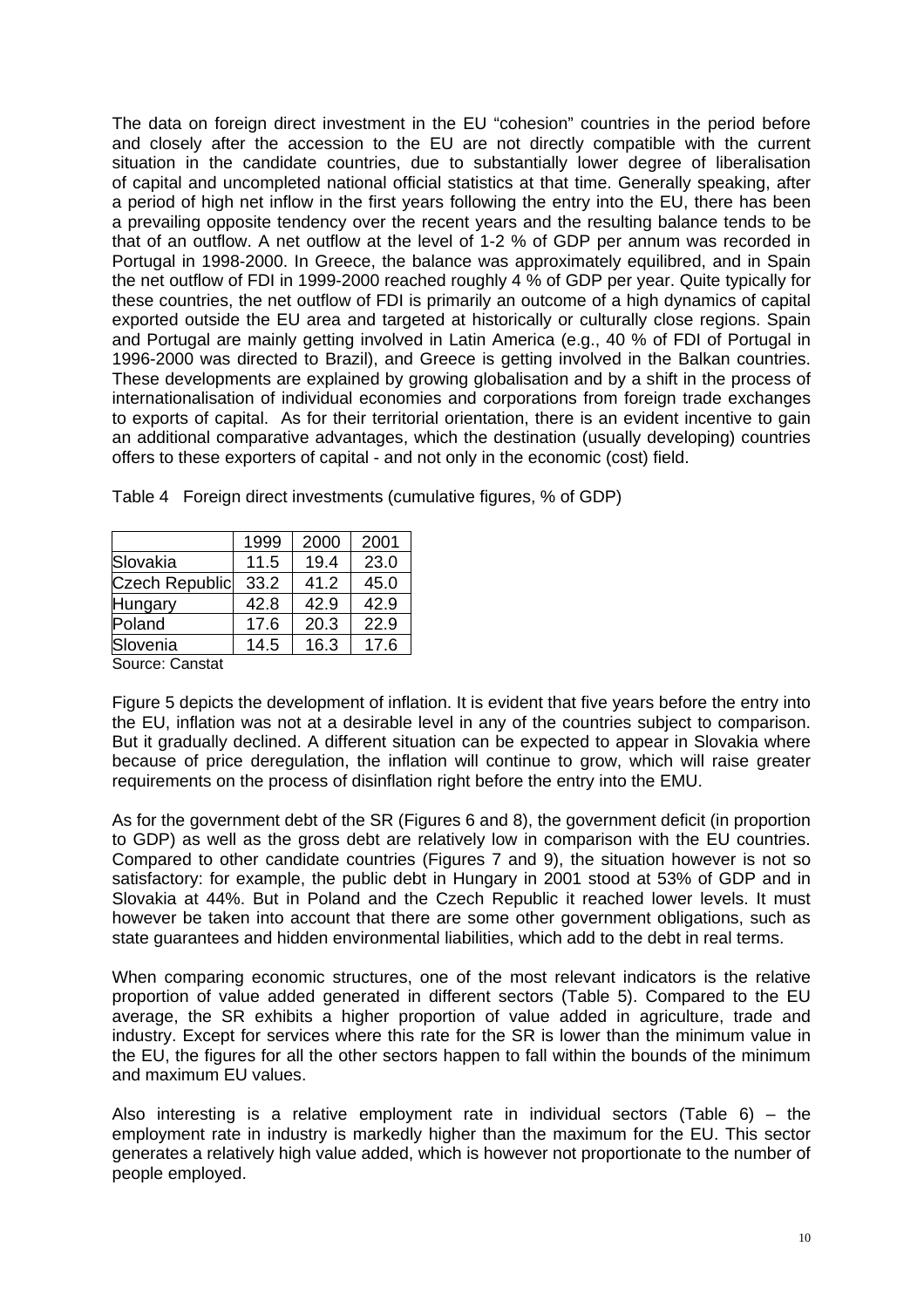

Source: OECD











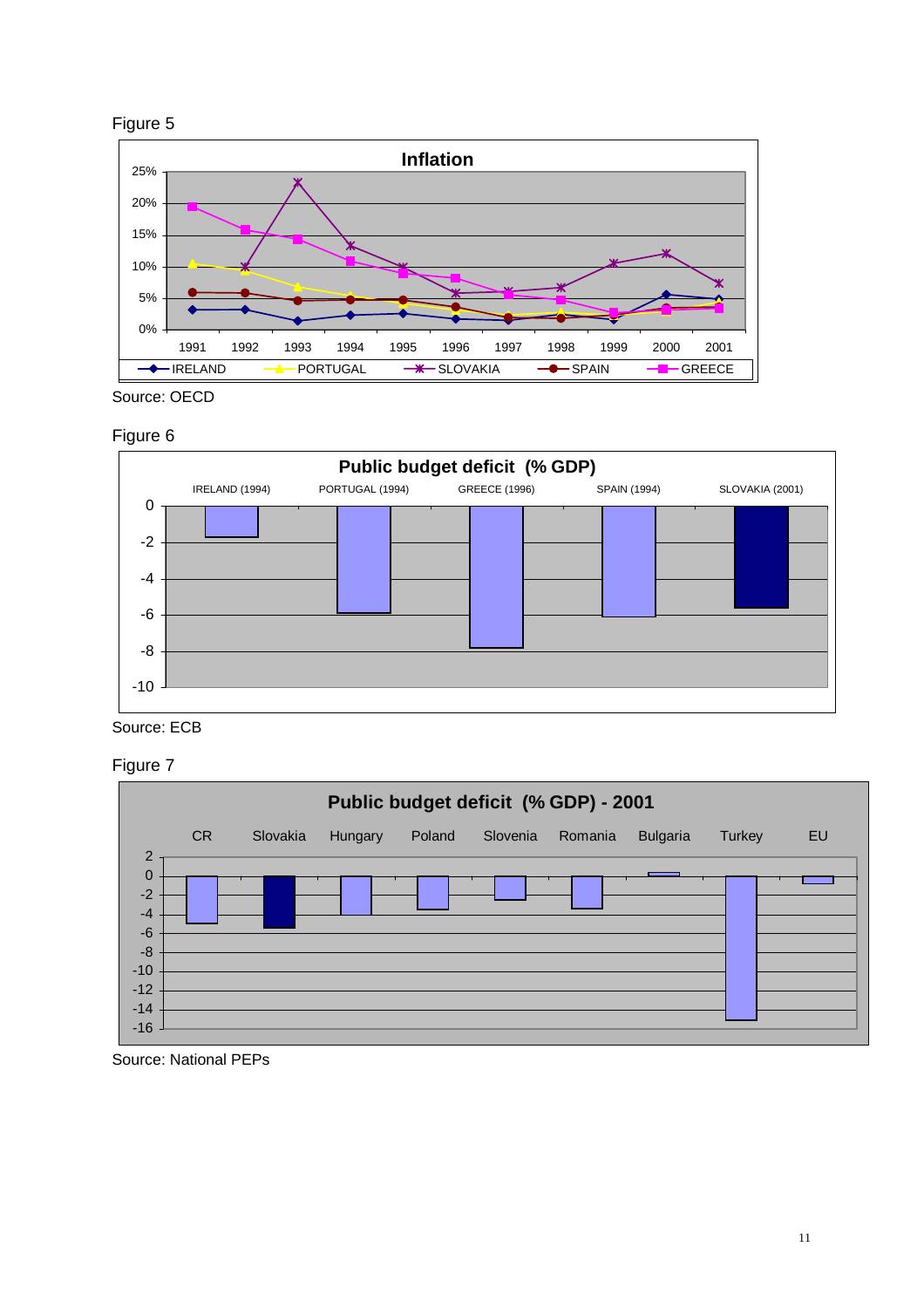#### Figure 8





#### Figure 9



Source: National PEPs

#### Table 5 Share of value added by economic sectors (% of total)

|                           | Slovakia | <b>CR</b> | Hungary | Poland |      | $EU-15$ EU-min EU-max |      |
|---------------------------|----------|-----------|---------|--------|------|-----------------------|------|
| Agriculture               | 4.2      | 4.1       | 4.4     | 3.4    | 2.6  | 0.8                   | 8.9  |
| Industry                  | 25.0     | 32.9      | 28.0    | 25.4   | 23.8 | 15.2                  | 32.8 |
| Construction              | 4.7      | 7.1       | 4.8     | 7.5    | 5.4  | 4.2                   | 7.9  |
| Trade, transport, hotels  | 26.5     | 25.2      | 22.3    | 30.1   | 21.1 | 17.7                  | 28.3 |
| <b>Financial services</b> |          | 15.7      | 20.9    | 16.1   | 25.9 | 17.9                  | 38.6 |
| Other services            | $39.6*$  | 15.0      | 19.2    | 17.5   | 21.1 | 17.0                  | 23.9 |

Data for 2001, except for EU-min and EU-max(1999) \* financial and other services taken as a whole

Source: Canstat, Eurostat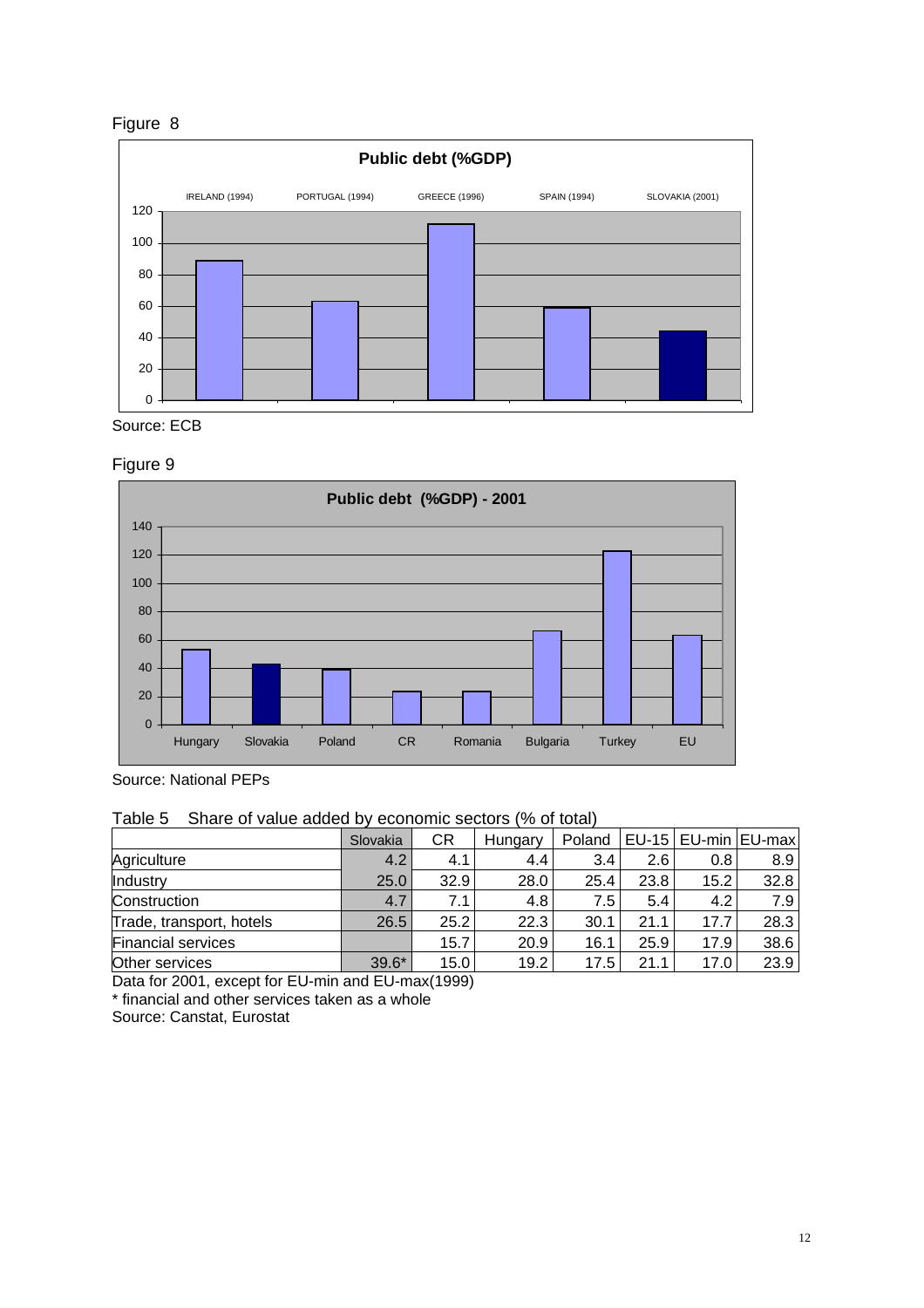Based on the comparison of basic characteristics of less developed countries of the euro area five years before their entry into the EMU with the Slovak figures at the present time, the following can be noted:

- the per capita GDP level at purchasing power standard is lagging behind,
- there is a favourable situation with regard to economic openness indicators,
- we are lagging behind on comparative FDI inflow characteristics,
- the Slovak economy is characterised by a lower degree of people employed in the services sector,
- we have reached a lower proportion of value added in services.

Table 6 Share of employment by economic sectors (% of the total economy)

|                           | Slovakia | <b>CR</b> | Hungary | Poland |      |      | EU-15   EU-min   EU-max |
|---------------------------|----------|-----------|---------|--------|------|------|-------------------------|
| Agriculture               | 6.2      | 4.8       | 6.2     | 19.1   | 4.8  | 1.9  | 18.1                    |
| Industry                  | 29.6     | 31.3      | 27.2    | 23.7   | 20.3 | 13.9 | 23.7                    |
| Construction              | 8.0      | 9.1       | 7.1     | 6.7    | 6.8  | 6.0  | 10.5                    |
| Trade, transport, hotels  | 23.1     | 24.0      | 26.0    | 21.9   | 26.9 | 22.3 | 28.2                    |
| <b>Financial services</b> | 6.7      | 7.6       | 7.7     | 6.8    | 14.3 | 7.0  | 23.5                    |
| Other services            | 26.5     | 24.0      | 25.9    | 21.7   | 27.0 | 22.0 | 36.3                    |

The 2001 figures, except for EU-min and EU-max (1999) Source: Canstat, Eurostat

#### 1.3. Characteristics of convergence of the SR to the EU

Even though the EU experienced several waves of enlargement, the forthcoming one will be unique in several respects:

- the majority of candidate countries are still undergoing the process of transformation
- whereas the former enlargements involved 2-3 countries, at present accession negotiations are underway with 10 countries
- however, major challenge is the development gap between the EU and the group of CEE candidate countries. Whilst the population in the EU will increase by 20% as a result of the addition of 10 candidate countries, the nominal GDP will only rise by approximately 4.5%
- there are big differences within the group of candidate countries itself. The level of per capita GDP at purchasing power standard ranges from 18,500 for Cyprus to 7,700 for Latvia. Likewise, the comparative price level ranges between 82% of the EU level for Cyprus to 38% in the SR (Figure 10).

Catching up with the EU level is based on a combined effect of three factors: a more rapid growth of real GDP than in the EU, the existence of inflation differential vis-à-vis the EU and the appreciation of a nominal rate of currency against the euro. Reducing the gap as to per capita income (per capita GDP at the purchasing power standard) is therefore accompanied by an approximation of the price level in the EU countries, i.e. catching up in monetary terms – by way of inflation differential and appreciation of the nominal exchange rate, as is illustrated by Figure 10. In this Figure, the catching up by a country proceeds along the ..north-east" line.

The course of catching up on the part of individual countries is practically preconditioned by their starting position on the one hand, and the dynamics of growth, chosen disinflation strategy and exchange rate regime on the other. For example, Baltic countries, where there was a fixed exchange rate within the currency board, have been catching up through the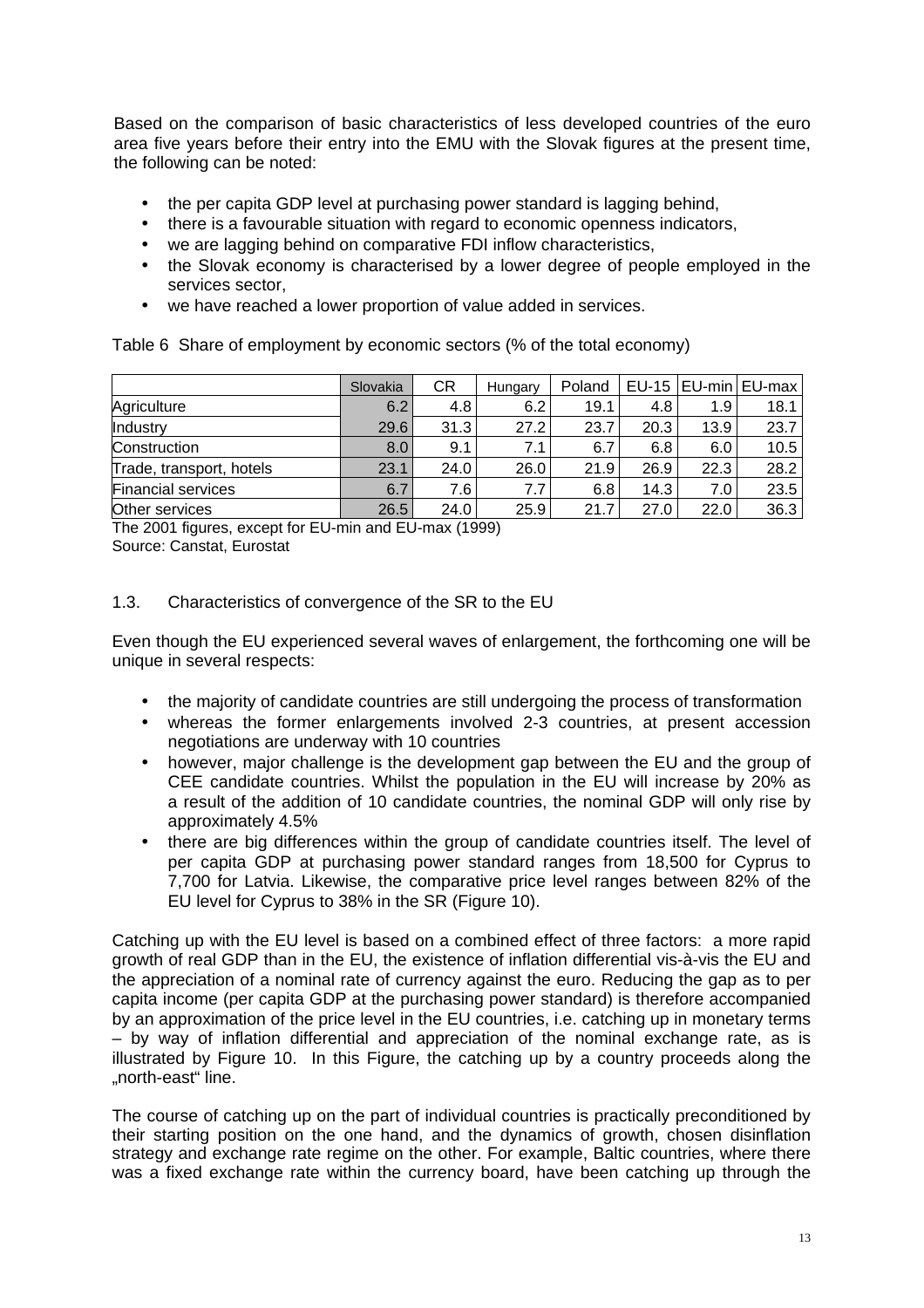inflation differential. Hungary and Poland in the long run used the opportunity for step-bystep depreciation of the nominal rate, hand in hand with a slow disinflation. Slovenia pursued the policy of maintaining price competitiveness with the use of a managed floating at low inflation).

The position of Slovakia within the group of accession countries points to the need to catch up more rapidly in the direction of price level approximation. The process of catching up in the past took place rather on the basis of inflation differential (until this was reflected in the depreciation of a nominal rate upon a change in the exchange rate regime) than on the basis of real GDP growth<sup>4</sup>.

Figure10 Per capita GDP (PPS) and the comparable price levels vis-à-vis the EU, 1996-2001



Source: Eurostat

One important point in terms of the future is that already in the period prior to entry into the EMU, room for catching up in monetary terms is being narrowed, due to the necessity to meet nominal convergence criteria. Therefore, room will remain mostly for the most challenging (and slowest) way of convergence – by growing economic performance on the basis of competitiveness.

Catching up with the average per capita income level for the EU is however a "moving" target, since hand in hand with the economic growth of the EU countries, this level continuously moves up. As indicated by Figure 11, catching up with the EU average has been progressing at a slow pace in the second half of the 1990's. The relative position of these countries compared to the EU average improved more significantly only in Slovenia, Hungary and Estonia. And in the case of Bulgaria, Romania and the CR, there was even a certain deterioration.<sup>5</sup>

 $\overline{a}$ 4 IMFS (2000).

 $<sup>5</sup>$  As was mentioned in section 1.8, the approximation of data for the calculation of the purchasing power parity</sup> of individual currencies against the euro introduces a certain distortion in these comparisons. On the top of that, in the case of the SR, the Eurostat data do not take the latest revision of GDP into account. Nevertheless, for the sake of illustrating the relative positions within the group of accession countries, we consider such a comparison **as** sufficient.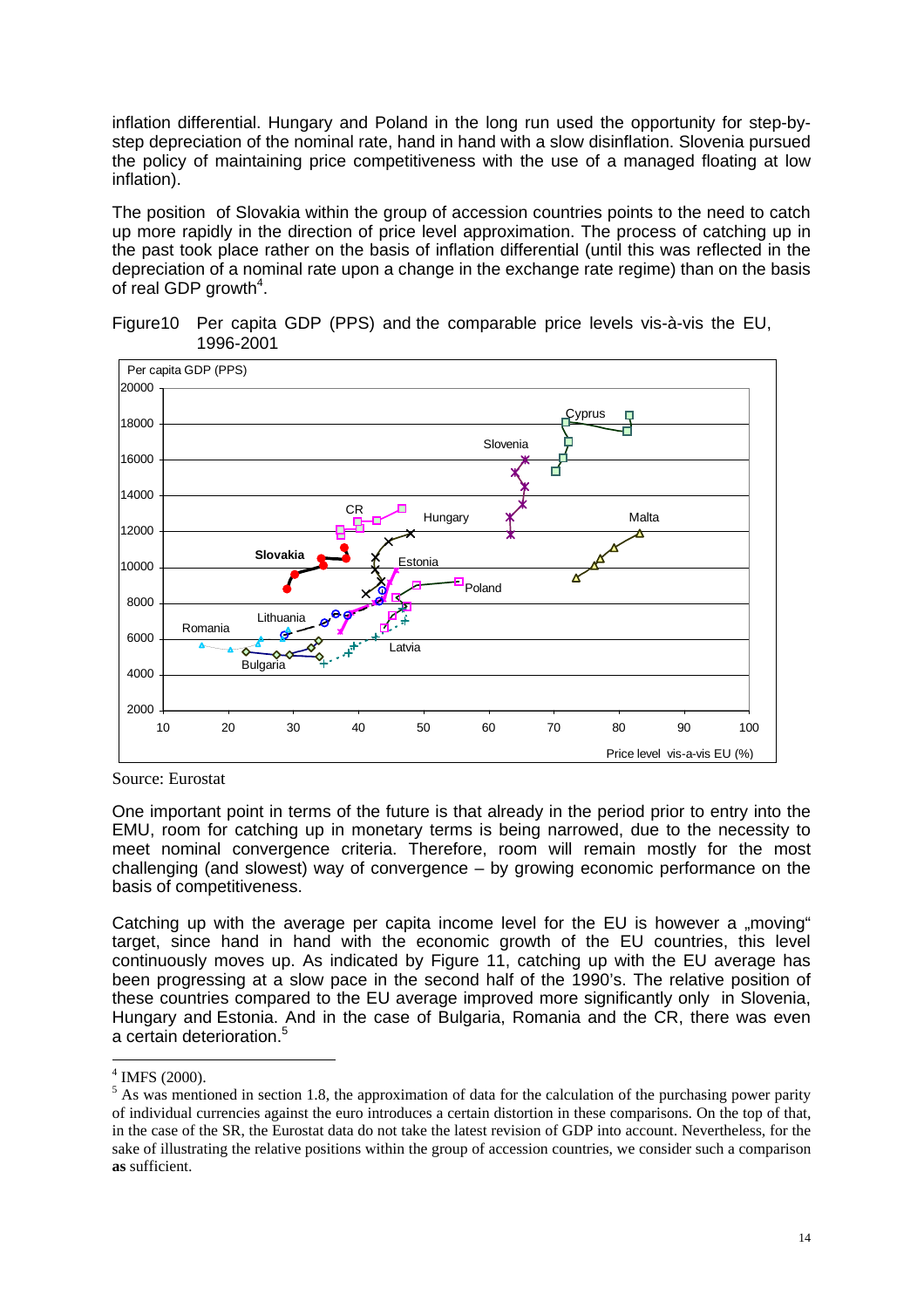A question that still remains open is how the catching up will be reviewed in statistical terms following the subsequent enlargement waves. Will the level of EU15 become the reference value or the level of EU25 (or EU27) be taken as the basis?



Figure 11 Per capita GDP compared to the EU average, in per cent

Source: Eurostat

An illustrative view of the changes in the EU per capita GDP average due to the CEE countries enlargement is given in Figure 12 by means of the PPS data for 2000. It is evidently the first wave of enlargement that will cause a principal change. The admission of remaining countries would only mean a mild drop in the European average.



Figure 12 Average per capital GDP level by different EU definitions

 $EU-15$  = the current EU  $EU-25 = EU-15 + the relevant group of 10 candidate countries$  $EU-27 = EU-25 + Bulgaria$  and Romania  $EU-28 = EU-27 + Turkey$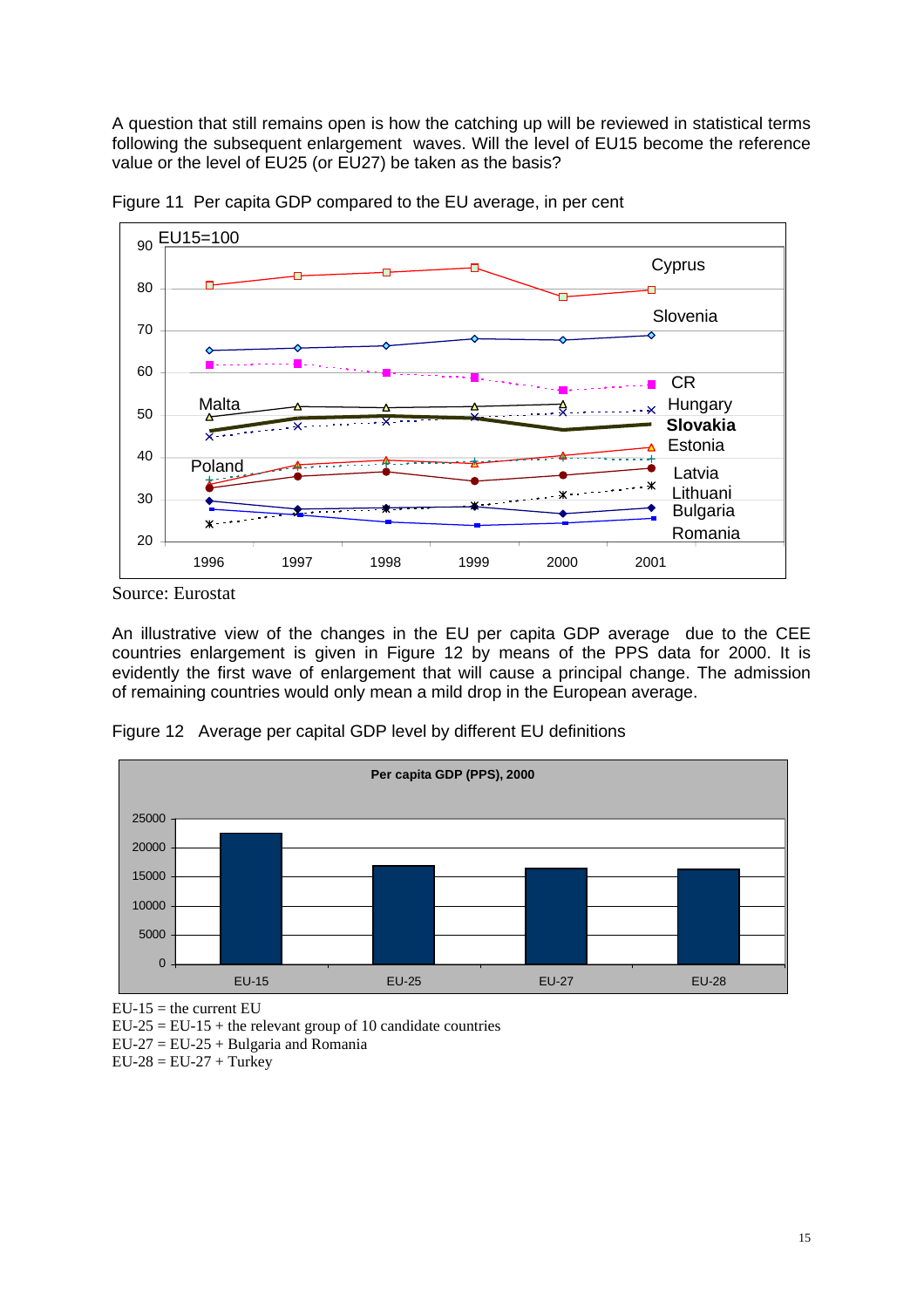For the sake of illustration (under considerably simplifying assumptions), the European Commission has presented a long-term outlook of the GDP growth – an estimate of a period of time that individual accession countries will need to reach 75 % of the average GDP level for the EU15 and, alternatively, the EU27 $^6$  average (Table 7).

Table 7 Per capita GDP at PPS, number of years before the country reaches 75% of the average

|                 | <b>EU 15</b> | EU27 |
|-----------------|--------------|------|
| <b>Bulgaria</b> | 31           | 31   |
| Cyprus          |              |      |
| <b>CR</b>       | 15           | 6    |
| Estonia         | 19           | 16   |
| Latvia          | 27           | 25   |
| Lithuania       | 31           | 30   |
| Hungary         | 11           |      |
| Malta           | 43           | 26   |
| Poland          | 33           | 33   |
| Romania         | 34           | 33   |
| Slovakia        | 20           | 16   |
| Slovenia        |              |      |

The results indicate that

- the maiority of countries would catch up with the EU27 average more quickly, for the simple reason that a reference value for the EU27 is lower than for the EU15
- "time gained" by individual countries would be distributed asymmetrically in favour of countries that are already now closer to the EU level, due to the fact that even though a reference EU27 value would be lower, it would be growing more dynamically than the EU15 value
- .time gained " by Slovakia could be 4 years in the case that the EU27 reference value is used instead of the EU15 value.

As was already mentioned, the process of catching up with the EU requires that the GDP growth is founded on a rising productivity of factors of production (labour, capital, technical advances) at a sustained control over cost factors. According to the Ecofin data, the cumulated GDP growth in the group of candidate countries over the period 1994-1999 was primarily based on a growing stock of capital and the overall productivity of production factors (technical advances) at a falling rate of employment.<sup>7</sup>

This result indicates that:

- a "capital intensive element" prevails with regard to the growth in candidate countries – the sizeable growth in the physical volume of capital is however easy to understand because of the need to replace outdated production facilities dating back to the pretransformation period and the process of restructuring that is currently underway,
- owing to such an output growth, the speed of the process of catching up substantially depends on the rate of investments,
- owing to the need for structural changes, the temporary decline in employment could be seen not just as a negative. However, in the long run, there will be a need for a turnover in the development of employment (creating new jobs = creating sources of income for the population), so that the catching up in the sense of a growing per capita income could materialise and income inequalities are not deepened in society,

 6 European Commission (2001).

 $<sup>7</sup>$  A similar statement has been made by e.g. Doyle, Kuijs and Jiang (2001) in relation to the countries of Central</sup> Europe in the period 1991-1999.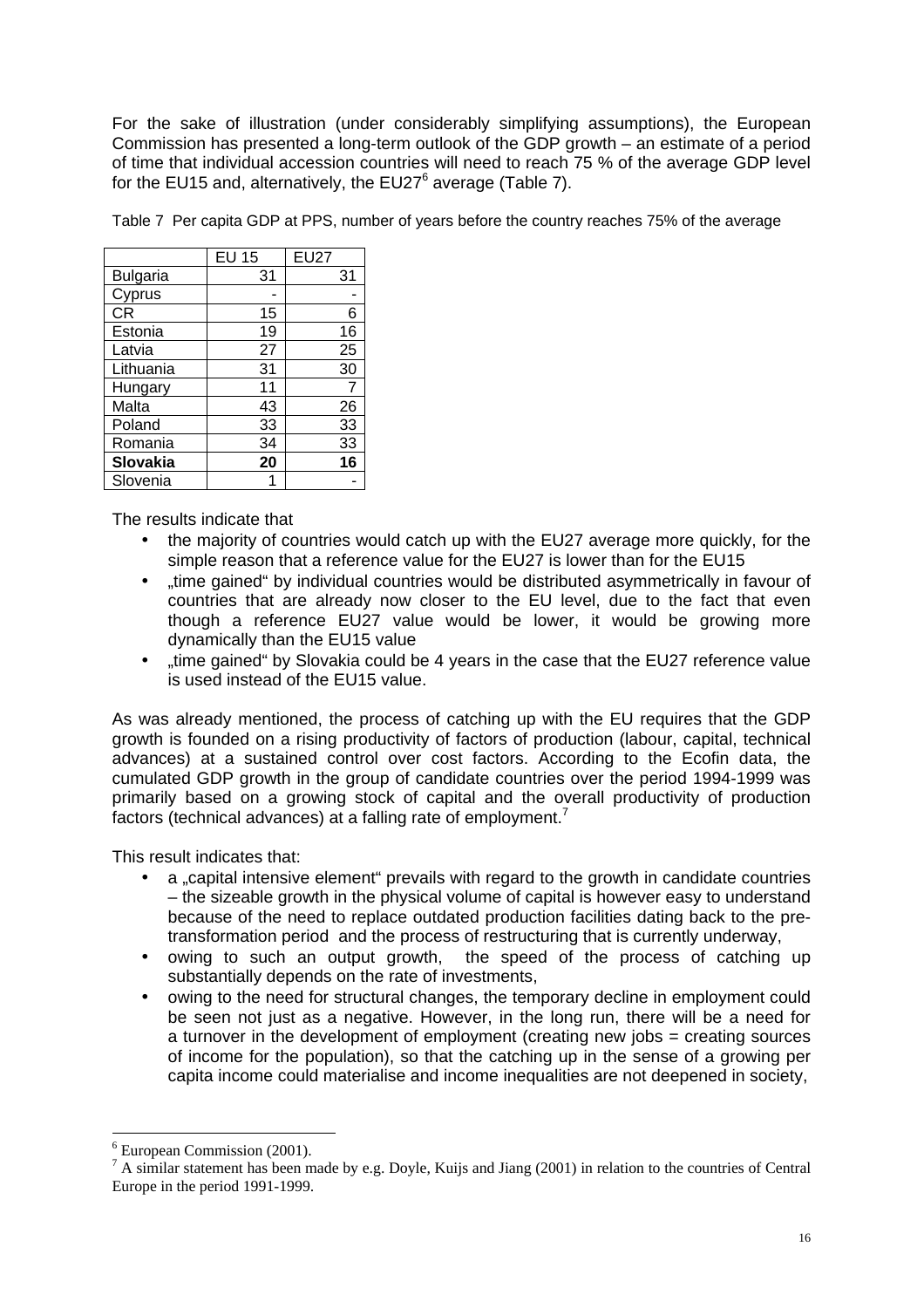• owing to a relatively poor contribution of technical advances, technology standards and labour force qualifications are lower, with an existing potential for further qualitative changes.

With regard to the importance of investment for promoting growth, an important role in the process of catching up is played by other factors, such as

- growth of household savings adequate to the growth of investments. Otherwise, an increase in the current account deficit could endanger a sustainable growth of the economy
- financial intermediation the stability of the financial sector, its size and costs of financial intermediation have a distinct direct effect upon domestic investments and, thereby also an indirect effect upon the real convergence
- foreign direct investments as a source of funding the country's investment needs, and, at the same time, the transfer of know-how as part of promoting technical advances<sup>8</sup>
- political, institutional and legislative environment, effective management of the corporate sector and factors of overall stability of the domestic environment that are sensitively assessed by foreign investors when providing funding
- as in the cohesion countries, further intensification of the process of catching up may be stimulated through a support from the EU structural funds, assuming there is a capacity for their effective application.

The degree of real convergence achieved, as measured by the aggregate per capita GDP indicator, only partially explains the nature of national convergence processes. It does not indicate their time profile (the degree of smoothness) or the formation of regional capacities in these economies, such as convergencies/divergencies across national economic areas. **At the regional level** (the NUTS2). income differential between the richest and poorest regions inside the candidate countries has been evidently increasing on average. <sup>9</sup> Even though this finding contradicts the assumptions of a neoclassical theory of growth, under which a higher marginal productivity rate of factors should lead to a more rapid convergence in regions with a lower per capita income, empirically however it holds true that at the beginning of the process of catching up, there is an increase in income inequalities at the regional level of a country, which at the later stages of growth gradually diminish.<sup>10</sup>

Regional disparities usually increase because growth at the national level is supported by effects of growth poles that are formed in capitals and other large agglomerations. This relationship has been confirmed in the EU cohesion economies on a long-time basis. In Spain and Ireland, the pace of growth was higher and regional disparities enlarged. In Greece and Portugal, the pace of growth was lower and regional disparity was eased. Also in the SR, a declared striving for reducing regional disparities should therefore take the form of promoting regional initiatives to employ the resources from the EU structural funds (i.e. development of good projects) rather than any dirigistic policy, such as direct regulation of foreign investors, which could produce inappropriate allocation effects and, eventually, result in the restriction of overall growth.

**The equalisation of price levels** between the EU countries, or, in the case of the run-up countries, increasing the local price levels gradually to the EU average, represents an inseparable defining part of real convergence. The process of price catching up contains a certain inflationary load, which has potential implications on economic and monetary

 8 See Hošková (1996-2002).

<sup>&</sup>lt;sup>9</sup> European Commission(2001).

<sup>&</sup>lt;sup>10</sup> This conclusion corresponds with a new theory of economic geography and trade that concentrates on agglomeration effects.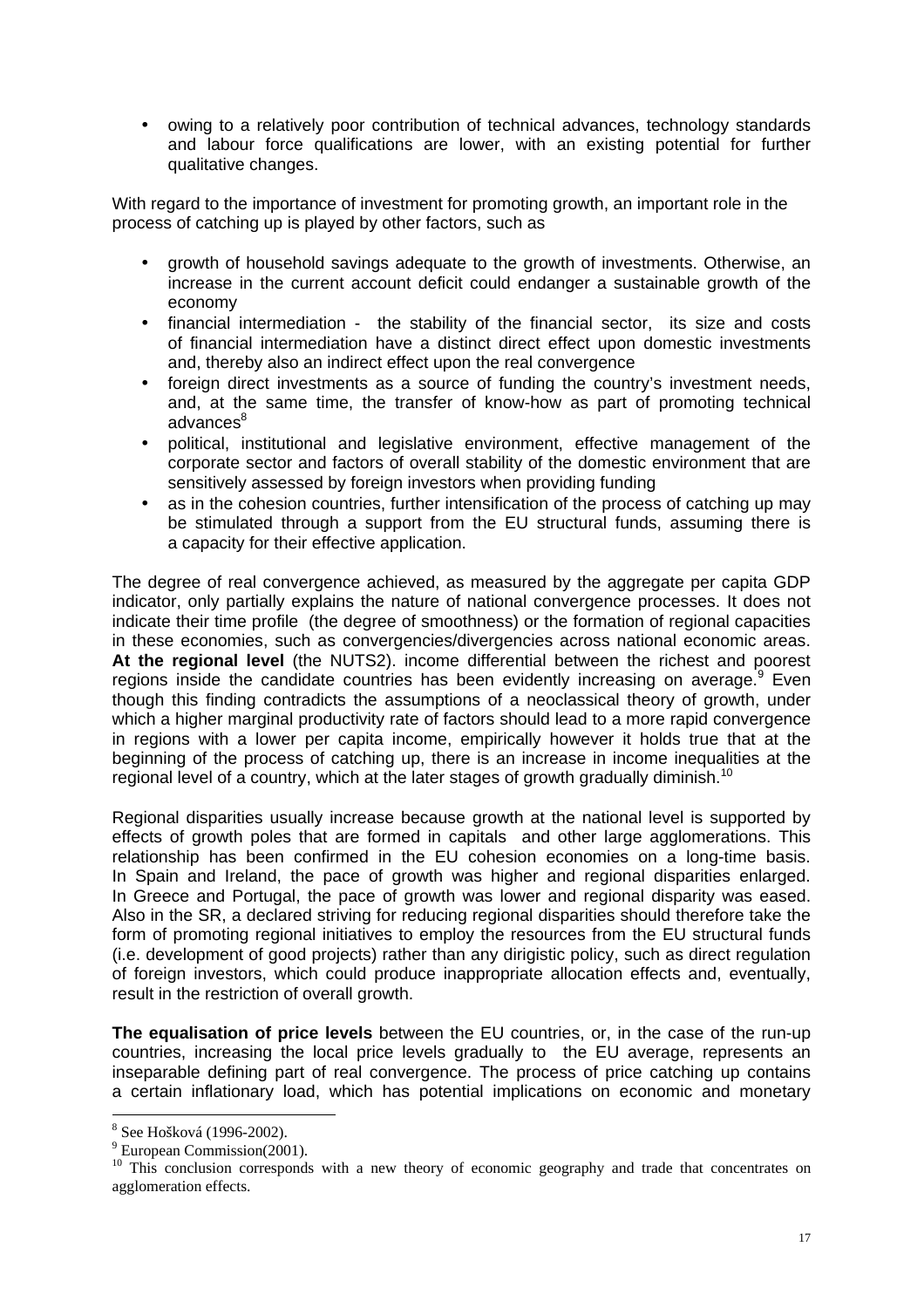policies both for the accession process by candidate countries and their preparation for the entry into the monetary union, as well as the run-up countries within the current EU, and ECB monetary policy.

As a result of differences in the sectoral labour productivity in accession countries, there is a potential for dual inflation and real appreciation of exchange rates vis-à-vis business partners (the Balassa-Samuelson effect). This phenomenon can be of a mid-term or longterm duration. An important role with regard to the extent to which the B-S effect will show itself in the appreciation of a nominal rate and/or local inflation is played by the functioning of a wage mechanism. The higher the degree to which increases in nominal wages are restricted, the more distinctly can a country reach a nominal appreciation and low inflation without the impact of losing its competitiveness. Estimates of a structural component of inflation associated with the B-S effect put together for different groups of candidate countries move within a boundary of  $f$  1-2 percentage points per annum<sup>11</sup>, which accounts for approximately a half of the average real appreciation for the CEE-10 countries against the EU over recent years. (In Slovakia, in the event of a more intense FDI inflow into the marketable sector, with a subsequent impact on a higher growth of labour productivity in this sector, the impact of a B-S effect could temporarily increase to the level of 3 percentage points per annum). A higher equilibrium rate of inflation in the country (due to the impact of the ongoing process of convergence) following the entry into the EU, should not be conceived as a threat to monetary stability due to its structural origin and nature (the convergence of prices to the level of more rich countries).

Despite a positive inflation differential that will exist among the future Member States of the euro area and its current members, the enlargement should not create any problems for the ECB monetary policy and price stability in the euro area in the short and medium term. In the first place because the economic weight of these countries in aggregate indicators of the euro area is small (and will continue to be so in the near future), so the national inflation figures will have a practically negligible effect on inflation in the euro area. In the second place, these countries will continually apply disinflation monetary policy with the aim of achieving a nominal convergence before their entry into the euro area. Moreover, for the time being, the inflation differential exists even among the current EMU members (whose performance varies) without any significant impact on ECB monetary policy.

Attention needs to be paid to some other factors driving inflation, which may have a markedly more negative effect than the BS effect, namely the continuation of structural reforms and price liberalisation in areas such as telecommunications, power, transport and health care, whose impact on inflation is less steady and depends on the timing of respective reforms. In relation to structural reforms, the shifting of a portion of payments from the public budget to the population can be envisaged, so that some new items bringing inflation impulses will appear in the consumer basket. These changes will influence the inflationary expectations of households, which then may stimulate wage (cost) inflation.

Owing to the need to complete structural reforms, any strategies (prematurely) oriented exclusively towards reaching a parity of inflation could potentially counteract the process of real convergence, or disregard the necessary inflation differential associated with a real convergence of income levels and levelling out of prices. Upon entry into the monetary union, these interim artificially suppressed risks of further nominal and real runup could show up in losses in competitiveness and destabilising effects on the national macroeconomic environment. Whereas, on the other hand, the effects on monetary stability within the euro area would in principle be marginal and would not put the ECB principles of thw single monetary policy at risk.

 $11$  For example, Kovács (2002).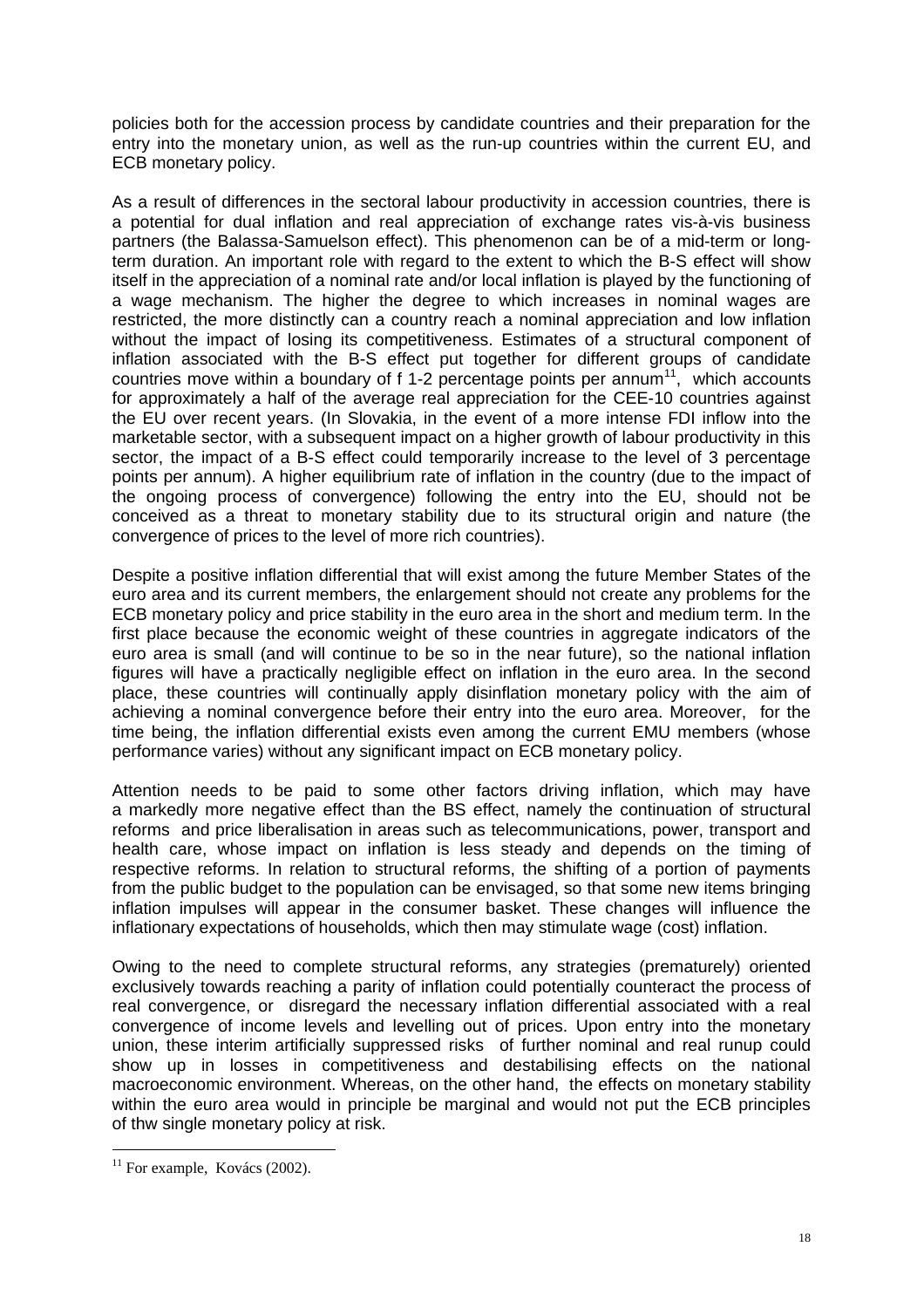It is therefore extremely important that any price adjustments having to do with or following from structural reforms are achieved as early as possible before entry into the monetary union. Likewise, the removal of any temporary adjustments must be timed so that subsequently they do not interfere with price stability targets.

#### 1.4. Fiscal convergence

When it comes to the formulation of a mix of macroeconomic policies, the fiscal area in the SR represents a source of tension. The causes of high fiscal deficits lie in the costs of structural reforms on the one hand, but foremost, in their slow and inconsistent execution on the other.

The ECB analysis shows that during the convergence process a considerable reduction in the fiscal deficits and the debt-to-GDP ratio has been reached, which contributed to the establishment of overall conditions needed to maintain an environment suitable for noninflationary growth. The fiscal consolidation was based rather on growing revenues, falling interest payments and/or cutting down of capital expenditure in proportion to GDP than on the reduction of primary expenditures. Also, temporary measures (such as tax increases) were used in different Member States to varying degree. Nevertheless, these measures have to be understood as a tool at a certain phase of economic cycle. They cannot in themselves be considered as a factor contributing to fiscal consolidation. That is why they had to be replaced with long-term measures, in order to exclude the growth in lending needs of the government in the years to follow.

As for the fiscal situation in the SR, this involves an analysis of the sustainability of the development of public finances, taking into account the methodological procedures applied in the EU from the point of view of commitments arising for the SR from its participation in the Stability and Growth Pact (SGP).

Under the SGP, the criterion of the public finance consolidation set within the medium-term programme of fiscal convergence is the achievement of a balanced or even surplus structural (i.e. cyclically adjusted) budget. This objective is motivated by the intent to create room for functioning of automatic stabilisers in the course of the economic cycle, where, by keeping track of a cyclically adjusted value of the budget balance, pro-cyclic behaviour of public finances should be prevented. In such position, the budget should not "eat up" a greater revenue from a period of economic expansion and, on the other hand, a slowing down of growth should not lead to a danger of exceeding the threshold for deficit criteria at 3 % of GDP.

In outlining the issues of consolidation of the fiscal sector of the SR in view of preparations for the accession to the SGP, we drew on the data and information from the updated Preaccession Economic Programme of the SR (PEP, August 2002).

#### 1.4.1. Current status of public finances in the SR

The development of a primary budget balance (i.e. a balance adjusted for interests paid on the government debt) indicates whether the public finances tend towards consolidation or expansion. In the EU countries, fiscal consolidation over the course of the 1990's contributed to the removal of debt in the government sector, or to the reduction of a debt servicing-to-GDP ratio, thanks to which (apart from other concerns) the primary budget positions in all the countries as well as for the EU taken as a whole attained positive values (Figure 13). Meanwhile, the primary balance in Slovakia fluctuated in the region of negative values (Figure 14), which from 1996 onwards has been matched by a growing proportion of the government debt to GDP.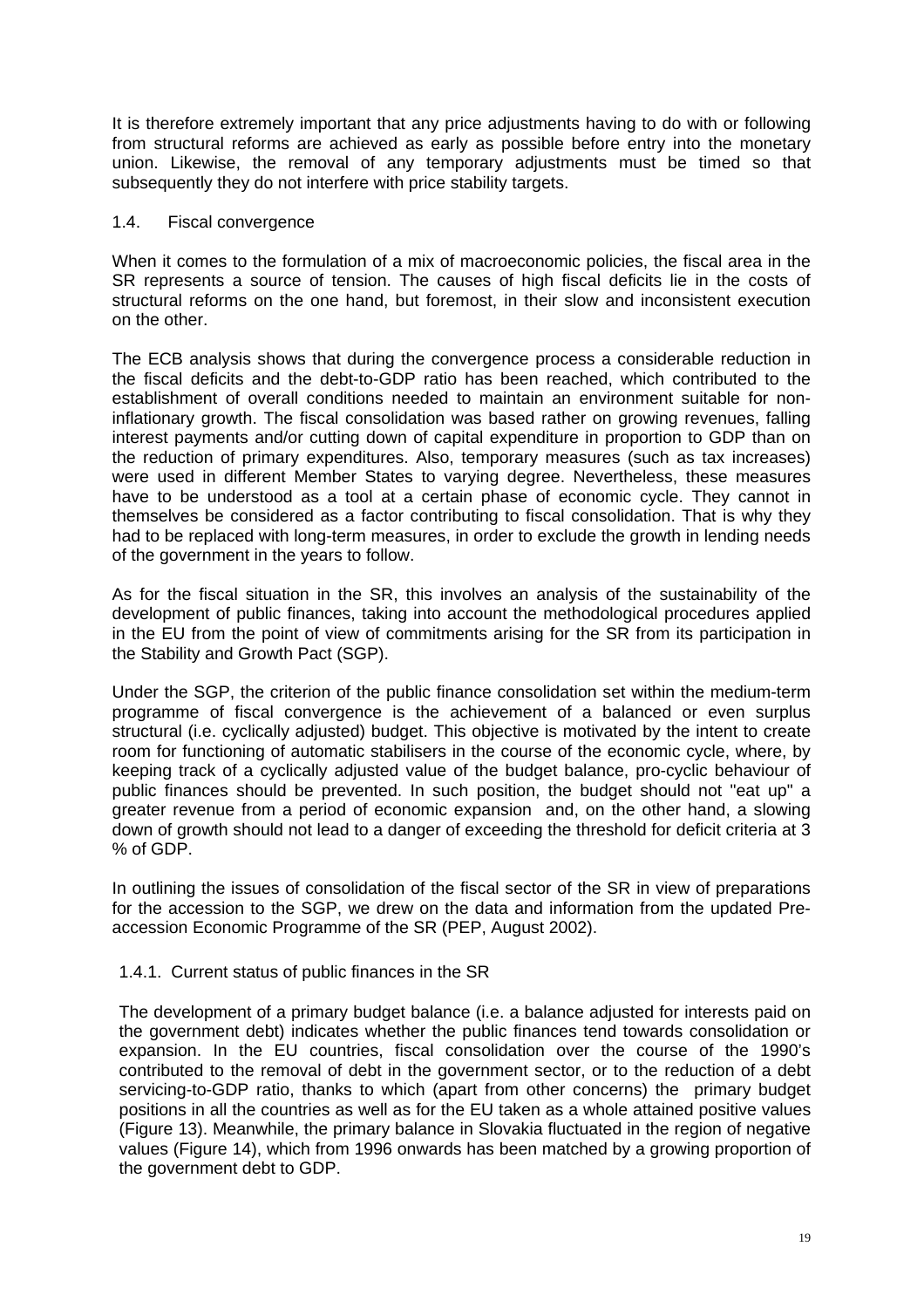In general, this trend is being justified notably by the costs of transformation (funding of the restructuring of the banking sector). The prediction of the public debt development within the PEP SR from 2002, envisages a partial reduction of debt service through the use of privatisation proceeds following the year 2002. The primary balance should for the first time attain a positive value in 2005, which, in the event the indicated downward trend starting from 2002 continues, should lead to an absolute decrease in the debt servicing ratio in the next few years, and to the consequent improvement of the primary balance.

From the viewpoint of future developments of public finances in the SR in accordance with the SGP requirements, it needs to be stressed that the mentioned privatisation revenues as well as other one-off or non-recurring funds used to reduce budget deficit, government debt and debt servicing only are of a supporting but not systemic nature.



Fig. 13 Development of primary balance in EU Fig. 14 Development of primary balance in SR



Years 2002-2005: prediction

An additional view of the fiscal sector performance in the SR and the degree to which it consolidated relative to the future need to fulfil the Maastricht criteria can be derived from a comparison between the present and predicted development of public finance deficits in the SR until the year 2005. Considering the earliest technically possible variant of entry of the SR into the monetary union (2007), year 2005 would make a reference year for assessing the fiscal criteria in SR in comparison with fiscal deficits of the 4 so-called EU cohesion countries in relevant reference years (1997, or 1999 for Greece, respectively).

Figure 15



The budget position of the SR in the potential reference year 2005 is weak even in comparison with these countries (Figure 15). The main indicator is once again represented by a primary balance, whose positive value for the SR will only be attained in the (reference)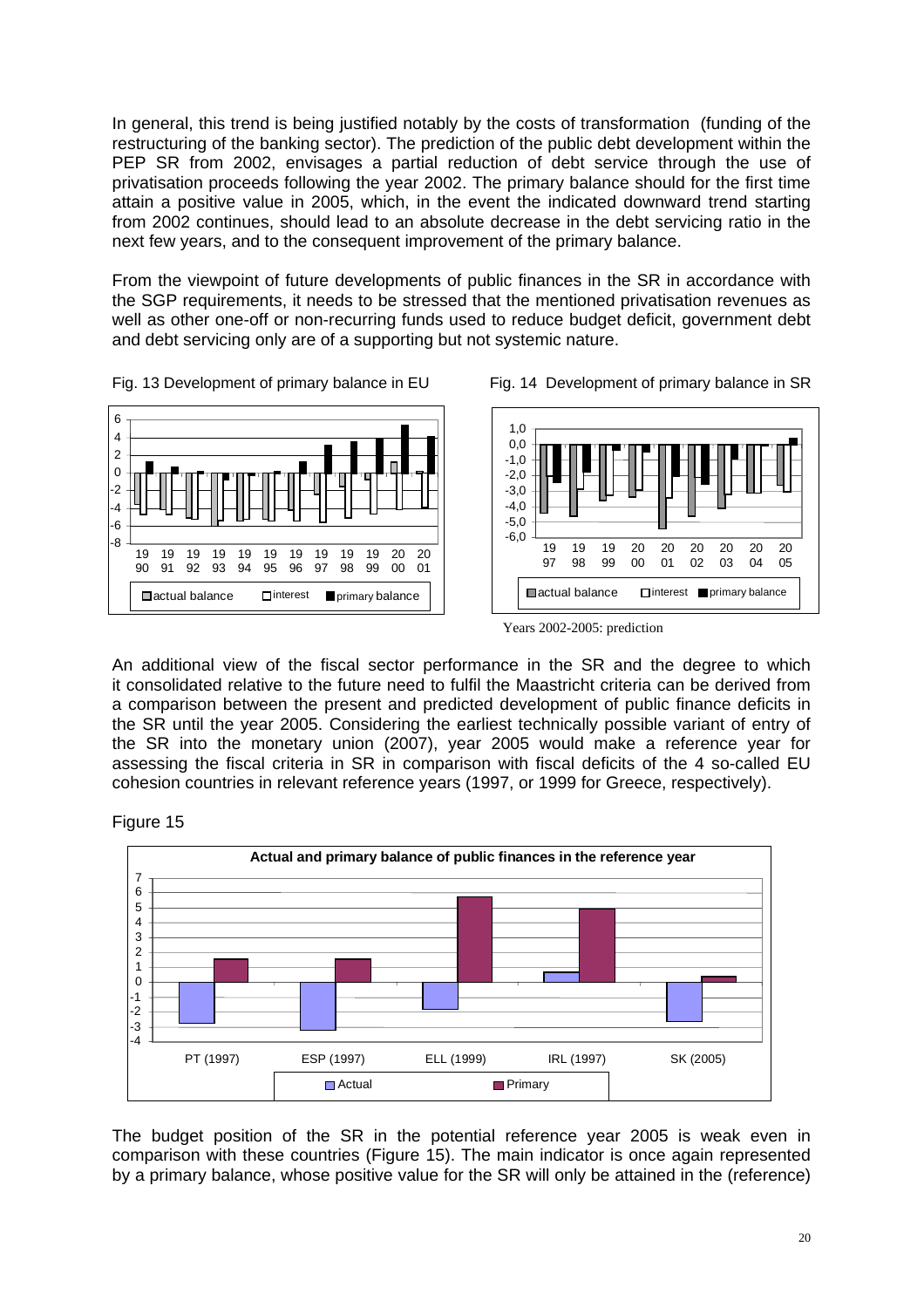year 2005, whereas in the countries compared, the primary balance was positive over the entire relevant portion of the pre-accession period. With a view towards a long(er)-term sustainability of public finances (including the reduction of the debt ratio), a favourable development of the primary balance was apparently one of the arguments in favour when assessing Spain's overall fiscal position, which in the reference year was still above the 3% Maastricht criterion.

To summarise, the development of public finances in the SR has as yet not established stimuli for the necessary fiscal consolidation. Whereas even a medium-term outlook until 2005 (PEP SR, August 2002), which could potentially become the earliest possible year for assessing the fiscal criteria for the entry of the SR into the monetary union, does not provide a convincing picture about a systemic consolidation efforts in the public finances of the SR.

1.4.2. Medium-term criterion on the public finance balance: structural balance

Whether public finances are sustained over a long or medium term in the positions as reviewed by the SGP will be decided by the success with which sufficient room has been created for the functioning of automatic stabilisers, i.e. how the structural balance of the public administration consolidated budget will develop. From a prediction of a cyclical development of the budget according to the PEP SR (Table 7) it is clear that despite the predicted reduction of the structural balance, its value (-2.7 % of GDP) in 2005 will still be far below an equilibred value (not to mention a surplus), targeted obligatory under the SGP. This would mean that even in 2005 the fical sector of the SR will not be ready to undertake the function of a decisive, or under conditions of the monetary union, the only national tool to correct the impact of the single monetary policy on the economy of the SR. Possibilities for automatic stabilisers to act freely will still be considerably limited and will not give a guarantee that impacts of the economic cycle upon the public budget will be successfully handled. This, especially in the case of a slowed growth, could pose a serious danger that the threshold for a deficit of 3 % of GDP is exceeded.

| Ratios as % of GDP                   | 2001     | 2002   | 2003   | 2004   | 2005   |
|--------------------------------------|----------|--------|--------|--------|--------|
|                                      | (actual) |        |        |        |        |
| 1. GDP growth at constant prices     | 3.3      | 3.6    | 4.1    | 4.6    | 5.1    |
| 2. Deficit/surplus <sup>1</sup>      | $-4.6$   | $-5.8$ | $-4.1$ | $-3.1$ | $-2.5$ |
| 3. Net interest payments             | 3.1      | 2.7    | 2.5    | 2.5    | 2.4    |
| 4. Potential GDP growth              | 4.5      | 3.7    | 3.4    | 3.6    | 3.6    |
| 5. Output gap                        | $-2.3$   | $-2.4$ | $-1.7$ | $-0.7$ | 0.8    |
| 6. Cyclical budget component         | $-0.7$   | $-0.8$ | $-0.5$ | $-0.2$ | 0.2    |
| 7. Cyclically adjusted balance       | $-3.9$   | $-5.0$ | $-3.6$ | $-2.9$ | $-2.7$ |
| $(2-6)$                              |          |        |        |        |        |
| 8. Cyclically<br>adjusted<br>primary |          |        |        |        |        |
| balance $(7-3)$                      | $-0.8$   | $-2.3$ | $-1.1$ | $-0.4$ | $-0.3$ |

Table 8 Prediction of the cyclical development of public finances in the SR by 2005

Source: PEP SR August 2002; data according to the GFS 86 methodology.

1 including the costs of banks restructuring .

A low predicted level of consolidation of public finances in the SR in the period prior to entry into the monetary union (once again with the potential reference year being 2005), is also documented by comparison with the structural balance changes in the group of EU "cohesion" economies over the same period of time (Figure 16).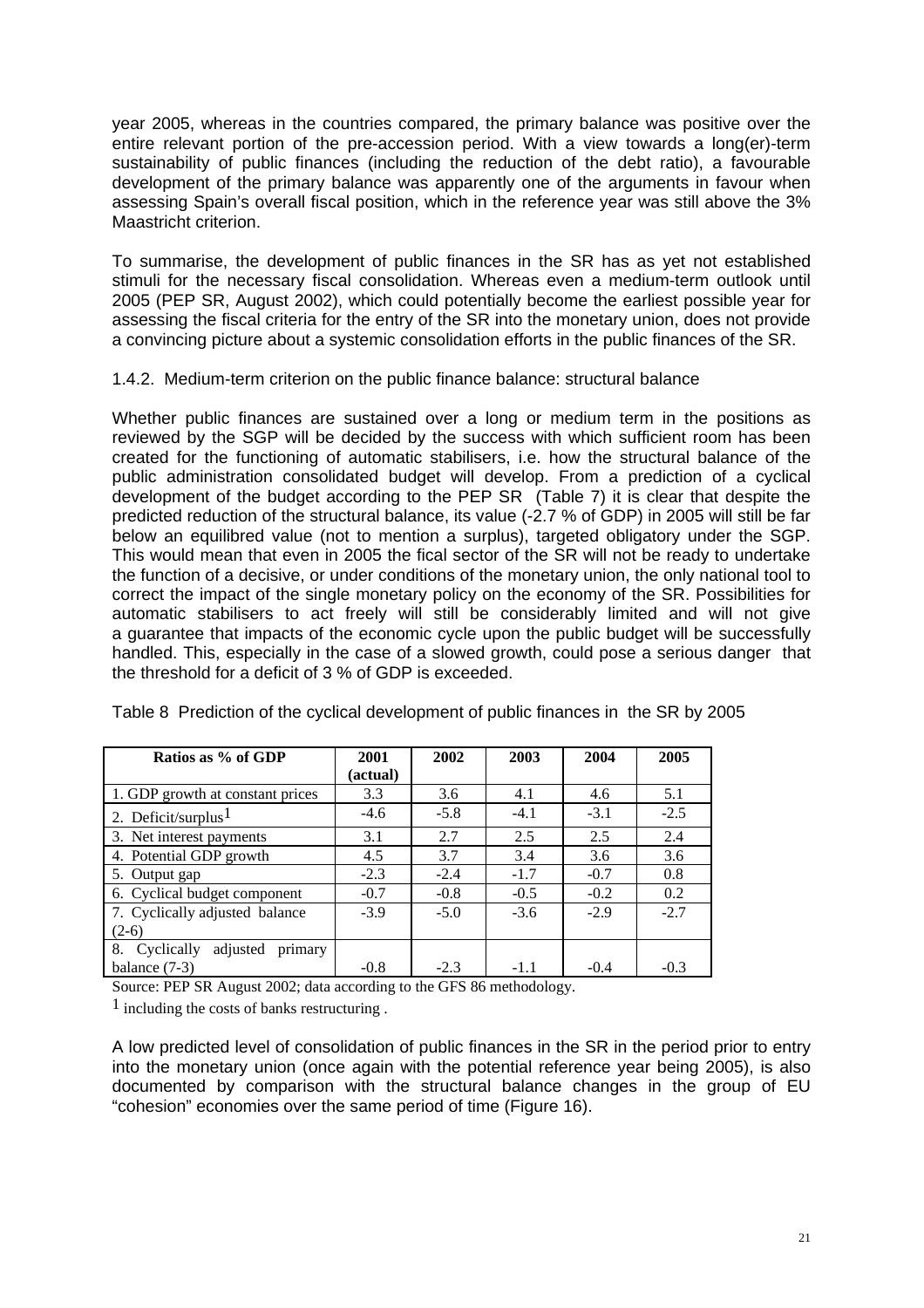#### Figure16



In addition, there will be other requirements to enhance the budget position that will follow in the SR, similarly as in the majority of EU countries, from a need to prepare solutions for budgetary impacts of the unfavourable demographic development such as increase in the old-aged-dependency ratio. It is possible to state in general that the greater the public finance structural balance surplus a country is able to achieve in the medium term, the larger space it will have for casual discrete interventions of its fiscal policy (including tax reductions).

In line with the new methodological procedures (2001) on determining medium-term fiscal objectives elaborated by the European bodies for the SGP (minimum benchmarks, budget deficit safety margins), when a fiscal convergence programme and medium-term objectives are compiled or updated, the SR will also have to take these requirements into consideration more and more definitely.

1.4.3. Performance of the fiscal sector of the SR in comparison with the EU

The performance of the fiscal sector in the SR (2001) in relation to EU averages is characterised by basic ratios of public finance revenue and expenditure to GDP (Table 9).

|                                | $EU-15$ | <b>Slovak Republic, PEP 2002</b> |         |      |      |      |
|--------------------------------|---------|----------------------------------|---------|------|------|------|
|                                | 2001    | 2001                             | 2002    | 2003 | 2004 | 2005 |
| 1. Total revenue               | 46.3    | 41.2                             | 42.4    | 41.3 | 40.7 | 39.8 |
| 2. Taxes                       | 27.5    | 18.3                             | 17.9    | 19.0 | 18.9 | 18.9 |
| 3. Social insurance            | 14.3    | 12.9                             | 13.2    | 14.3 | 13.9 | 13.4 |
| contributions                  |         |                                  |         |      |      |      |
| 4. Tax burden in total $(2+3)$ | 41.8    | 31.2                             | 31.1    | 33.3 | 32.8 | 32.3 |
| 5. Other revenues              | 4.5     | 10.0                             | 11.3    | 8.0  | 8.9  | 7.5  |
|                                |         |                                  |         |      |      |      |
| 6. Total expenditure           | 46.5    | 46.6                             | 47.0    | 47.8 | 46.3 | 42.2 |
| 7. Public consumption          | 19.8    | 18.3                             | 18.5    | 19.4 | 18.7 | 17.7 |
| expenditures                   |         |                                  |         |      |      |      |
| 8. Social transfers            | 16.0    | 10.3                             | 11.1    | 10.3 | 10.2 | 9.7  |
| 9. Interest                    | 3.6     | 3.4                              | 2.1     | 3.2  | 3.1  | 3.0  |
| 10. Subsidies                  | 1.3     | 1.2                              | $1.1\,$ | 1.1  | 1.0  | 1.0  |

Table 9 Public finance revenue and expenditure, % of GDP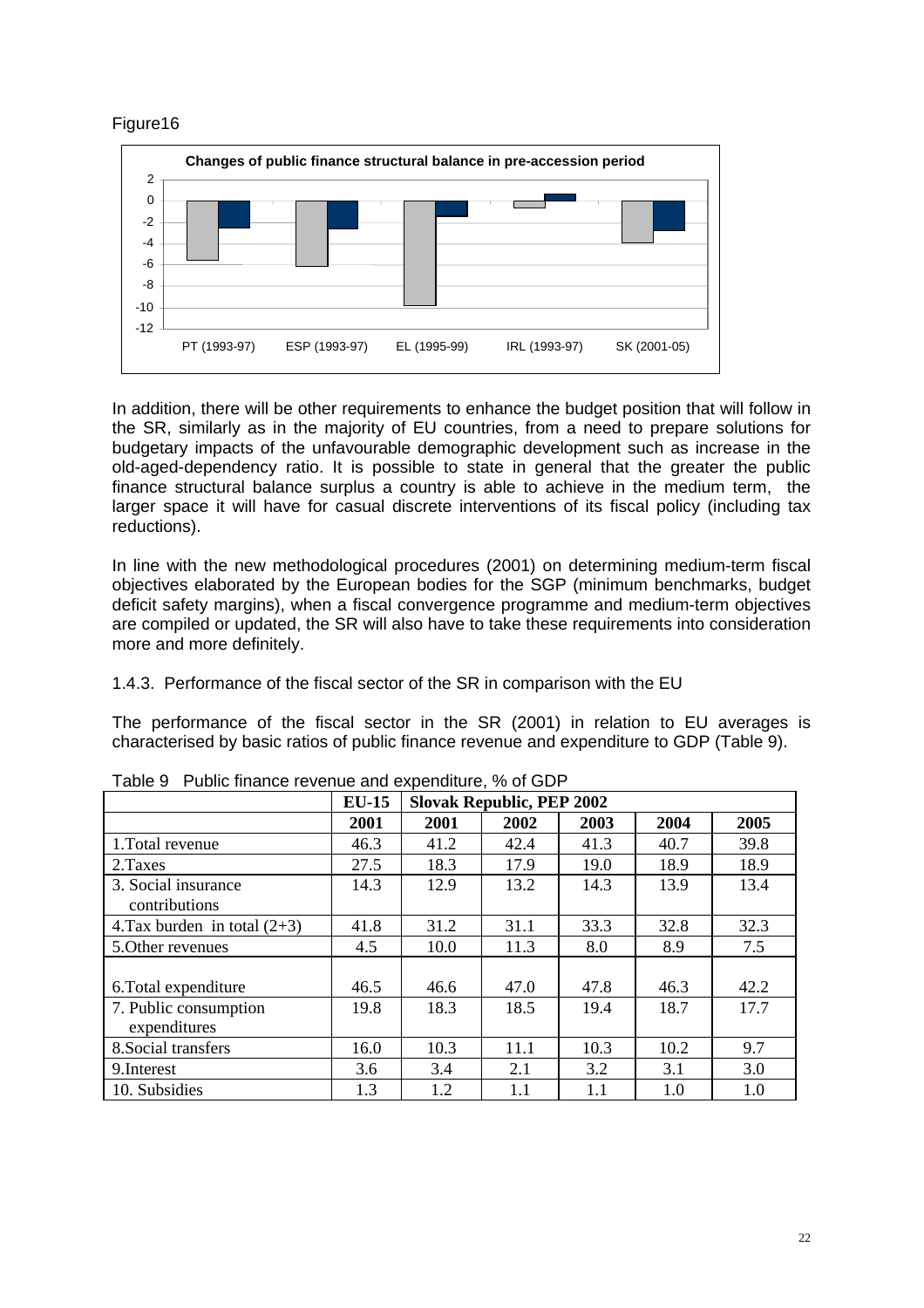Total tax revenue (including social insurance contributions) for 2001 amounting to 31.2 % of GDP was far below the EU-15 average, where there it accounted for 41.8 % of GDP. To illustrate this point, it should be mentioned that the level of tax income was even lower than in Ireland (31.3%), where the tax burden in 2001 was the lowest among the EU countries. This could lead one to assume that the SR has a very good position in the sense of a favourable business climate. In reality, the situation in Slovakia rather corresponds with a standard observed dependence between the level of tax burden and the income level of the country, where countries with a low income level also exhibit low tax revenue.  $12$  Also the tax burden in the other V5 candidate countries is below the European average (Figure 17). Again, by comparison, the SR ranks the lowest, which means that the SR has a competitive advantage of low tax and transfer obligations not only in relation to the EU average, but also within the region of relevant candidate countries.

Taken from the structure of tax burden expressed as total tax revenue broken down into direct taxes (income and property taxes), indirect taxes (VAT, excise duties and taxes on international trade and transactions) and the non-wage labour costs, i.e. transfers or social insurance contributions (Table 10), it is evident that the lowest proportion of direct taxes to total tax revenues in the SR correlates with the previously mentioned extraordinarily low overall tax burden in the SR.



Figure 17

 $\overline{a}$ 

At this point it is necessary to stress that it is the absolute value of tax rates that is so low in the SR. The current corporate income tax of 25 % is the third lowest tax rate after Hungary (18 %) and Ireland (24 %) and the highest personal income tax of 38 % is, after the CR (32 %), the second lowest within the OECD countries. Besides that, low budget revenue from direct taxes is also caused by an unsatisfactory effectiveness of tax collection (which, by the way, has also been repeatedly pointed out by the IMF), but also by an extensive latitude to apply deductible items on the tax base, tax evasion due to illegal work and the like.

Source: National PEPs 2002

 $12$  On the contrary, countries with a high level of income which as rule have developed the most generous social welfare systems in Europe ("welfare states") are typified by a high tax burden necessary to finance such expensive expenditures.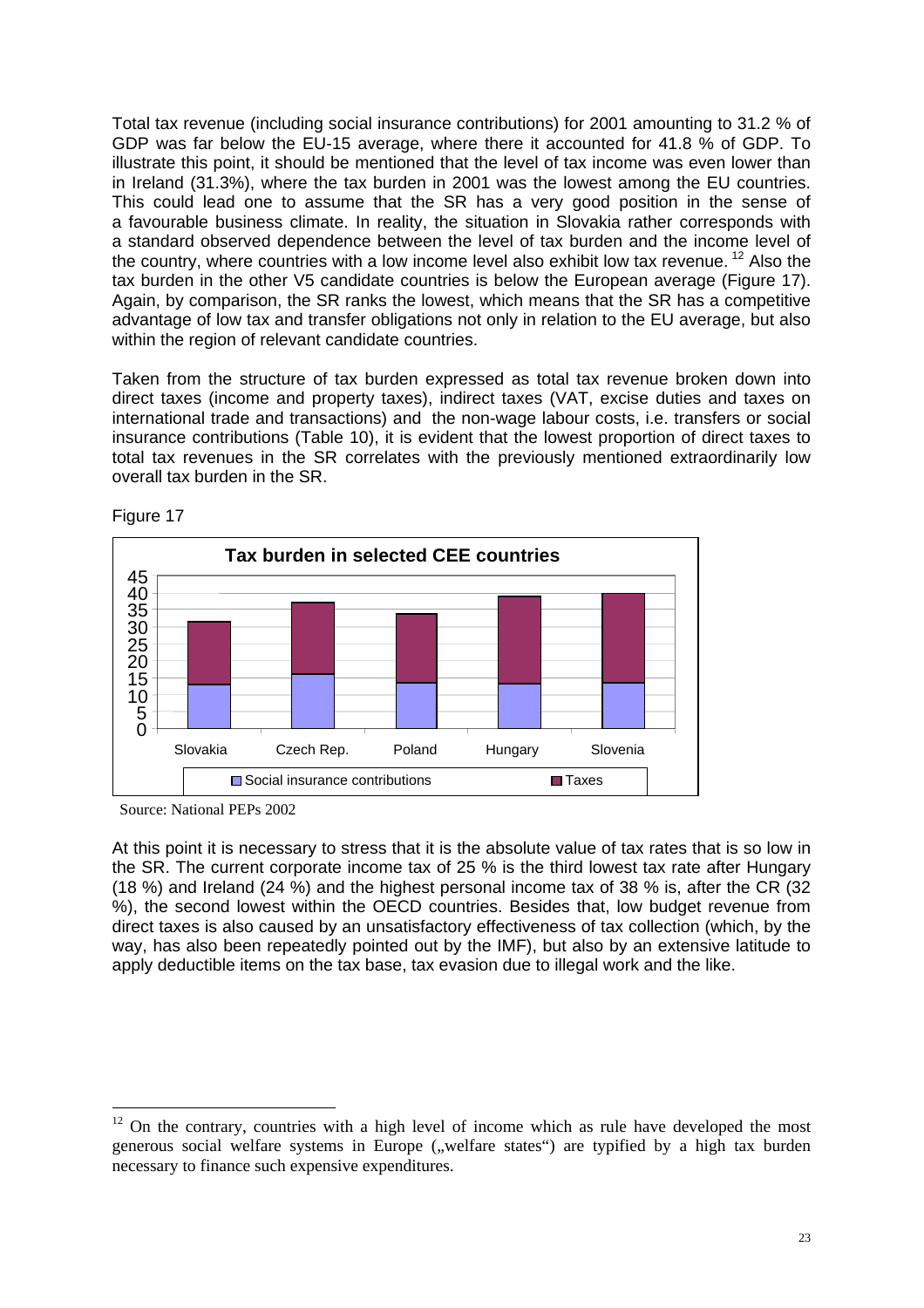| <b>Direct taxes</b>  |      | <b>Indirect taxes</b> |      | <b>Social insurance</b><br>contributions |      |  |
|----------------------|------|-----------------------|------|------------------------------------------|------|--|
| <b>Slovakia</b>      | 23.1 | Sweden                | 27.5 | Denmark                                  | 6.3  |  |
| France               | 26.3 | Belgium               | 28.7 | Ireland                                  | 17.6 |  |
| Greece               | 26.9 | Germany               | 28.9 | <b>Great Britain</b>                     | 19.7 |  |
| Germany              | 27.3 | Finland               | 28.9 | Finland                                  | 26.2 |  |
| Netherlands          | 28.9 | Netherlands           | 32.2 | Luxembourg                               | 27.9 |  |
| Spain                | 29.8 | Austria               | 32.2 | Italy                                    | 30.1 |  |
| Portugal             | 30.8 | Spain                 | 32.6 | Sweden                                   | 31.1 |  |
| Austria              | 30.9 | <b>EU-15</b>          | 32.8 | Portugal                                 | 31.1 |  |
| <b>EU-15</b>         | 33.0 | France                | 33.5 | $EU-15$                                  | 34.2 |  |
| Italy                | 33.7 | Denmark               | 33.7 | Belgium                                  | 34.3 |  |
| Luxembourg           | 35.9 | Slovakia              | 35.8 | Greece                                   | 34.9 |  |
| Belgium              | 37.0 | Italy                 | 36.1 | Austria                                  | 36.8 |  |
| Ireland              | 39.6 | Luxembourg            | 36.2 | Spain                                    | 37.6 |  |
| Sweden               | 41.5 | <b>Great Britain</b>  | 36.5 | Netherlands                              | 38.8 |  |
| <b>Great Britain</b> | 43.8 | Portugal              | 38.1 | France                                   | 40.2 |  |
| Finland              | 44.9 | Greece                | 38.2 | <b>Slovakia</b>                          | 41.0 |  |
| Denmark              | 60.0 | Ireland               | 42.8 | Germany                                  | 43.8 |  |

Table 10 The structure of tax revenue in the EU countries and the SR in 2001 (% of the total tax revenue)

Unlike that, obligations to make social insurance contributions have almost reached the European average<sup>13</sup>, with its share in the structure of overall tax burden in the SR reaching the second highest level (after Germany). Although, when it comes to the expenditure side of public finances in the SR, a high unemployment rate needs to be taken into account, which then raises high demands on unemployment benefits. It is however well known that the social system of the SR is ineffectively soft, with high demands on transfers to finance the system.

In terms of providing further consolidation of the public finances of the SR so as to achieve the conditions allowing for their safe movement into medium-term positions in accordance with the SGP criteria and to concurrently meet the yearly fiscal criteria, while posing no threat to the Maastricht parameters (3% of GDP for annual deficit and 60% of GDP, or an non-increasing ratio for the government debt), it will be important to consider:

- to what extent and with what success will the expenditure items be reduced first, via discrete measures, which can be summarised into a reform package to make the system of social welfare more effective; second, thanks to the effects of economic growth, which will bring down claims for social benefits for the unemployed, and generate higher tax revenue at the same time (in this context, particularly in the area of direct taxes);
- how the social system reform will subsequently make it possible to reduce transfer obligations, or the non-wage costs of labour. This should generate another stimulus for doing business and a subsequent danamisation of growth.

In congruence with the innovations pushed through vis-à-vis the Member States by the European Commission as part of ongoing public finance reforms, recommendation can be made also for SR, to introduce (quantitative) rules in government expenditure. The adoption and observance of medium-term rules for expenditure growth, at a free fluctuation of

<sup>&</sup>lt;sup>13</sup> The Irish case is on the contrary a real reflection of an effective pro-business tax legislation with very low non-wage (transfer) labour costs.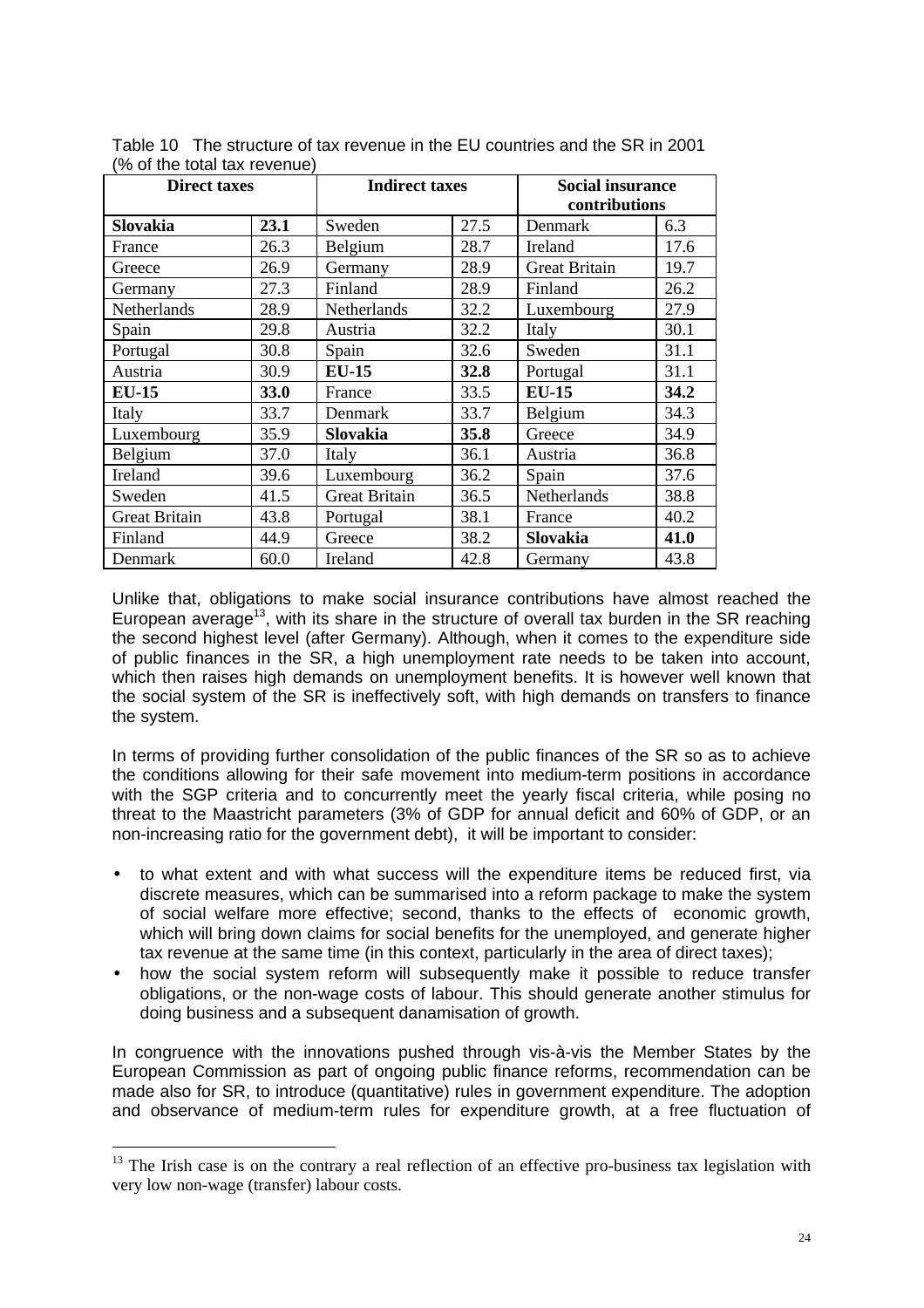revenue depending on economic activity, in fact constitutes **the targeting of a structural budget balance.** Such procedures are already applied by several Member States (For further details see Public Finance in the EMU – 2001).

Conversely, when it comes to the revenue side of the budget, in relation to the ongoing discussion on further reduction of direct taxes in the SR, or the introduction of an even tax, we do not consider it as appropriate to launch a similar action without a prior demonstrable enhancement of the tax discipline, higher quality of tax collection, as well as a revision (narrowing down) of claimable deductible items from a taxable income assessment basis. The space for a further reduction of tax rates will have to be created by the strengthened tax-base owing to the effects of the aforementioned improvements, first and foremost, however, an overall improvement in the public finance deficit development in the SR.

#### 1.5. Impact of convergence on the structure of financial markets

In the course of a convergence process, the nature and speed of the monetary transmission mechanism has been changing. Factors affecting these changes are of a structural nature, including regulatory changes in the real economy and in the financial markets prompted or facilitated by the process of convergence. The restructuring of the banking system, in connection with financial deregulation and liberalisation, should enhance the level of competition in the banking sector, with a potential accelerated transfer of market interest rates to retail interest rates. Another structural change, which should influence the monetary transmission mechanism, is a possible increase in the share of fixed and long-term loans in total loans thanks to a more stable macroeconomic environment. Also, the availability of funds via the financial markets should be increased, although in the field of financial intermediation, banks will continue to dominate.

Specifying the shape of the monetary policy transmission mechanism under our conditions is very problematic. This mainly has to do with uncompleted reforms in the microeconomic sphere disrupting standard ways of spreading monetary impetus into the real economy. This issue is currently subject to research. It has been shown that at present, the enhancement of competitiveness in the microsphere of the SR and the efficiency of a transmission mechanism is particularly influenced by the performance of the corporate sector. Despite the fact that the share of the banking sector within the financial market structure gradually declines, it still has a dominant position. At the same time, it has the strongest financial links to the corporate sector. The performance of the corporate sector therefore influences the allocation of disposable resources of the banking sector, achieved by its restructuring. A revival of lending activities is only partially influenced by the development of interest rates. A more important factor will rest in a higher intensiveness of real restructuring of the corporate sector. It will not only create room for growth in both segments and thereby for their improved performance, but also contribute to the standardisation of relationships between the macro and micro levels.

Although some of the partial results of analyses conducted so far have indicated the existence of an almost standard textbook relationship typical of a small open economy<sup>14</sup>. others<sup>15</sup> rather prevailingly point to the ambiguity of results and the need for their prudent interpretation<sup>16</sup>. Points mentioned include significant structural changes in the economy, its gradual integration into international financial markets, a changing economic situation of banks and undertakings, and other factors, such as the development of inflationary expectations associated with, inter allia, the credibility of the central bank. All these components introduce uncertainty into the results of model estimates based on historical

 $14$  (Kuijs, 2002).

 $^{15}$  For example, Chudá a Ševcovic (2000).

 $16$  Hajnovič (2001).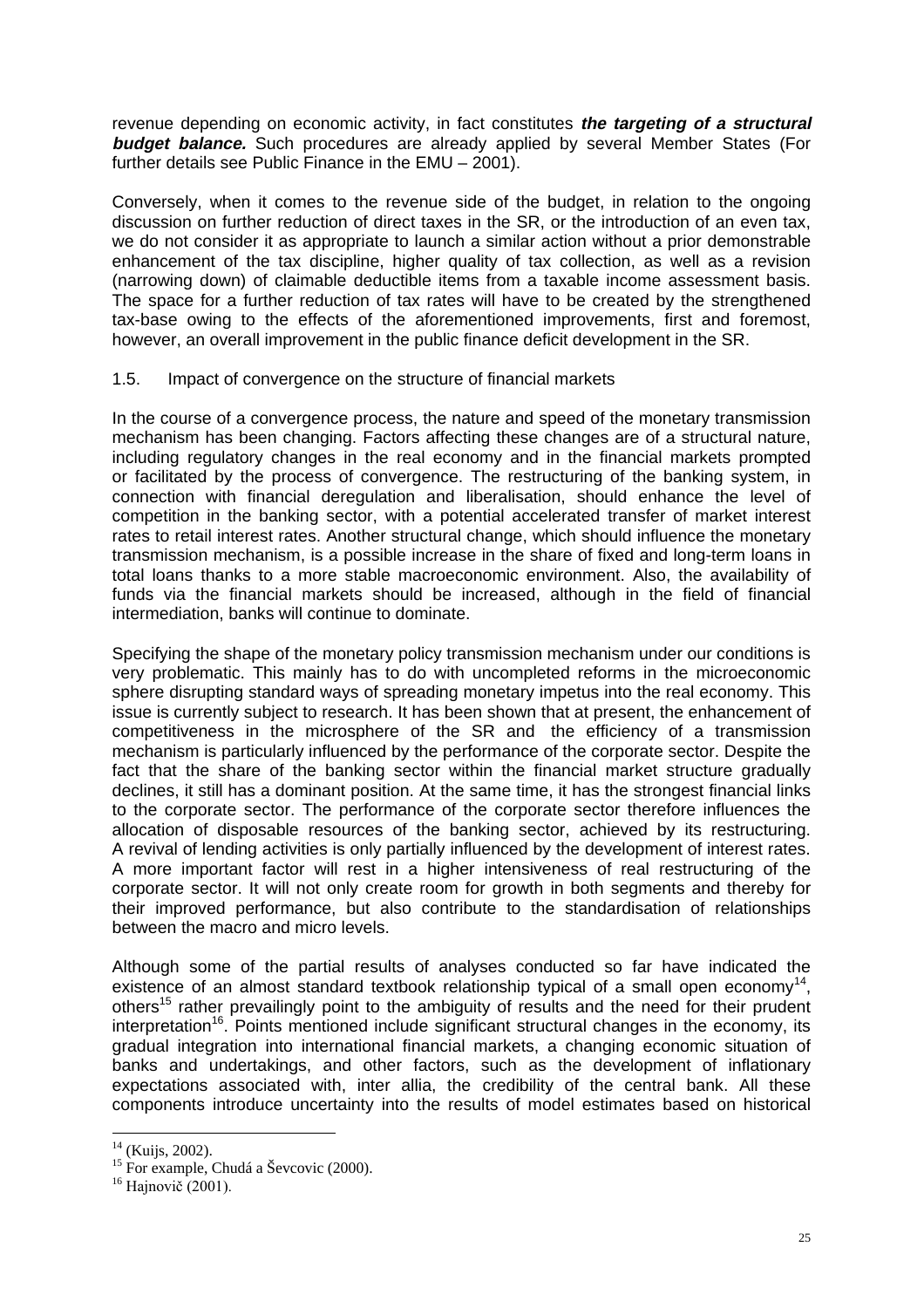data. On the whole, an agreement has been achieved on the results of these analyses in that the only demonstrably working monetary policy channel in the SR is the exchange rate channel. <sup>17</sup> The results of a recent IMFS paper on this topic follow the same lines<sup>18</sup>.

According to the findings of the ECB analysis, at a more advanced stage of accession for the introduction of the euro, the exchange rate transmission channel could become weaker, since the stability of the exchange rate against the euro will become a basis for the monetary policy. This was the case of practically all Member States of ERM/ERM II, which to an increasing extent profited from a higher exchange rate stability. A similar development can be expected also in the case of the SR upon its entry into the ERM II system.

1.6. Features of the Slovak economy in terms of its response to shocks in comparison to the euro area countries

According to the theory of optimum currency areas (OCA), the convergence of the structure of output and exports of an accession country with that of the monetary area, which this country wants to join, reduces the likelihood of asymmetrical shocks. It has been shown<sup>19</sup> that within the process of accession, significant shifts have occurred in the run-up countries in this respect. The main features of such a shift consisted of a decreased share of agriculture and industrial production as well in the total value added and, concurrently, of a growing importance of the services sector with the latter trend being also pushed through in the entire euro area. At the same time, in the accession countries, there was a shifting underway towards the manufacturing of products which were less labour intensive and had higher value added. The causes to which the said changes were due may be classified into several groups. In the case of some traditional products (foodstuffs, clothing, shoes) there was a relative drop in demand and, at the same time, competitive pressure from countries with lower labour costs escalated. In general, the structural changes were caused by competitive pressures within the EU, with an important part in the possibility that structural changes are carried out being played by the FDI inflow. The FDI were in major part oriented towards sectors without tradition in the given countries.

Even though the results of empirical analyses concerning the asymmetrical shocks drawing upon historical data need to be interpreted with a large degree of caution, all in all they tend to confirm a thesis that the likelihood of asymmetrical shocks in the runup countries is falling hand in hand with the convergence of the characteristics of their economies with the euro area countries. Ecofin<sup>20</sup> noted a significant increase in the degree of economic interdependence between the EU countries and accession countries, with business and investment links, such as trading in goods and FDI, acting as the main force behind the reorientation of accession countries to the global and especially European markets. According to the Ecofin analyses, there was also an advanced synchronisation of economic cycles observed. According to the quarterly data on industrial output, the correlation with the industrial cycle in the EU countries has increased - most markedly in Hungary and the CR. These results are contrasted with a substantially lower correlation with the development of the overall GDP, which in the case of Slovakia and the CR is even negative.

Analyses of the Slovak economy data conducted so far by the NBS in this respect are not unambiguous as well. Some of them point to potential asymmetrical responses in the Slovak economy to shocks vis-à-vis the euro area countries, but also candidate countries.<sup>21</sup> Other

 $17$  For example, see Gavura (2000).

<sup>&</sup>lt;sup>18</sup> Nemec, Benčík (2002).

<sup>&</sup>lt;sup>19</sup> ECB (2002).

 $20$  European Commission (2001).

 $21$  Benčík (2002).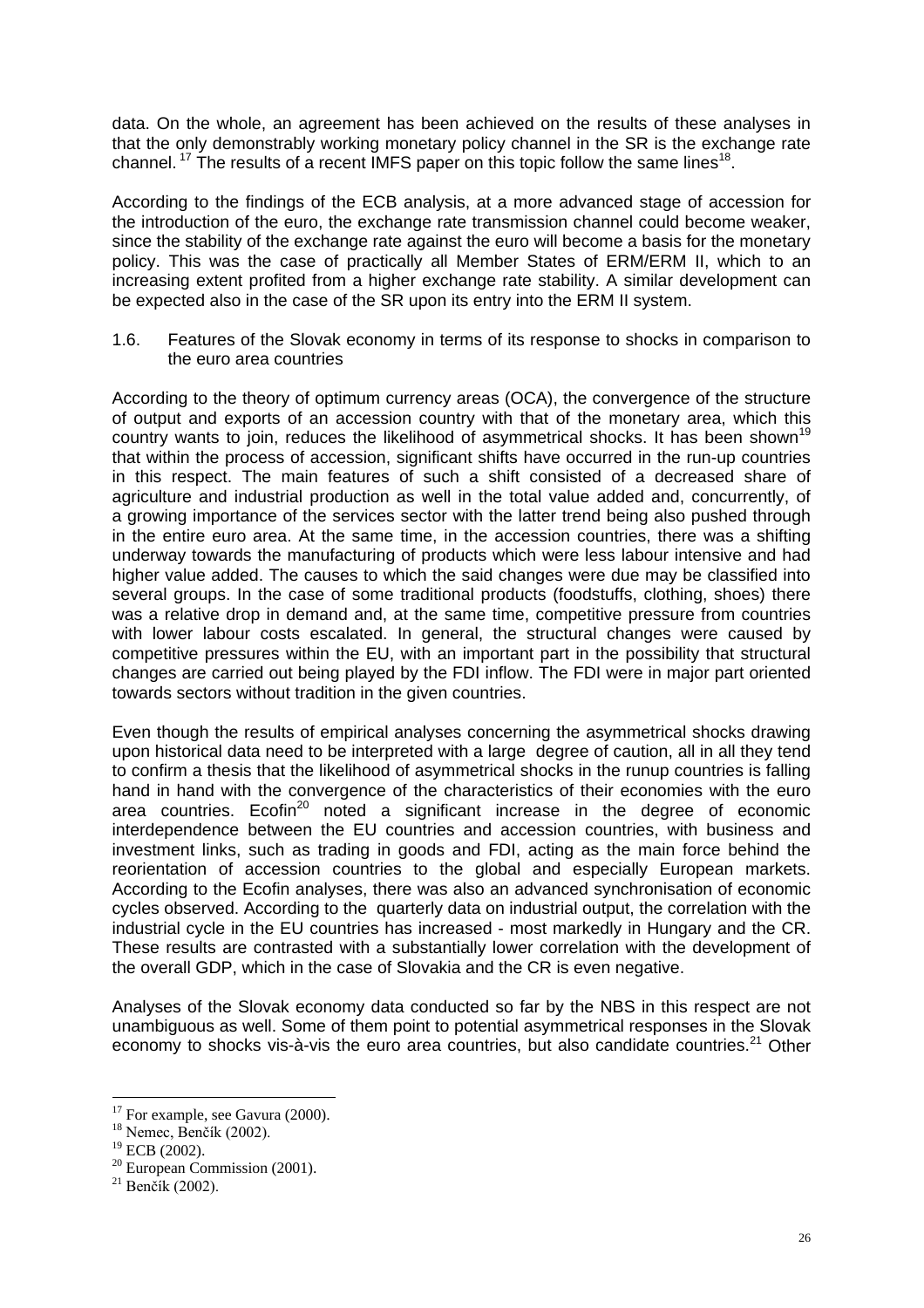analyses<sup>22</sup> do not exclude this, but concurrently record a tendency towards a decreasing likelihood of such a phenomenon. Nor in the near future can this question be expected to be unambiguously resolved at the analytical level.

What is decisive is that potential asymmetrical responses to the integration of the country into the EMU does not exclude the possibility of its integration, as long as there are mechanisms in place in the country which - under conditions of non-existence of the national monetary policy - eliminate the mentioned negative effects by other means. These are based in particular on the flexibility of prices and wages and the mobility of factors of production (labour, capital).

Under the theory of optimum currency areas two countries form an optimum currency area if the costs (negative impacts) of a common currency are lower than the benefits (positive impacts) of the common currency. Contrary to the views that were being formed at the time of creating the theory of optimum currency area<sup>23</sup> when the movement of capital was regulated, the current beliefs as to the possibility of applying a common currency emphasize that if the economy exhibits a sufficient ability to adjust itself to respond to a negative impact of a common currency when a shock occurs, then the chances of a monetary union to become successful are greater. The costs (negative impacts) of asymmetrical shocks are lower if the flexibility of the economy and economic processes is higher. The wellfoundedness (optimality) of the monetary union is thus enhanced as well.

For example, if the regional mobility of the labour force is weak, the flexibility of the labour market must be increased in other ways – especially through a more flexible creation and termination of jobs, higher flexibility of wages, accommodation of the process of bargaining and the like.

The flexibility of response to asymmetrical shocks in the economy of Slovakia is limited, whether it be the labour market responses or potential fiscal policy responses which may leave small room for manoeuvering. It is therefore important to reduce the occurence of asymmetrical shocks, or to promote processes for synchronising them.

Integration processes in the economy, especially the development of a sectoral division of labour should act to weaken asymmetrical shocks. Hand in hand with a growing FDI inflow, this can be expected to become more intensive. However, considering the comparatively poor FDI inflow so far, a rapid movement towards the EU and EMU will mean that the degree of inteconnection of the eocnomies and their financial systems achieved in the preacession period may not be sufficient enough to prevent asymmetrically destabilising impacts of some shocks on the Slovak economy (especially vis-à-vis Austria and Germany). For the time being, our relatively significant links to the economy of the CR could have stabilising effects.

Analyses of inflation differentials in the EMU have shown that the impact of some shocks on the economies of EMU member countries was asymmetrical and larger than expected. To be more specific, it was shown that since the creation of the EMU, the differentiation of inflation between member countries has been growing, with the number of countries that according to the inflation criterion would today not qualify for EMU membership growing as well. Developments in oil prices and the US dollar exchange rate over the past several years is considered to be an important cause of such a development. This shock then had asymmetrical effects on individual EMU economies.

 $22$  MÚ NBS paper (2001).

 $23$  Mundell (1961).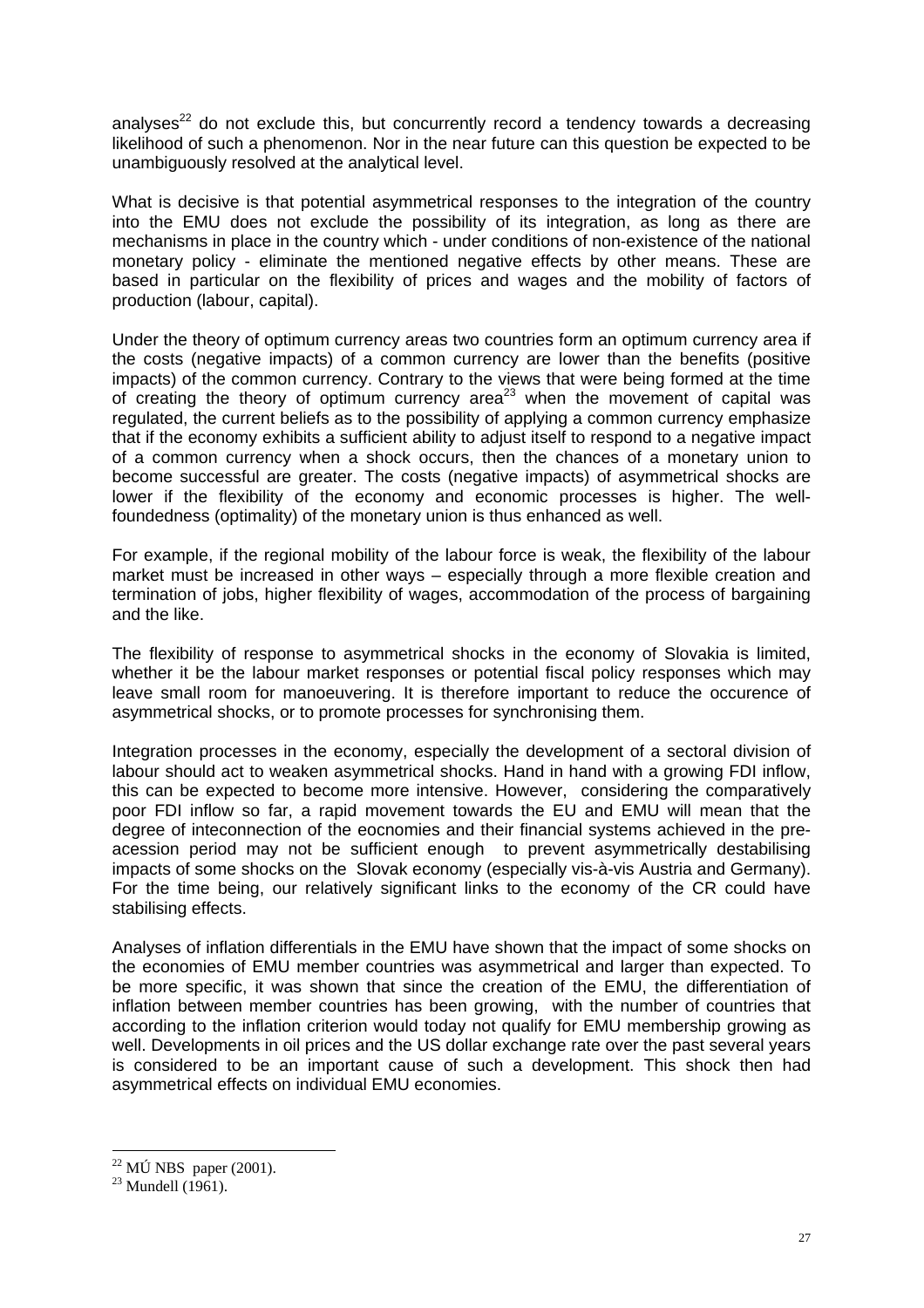From the time a country is heading for EMU membership, as well as on its being accepted as a member, the exchange rate will no longer be a monetary policy tool. Therefore, in terms of economic stability it will be important to create conditions mitigating the asymmetry of potential shocks in the real economy. A key prerequisite for such a solution is to deepen the integration of the Slovak economy into the EMU by means of intra-sector trade. Integration in this area has already become more intense, but not as yet satisfactory.<sup>24</sup> It will be equally important to create conditions in the economy to enable it to respond flexibly to eventual asymmetrical shocks.

Real convergence and integration with the EU and candidate countries´economies and, on the other hand, higher flexibility of the economy are therefore two ways how to stabilise the economy in the event of asymmetrical shocks afetr loosing the possibility to use the exchange rate for stabilisation purposes.

#### 1.7. Development in the external sector and increasing competitiveness

During the catching-up process, a current account deficit has as a rule been occurring or deepening, especially in connection with the upgrading of the economy. This tendency also has to do with the lowering of interest rates in the accession period, which influences the development of a country's balance of savings and investments, which is a mirrored reflection of the current account balance. The development in the external sector is on the whole dependent on competitiveness of the economy and its enhancement requires the activation of respective policies.

#### 1.7.1. Macroeconomic aspects

Unfavourable development in the external sector in the period prior to accession to the EMU was typical of Greece and Portugal, and the current development in Slovakia is alike. In the period 1995-2000, the current account deficit in Greece deteriorated from 2.4% to 6.8%, and in Portugal from 2.4% to 10.1% of GDP. In both cases this result was substantially influenced by the balance of trade and likewise, in both cases growth in investments was not accompanied with the growth in domestic savings. This development is explained by optimistic expectations on a future growth of productivity and income in relation to accession to the EMU. This has raised demand for imports which had to be financed from foreign sources.

On the whole, it is possible to state that a current account deficit in the runup process is acceptable and even desirable in terms of enhancing the future performance of the economy providing that the rate of return on investments equals or is greater than the interests paid on foreign debt financing. In such a case, a higher investment will in the medium term increase the productive capacity of the economy, which creates conditions for raising exports and the substitution of imports by domestic supply.

On comparison with other both developed and transition economies, it is evident (Table 11) that the deficit in the current account of the balance of payments of the SR is extraordinarily high. Lying behind this deficit is a negative balance of savings and investments both of the government and private sector. As shown in the Table, the situation in the SR differs from Hungary and the Czech Republic, where the tendency of the government sector to incur debt is balanced out by savings (Hungary), or by a substantially lower degree of indebtedness in the private sector (CR during 1996-2000; in 2001, savings already exceeded investments according to the OECD analysis). The Slovak situation differs also from Poland, where the private sector is indebted to a much lesser extent. This probably has to do with the fact that in these countries the need to modernise the economy has been

 $24$  See Fidrmuc and Korhonen (2001).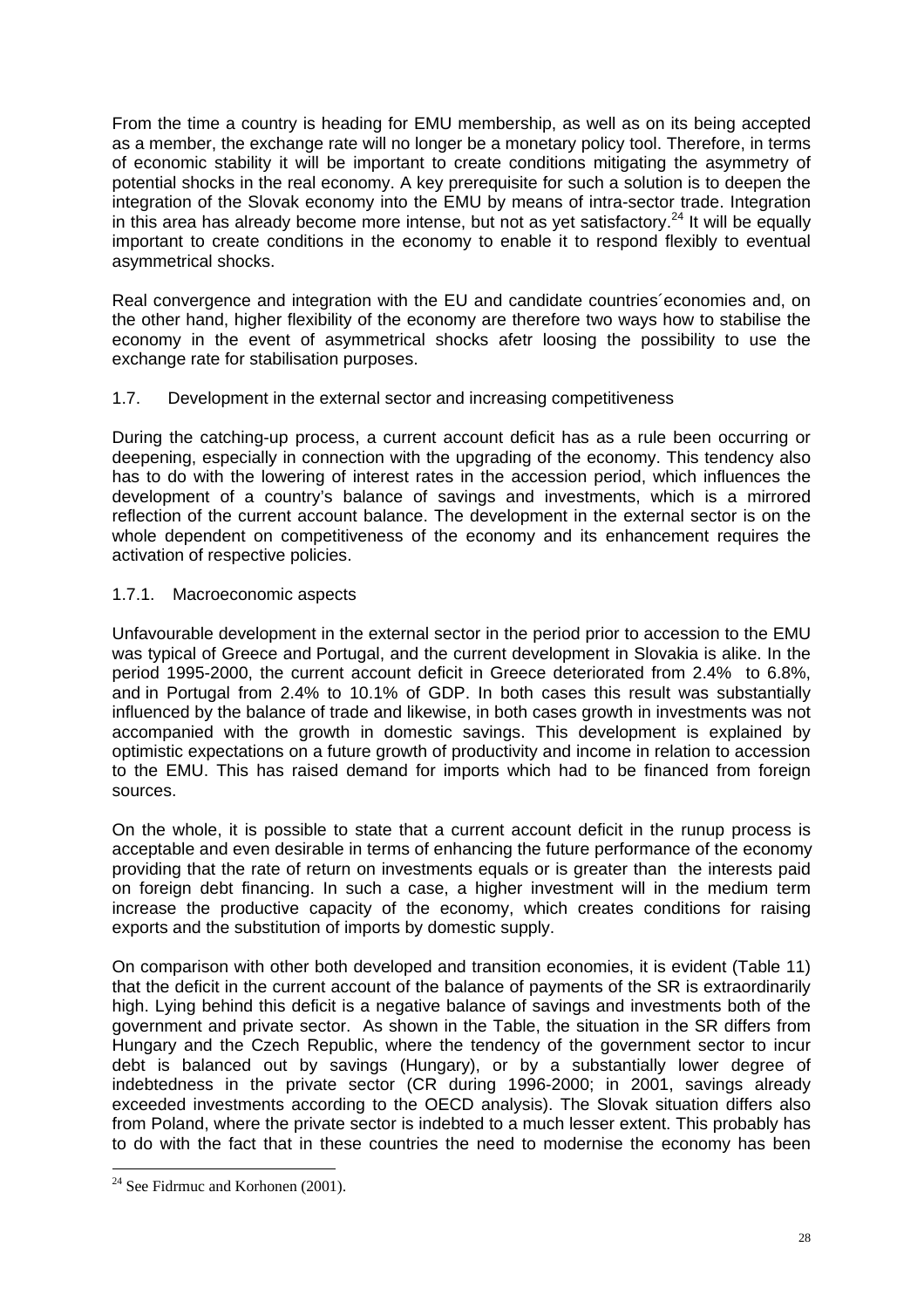to a much greater extent covered by a high inflow of foreign direct investments i.e. by nondebt financing and, thus, by a lesser need to draw upon foreign savings.

The negative balance of both sectors can be in the short-term to a certain extent explained: the governmental one such as being driven by high costs of structural reforms and the private one by modernisation of the economy. However, in the long run such a development is not sustainable, with a low inflow of FDI, when the effect of a twinning deficit is very sharp. It is certain that a sufficient inflow of FDI is currently a critical precondition for sustainable growth of the economy, in the context of its growing international competitiveness. On the other hand, gradual consolidation of public finances will form prerequisites for alleviating the crowding-out the displacement of private investments by excessive government activities, which will create larger space for private sector development.

#### 1.7.2. Microeconomic and structural aspects

Increasing the competitiveness of the economy is of basic importance for sustainable development on the current account. In the first place, its enhancement is preconditioned by a stable macroeconomic environment characterised in particular by a credible fiscal and monetary policies together with structural reforms oriented to increase the effectiveness of the good, capital and labour markets. Drawing upon the experience of the four EU countries previously mentioned, the implementation of structural changes and modernisation of the economy, which led to its growing competitiveness, was definitively facilitated by the inflow of foreign direct investment as a direct consequence of an improved quality in the economic environment, which also comprised positive expectations associated with the envisaged accession to the EMU. Growing competition pressures due to the participation in the common market constituted an important catalyst of modernisation in these economies. Increasing qualitative standards of both material and human capital had partly to do with capital transfers from structural funds, as well as the Cohesion Fund of the EU, whose role is to promote the runup process in the countries lagging behind (countries with a per capital level of GDP below the EU average), in concurrence with stabilisation-oriented national policies.

A critical internal prerequisite for enhancing the competitiveness of the economy is the productivity growth, which in international trade exchange can be further supported or suppressed by exchange rate developments or by a targeted exchange rate policy, as long as the country has its own tools of exchange rate policy in hand. The sustainability of performance dynamics and competitiveness derived from this – and in conditions of a monetary union, i.e. in the absence of an exchange rate tool, depends solely on what part in productivity growth is played by domestic cost (price) and factor (labour, capital and changes in their qualitative characteristics expressed by technology advances) componets.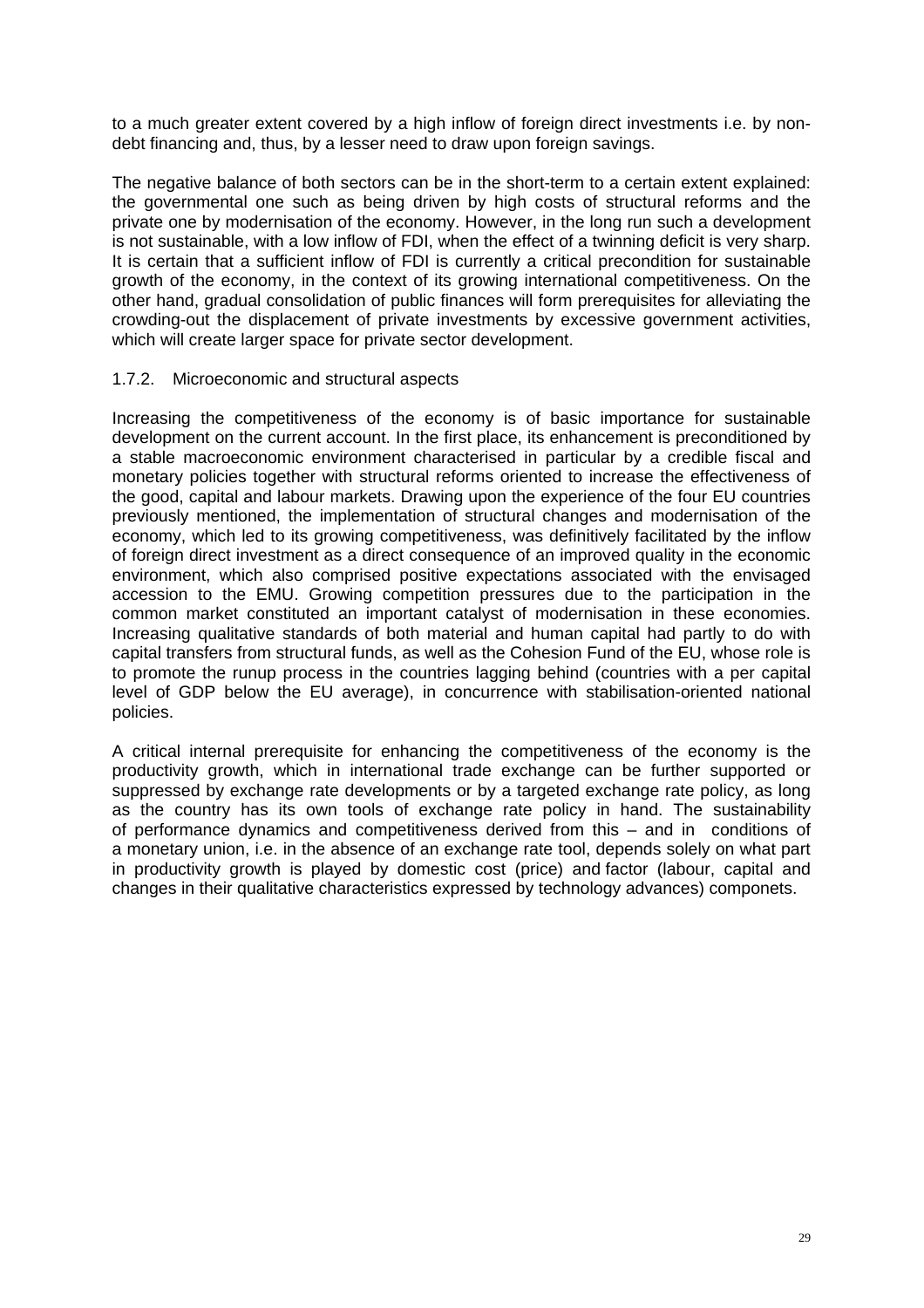|                                                              | <b>Current account</b>                                    |                                                          |                                                          | Government                                                |                                                    |                                                 | <b>Private sector</b>                              |                                                       |                                                       |
|--------------------------------------------------------------|-----------------------------------------------------------|----------------------------------------------------------|----------------------------------------------------------|-----------------------------------------------------------|----------------------------------------------------|-------------------------------------------------|----------------------------------------------------|-------------------------------------------------------|-------------------------------------------------------|
|                                                              | 1996-00                                                   | 2001                                                     | 2003                                                     | 1996-00                                                   | 2001                                               | 2003                                            | 1996-00                                            | 2001                                                  | 2003                                                  |
|                                                              | average                                                   |                                                          |                                                          | average                                                   |                                                    |                                                 | average                                            |                                                       |                                                       |
|                                                              | Euro area countries                                       |                                                          |                                                          |                                                           |                                                    |                                                 |                                                    |                                                       |                                                       |
| Euro area in                                                 | 0.8                                                       | 0.2                                                      | 0.6                                                      | $-2.0$                                                    | $-1.1$                                             | $-1.0$                                          | 2.8                                                | 1.2                                                   | 1.6                                                   |
| total                                                        |                                                           |                                                          |                                                          |                                                           |                                                    |                                                 |                                                    |                                                       |                                                       |
|                                                              | of which: countries with a surplus on the current account |                                                          |                                                          |                                                           |                                                    |                                                 |                                                    |                                                       |                                                       |
| France<br>Italy<br>Netherlands<br>Belgium<br>Finland         | $2.2\phantom{0}$<br>1.6<br>4.5<br>4.4<br>5.8              | 1.6<br>0.2<br>3.7<br>4.9<br>7.1                          | 1.6<br>0.9<br>4.3<br>5.9<br>6.9                          | $-2.6$<br>$-2.9$<br>$-0.2$<br>$-1.4$<br>1.1               | $-0.9$<br>$-1.4$<br>0.6<br>0.0<br>3.7              | $-1.4$<br>$-1.1$<br>0.5<br>$-0.5$<br>2.2        | 4.8<br>4.5<br>4.7<br>5.8<br>4.7                    | 2.5<br>1.6<br>3.0<br>4.9<br>3.5                       | 3.0<br>2.0<br>3.8<br>6.4<br>4.7                       |
|                                                              |                                                           |                                                          |                                                          | of which: countries with a deficit on the current account |                                                    |                                                 |                                                    |                                                       |                                                       |
| Germany<br>Spain<br>Austria<br>Portugal<br>Greece<br>Ireland | $-0.6$<br>$-1.1$<br>$-2.8$<br>$-7.0$<br>$-4.5$<br>1.2     | $-0.7$<br>$-2.4$<br>$-2.5$<br>$-8.5$<br>$-4.7$<br>$-1.9$ | $-0.1$<br>$-2.1$<br>$-2.2$<br>$-8.1$<br>$-3.7$<br>$-1.3$ | $-1.7$<br>$-2.4$<br>$-2.3$<br>$-2.5$<br>$-3.4$<br>2.0     | $-2.4$<br>$-0.1$<br>$-0.7$<br>$-1.8$<br>0.2<br>3.2 | $-1.8$<br>0.0<br>$-0.1$<br>$-1.5$<br>1.5<br>1.9 | 1.1<br>1.3<br>$-0.5$<br>$-4.5$<br>$-1.1$<br>$-0.8$ | 1.7<br>$-2.3$<br>$-1.8$<br>$-6.7$<br>$-4.9$<br>$-5.1$ | 1.8<br>$-2.0$<br>$-2.1$<br>$-6.6$<br>$-5.2$<br>$-3.2$ |
|                                                              | <b>New market economies</b>                               |                                                          |                                                          |                                                           |                                                    |                                                 |                                                    |                                                       |                                                       |
| Poland<br>Czech<br>Republic                                  | $-5.2$<br>$-4.6$                                          | $-6.5$<br>$-5.1$                                         | $-6.0$<br>$-5.3$                                         | $-2.4$<br>$-3.8$                                          | $-4.4$<br>$-8.0$                                   | $-4.9$<br>$-6.4$                                | $-2.8$<br>$-0.8$                                   | $-2.1$<br>2.9                                         | $-1.2$<br>1.0                                         |
| Hungary<br>Slovakia                                          | $-3.8$<br>$-7.7$                                          | $-4.2$<br>$-7.8$                                         | $-4.2$<br>$-8.4$                                         | $-5.9$<br>$-3.5$                                          | $-5.7$<br>$-3.9$                                   | $-4.3$<br>$-3.0$                                | 2.1<br>$-4.2$                                      | 1.5<br>$-3.9$                                         | 0.2<br>$-5.4$                                         |

#### Table 11 Balance of savings and investments in the OECD countries (% of GDP)

Source: OECD

 $\overline{a}$ 

Productivity and cost of labour can be relatively simply assessed by the development of unit labour costs (ULC). In previous IMFS studies,  $25$  the following conclusions were drawn from a comparison of the ULC development in Central European accession countries<sup>26</sup>:

- over the period 1993 2001, the productivity of labour in candidate countries grew more rapidly than in the EU. Its low starting position preconditioned a continuing large gap as to the performance of these countries vis-à-vis the EU,
- what is less favourable though is that this result was largely due to a downward or stagnating development of employment,
- accession countries exhibit the greatest approximation to EU productivity in sectors with the highest and lowest labour productivity – such as agriculture, financial and trade services; they also lag behind EU productivity in industry to a comparatively large extent,
- a development in the level of wages adjusted for the development of inflation (i.e. measured by the indicator of real unit labour costs – RULC) in relation to labour productivity is on the whole favourable. With the exception of the CR, the CEE countries followed the EU countries´ downward trend of development of RULC.

<sup>&</sup>lt;sup>25</sup> IMFŠ (2001,2002), Brucháčová (2001).

<sup>&</sup>lt;sup>26</sup> Slovakia, Czech Republic, Hungary, Poland and Slovenia.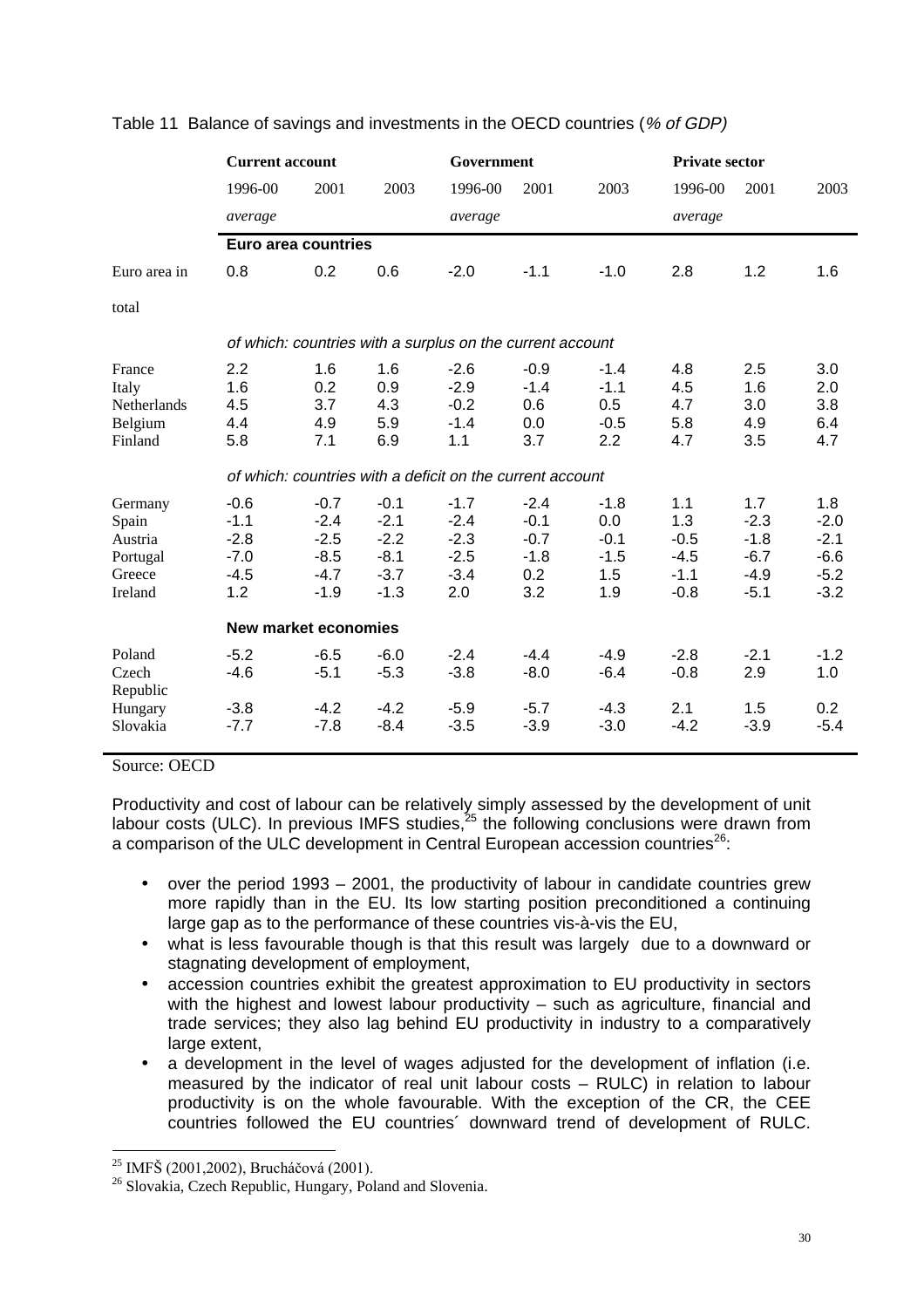(Growth of RULC in the CR indicates an expansive nature of the wage policy in relation to the development of labour productivity),

- accession countries have a competitive advantage from an especially cheap labour force. Being small open economies, they rely a strategy of growth based on export performance. This strategy has been successful, providing that wages grow at a slower pace than productivity and that the exchange rate of their currency is not too strong,
- within the conditions of the SR, a more rapid growth of labour productivity at a roughly balanced growth of wages in the marketable sector (industry) as well as in the non-marketable sector (market services) indicates that there is potential in the SR for the existence of the Balassa-Samuelson effect,
- since real appreciation of currencies of candidate countries resulting from the inflow of capital and growth of productivity has the tendency of reducing the price competitiveness of exports, it is important for candidate countries to enhance their non-price competitiveness in addition to the price (cost) competitiveness by supporting changes in the output and export structures in favour of branches with a higher value added,
- the promotion of competitiveness comprises an increasing of labour market flexibility, creating a more effective taxation system, which will support the creation of jobs and reduce the overall tax burden within the economy.

In connection with maintaining price competitiveness, it is necessary to assess, in the case of candidate countries (CCs), whether upon their entry into the EU they will be able to maintain the development of wages in line with labour productivity and inflation. It is likely that the inflation rate will approximate the average EU level relatively slowly, since CCs must still continue to adjust to relative prices and in harmonisation of taxes. Therefore, inflation as yet does not unambiguously exhibit a trend towards deceleration. A lowering of ULC can be prevented by comparatively high inflationary expectations. Likewise, the introduction of EU social standards may raise pressures on the growth of wages in these countries.

As far as the impact of the FDI on the economy of Slovakia is concerned, according to several analyses firms with foreign participation prevailingly reach higher pace of growth of labour productivity than domestic enterprises. Frequently, this involves (especially in the case of large enterprises) an above-average performance within Slovakia and in some cases their productivity approximates the same as the parent companies. However, there is still room for improvement. For example, a substantial enhancement of effectiveness of the undertakings with the FDI can be achieved through a gradual shift from a simple production, intensive in terms of labour or raw materials, towards a more demanding sophisticated production.

A positive trend as to the inflow of the FDI into Slovakia can be expected in the future, especially because of continued privatisation as well as an improved image of Slovakia abroad.

In addition to the positive sides of the FDI inflow, some problems do exist

- the creation of value added by the Slovak exports is low, even in the case of undertakings with the FDI<sup>27</sup>,
- there is the view that if the FDI entry evolves in the direction followed so far, we could become the "assembly workshop of Europe", which would have an impact upon a structure of requirements in the labour market - stagnation, a lowering of demands

 $\overline{a}$  $27$  This has also been confirmed by the latest IMFS analysis, conducted on the basis of results of a questionnaire in cooperation with the Technology University of Košice. (For details see Hošková, 2002).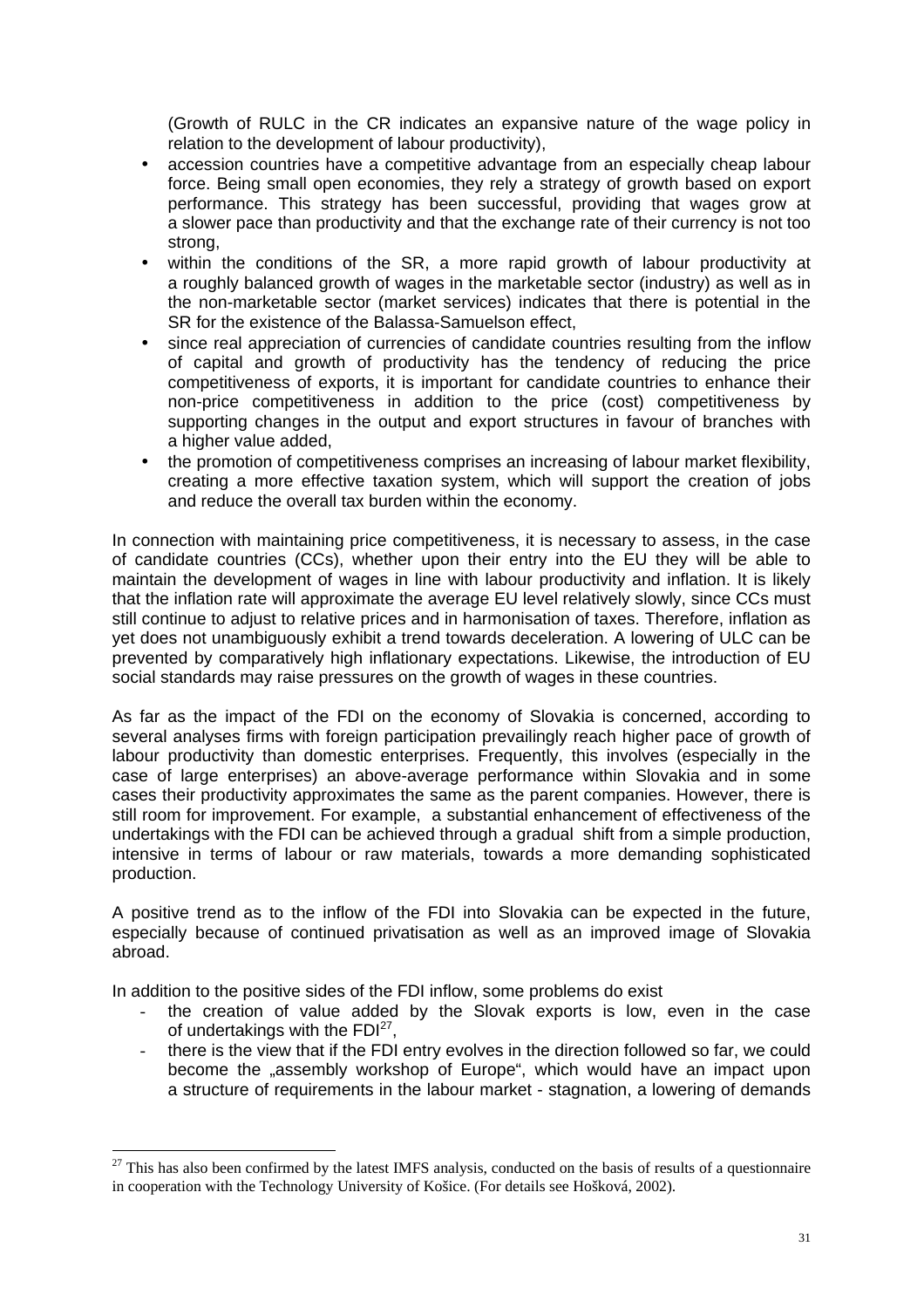relating to professional requirements for a certain level of sophistication. This could lead to an increased drainage of educated experts to foreign countries,

- the comparative advantage of cheap labour used by foreign investors is not a permanent phenomenon to which long-term foreign investments could be tied. It is also necessary to strengthen the qualifications of the labour force and its creative abilities particularly through the development of the education system and promotion of national research.

Real performance of the economy or the dynamics of real convergence and competitiveness are behind a choice between a more rapid or slower strategy for entry into the EMU after admission to the EU. The desire candidate countries have in entering into the EMU can in principle be derived from the same motivation the current cohesion countries had for entering into the EC: to get integrated into, or not to get separated out from the "core" West-European market space, and not to run the risk of weakening contacts with long-standing partners.

It would be one-sided to extract an interest in membership in the EMU only from the economic advantages of a single currency. By entering the EMU, a country gains economic (cost) advantages due to the introduction of a single currency (lower capital costs thanks to the removal of the exchange rate risk) on the one hand. However, it must envisage that the impact of a single currency (as a result of a loss of the national monetary policy and of the possibility of the exchange rate adjustment) will appear in sharpened competitive conditions on the other. An escalation of competition which the single currency will bring about, will not only have favourable effects on poorer-performing economies. Subsisting in the euro area market will become a critical task for national producers, since they will become direct players in this market. Besides competition in the goods´market, competition for investment opportunities and funding in mutually interlinked markets will be intensified as well. For the current accession countries, it will probably be simpler to meet nominal convergence criteria rather than to keep their up-to-date positions in the European market (not to speak about the possibility of their expansion).

In the event that it choose the strategy of a later entry into the EMU, a country will run the risk of a "cooling off" of domestic competition and reform striving, but, maybe, also the establishment of a certain psychological position of "an outsider". Since each individual candidate country must the same time see other candidate countries as real competitors in the struggle for a place in the European market, a lagged entry into the EMU after better performing countries would probably be a less advantageous strategy.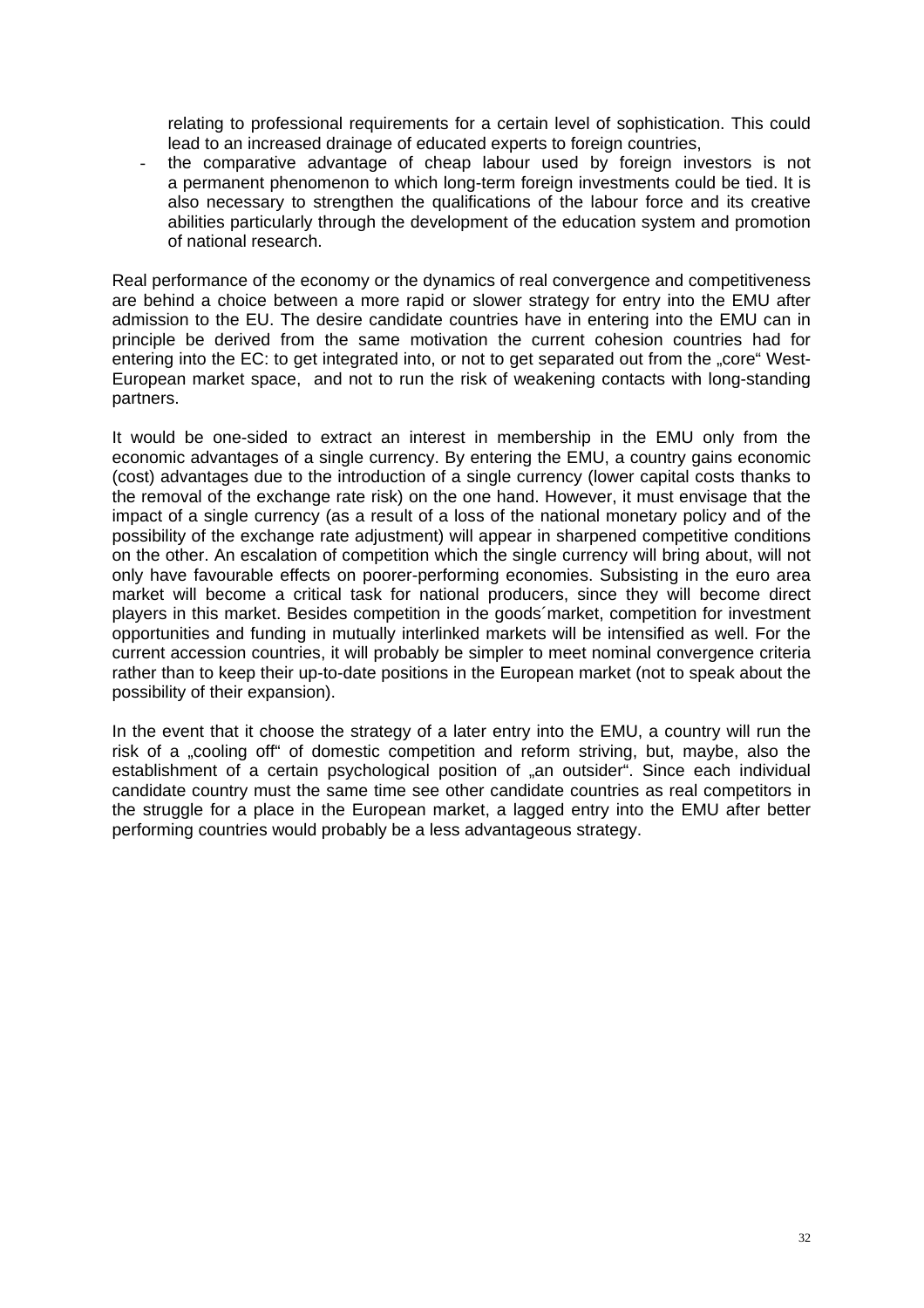#### 1.8. Macroeconomic scenario of convergence process<sup>28</sup>

The process of convergence is preconditioned by the action of a complex set of factors, so that any attempt at a prediction for a longer period of time must be approached with great caution.29 For this reason the following simplified scenario shall be understood only as an illustration of a possible development or indication of its tendencies. This scenario has been arrived at from a reference variant of an alternative projection of the development of the Slovak economy in the years 2003-2006<sup>30</sup>. From there it follows that should the development of the internal and relevant external environments in general correspond with the assumptions applied, then the trend of a moderate continuos, but systematic improvement of the macroeconomic performance of the Slovak economy, which began in 2000, should be sustainable even following the year 2002.<sup>31</sup>

The generation of real GDP in the SR should increase over the years 2003-2006 by 4.6 % per annum on average. Whilst in the years 1999-2002 it was by 2.6 % per annum on average (assuming that in 2002 it will rise by 3.7 %). On the other hand, the real GDP in the EU-15 taken as a whole, which in the years 1999-2002 increased by 2.2 % per annum on average, should in the years 2003-2006 increase by 2.6 % per annum on average<sup>32</sup>. The process of real convergence of the economic level of the SR (per capita GDP) to the EU-15 average not only could continue in the years 2003-2006, but its dynamics may accelerate compared to the years 1999-2002.

A country's economic level is by international comparison uniformly expressed by means of **per capita GDP at purchasing power parity** (PPS). The purchasing power parity of individual currencies against the EUR or against the USD, is investigated with an extensive statistical processing of a large number of prices of comparable goods and services within the European Comparative Project (ECP) organised by EUROSTAT in cooperation with OECD every three years. In recent years, the collected data is acquired through approximation, i.e. on the basis of aggregate statistical data on individual countries.

The most recent ECP processed so far concerns the year 1999. From the official results published by EUROSTAT<sup>33</sup>, it follows that in 1999, per capita GDP in the SR stood at EUR 10,490 (PPS), which accounts for 49.3 % of the average per capita GDP in the EU-15 in 1999 (EUR 21,270). According to the calculations made by EUROSTAT, the relative economic level of the SR vis-à-vis the EU-15 worsened in 2000 (falling to 46.5 %), with this relation also being maintained at the same level in 2001.<sup>34</sup>

 $28$  This section has been elaborated with the use of the Infostat materials submitted at the beginning of October 2002 on the basis of a contract of co-operation between IMFS NBS and Infostat for the year 2002. (For further details see Infostat (2002)).

 $29$  The possibility of a practical use of similar predictions is illustrated for example by the ECB forecasts, which are elaborated two years in advance, with the values on the upper threshold of an interval of forecast indicators for the second year of the time horizon frequently being as much as double the bottom threshold.

<sup>30</sup> Infostat (2002).

 $31$  For more details see Infostat (2002).

<sup>&</sup>lt;sup>32</sup> According to the recent forecast of the LINK Project (Global Economic Outlook 2002) the trend of decelerating economic growth in the EU-15 as a whole should culminate in 2002, since GDP EU-15 should only increase by 1.1 % year-on-year. In 2003, its volume should rise by 2.3 % and in the years 2004 and 2005 by 2.6 % per annum. In combination with this, we can assume that in the year 2006, the economic growth in the EU-15 taken as a whole should get on a trajectory of long-term growth, which means that GDP EU-15 should rise by 3 % (Table 12).

 $33$ <sup>33</sup> Pasanen (2002).

 $34$  It needs to be mentioned though that the result concerning the year 2001 is distorted, since it does not take into account – contrary to the results for the years 1999 and 2000 – a revised estimate of the nominal GDP SR. The result for 2001 takes into account the original estimate of the nominal GDP SR, which compared to the revised one is almost SKK 25 billion less.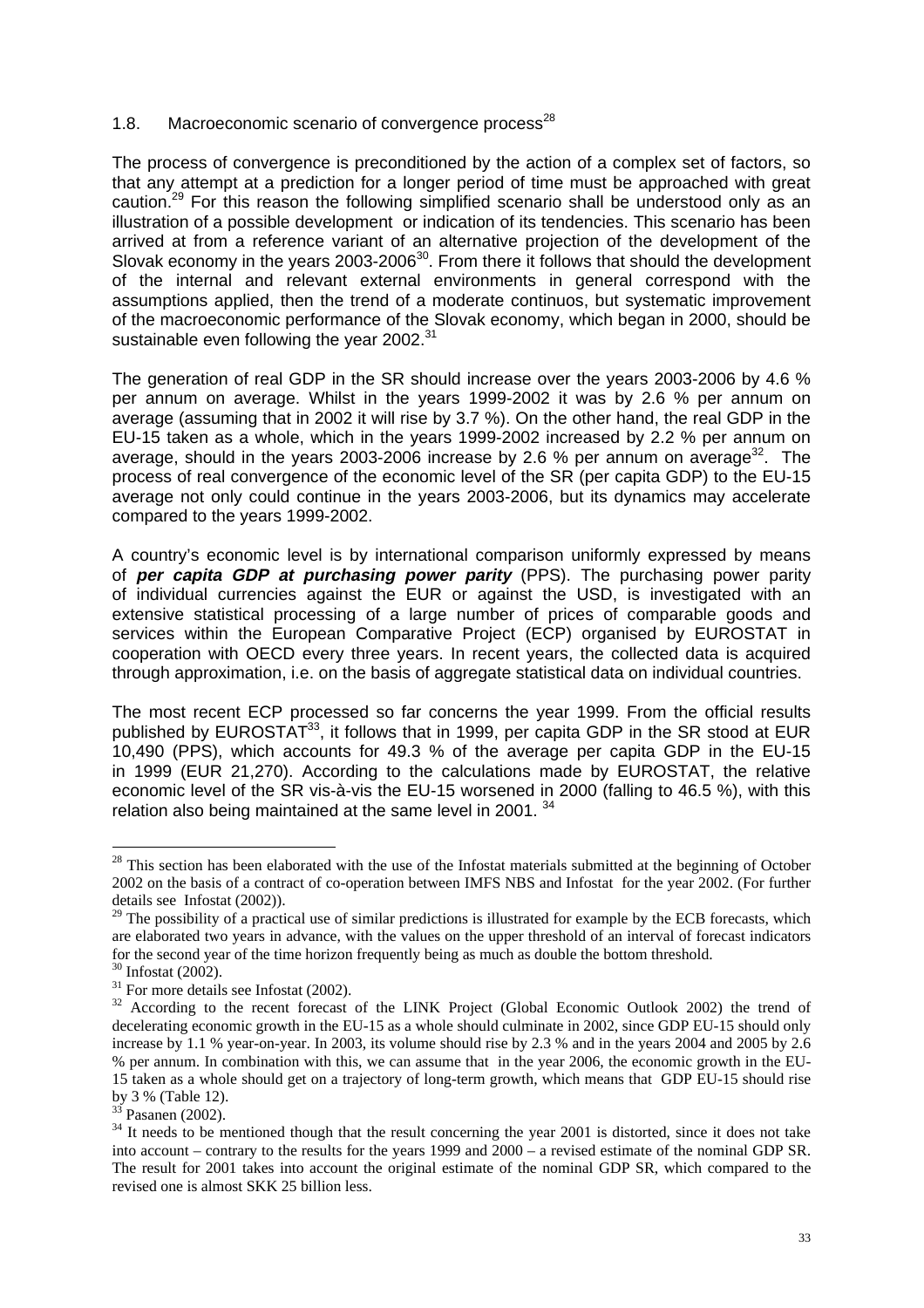In association with the presented results, it is necessary to make one explanatory remark concerning the methodology for calculating per capita GDP. Within its methodology, when calculating per capita GDP, EUROSTAT uses the indicator "total population" taken from the System of National Accounts (SNA), which as a rule differs from a demographic statistics indicator of the same name. The reason why this point is important is because the results of a reference variant in the Infostat prediction, given below in the form that expresses a convergence between the economic level of the SR and the average EU-15 level in the years 2003-2006, was derived using the demographic statistics data. Namely, on the basis of a prognosis of the demographic development in the SR up to the year 2025, which wasdetailed by the Statistical Office of the SR in September 2002<sup>35</sup>. For the sake of comparability, the level of per capita GDP at purchasing power parity in the SR was calculated using demographic statistics retrospectively for the years 2000 through to 2002.

From the results of these calculations it follows that in 2000, as a result of a lower pace of growth in the Slovak economy, the relative economic level of the SR vis-à-vis EU-15 deteriorated slightly: falling from 49.3 % in 1999 to 48.9 %. Though in 2001, as a result of a considerable slowdown of economic growth in the EU, the economic level of the SR in relation to the EU average increased to 50.2 %. Considering the fact that in the EU-15 the pace of economic growth will in all likelihood slow down in 2002 (Table 12), the relative economic level of the SR vis-à-vis the EU-15 should rise, reaching 51.5 %. According to calculations, per capita GDP of the SR should reach in 2002 approximately EUR 12,309 (PPS).

The results of a reference variant of the prediction indicate that in the years 2003-2006 the dynamics of real convergence of the economic level in the SR to the average economic level in the EU-15 should increase compared to the dynamics in 1999-2002. From these calculations, it would follow that in 2004 the economic level of the SR (per capita GDP) could reach 53.5 % of the EU-15 average and in 2006 more than 55 %. Per capita GDP in the SR in 2004 should amount to approximately EUR 14,000 (PPS) and in 2006 approximately EUR 16,000 (PPS).

|      | Gross        |            |            |             | Gross          |            |
|------|--------------|------------|------------|-------------|----------------|------------|
|      | domestic     | Per capita | Per capita | Comparable  | domestic       |            |
|      | product      | <b>GDP</b> | GDP of the | price level | product of the | Population |
|      | of the SR    | of the SR  | SR by PPS  | <b>GDP</b>  | $E$ U - 15     | of the SR  |
|      | constant     |            |            |             | constant       |            |
|      | prices,      | current    | % of the   | % of the    | prices,        |            |
|      | growth rates | prices,    | $EU-15$    | $EU-15$     | growth rates   | mean, mil. |
|      | $\%$         | 000 SKK    | average    | average     | %              | persons    |
|      |              |            |            |             |                |            |
| 1999 | 1.3          | 154.9      | 49.3       | 33.5        | 2.7            | 5.395      |
| 2000 | 2.2          | 168.3      | 48.9       | 35.8        | 3.5            | 5.401      |
| 2001 | 3.3          | 183.9      | 50.2       | 36.5        | 1.5            | 5.380      |
| 2002 | 3.7          | 198.2      | 51.5       | 37.6        | 1.1            | 5.379      |
| 2003 | 4.2          | 218.1      | 52.5       | 38.4        | 2.3            | 5.379      |
| 2004 | 4.5          | 239.4      | 53.5       | 39.1        | 2.6            | 5.378      |
| 2005 | 4.8          | 261.9      | 54.6       | 39.7        | 2.6            | 5.377      |
| 2006 | 5.0          | 286.2      | 55.7       | 40.0        | 3.0            | 5.375      |

Table 12 Expected development of selected indicators

<sup>&</sup>lt;sup>35</sup> The mean population of the SR was on an upward move up until the year 2000 (Table 13). In 2000 it reached 5.401 million people and in 2001 it fell to estimated 5.380 million people. According to the SO SR prognosis, the mean population of the SR in 2002 will go down to 5.379 million people, and it should continue to fall in the years to follow and reach 5.378 million people in 2004 and 5.375 million people in 2006.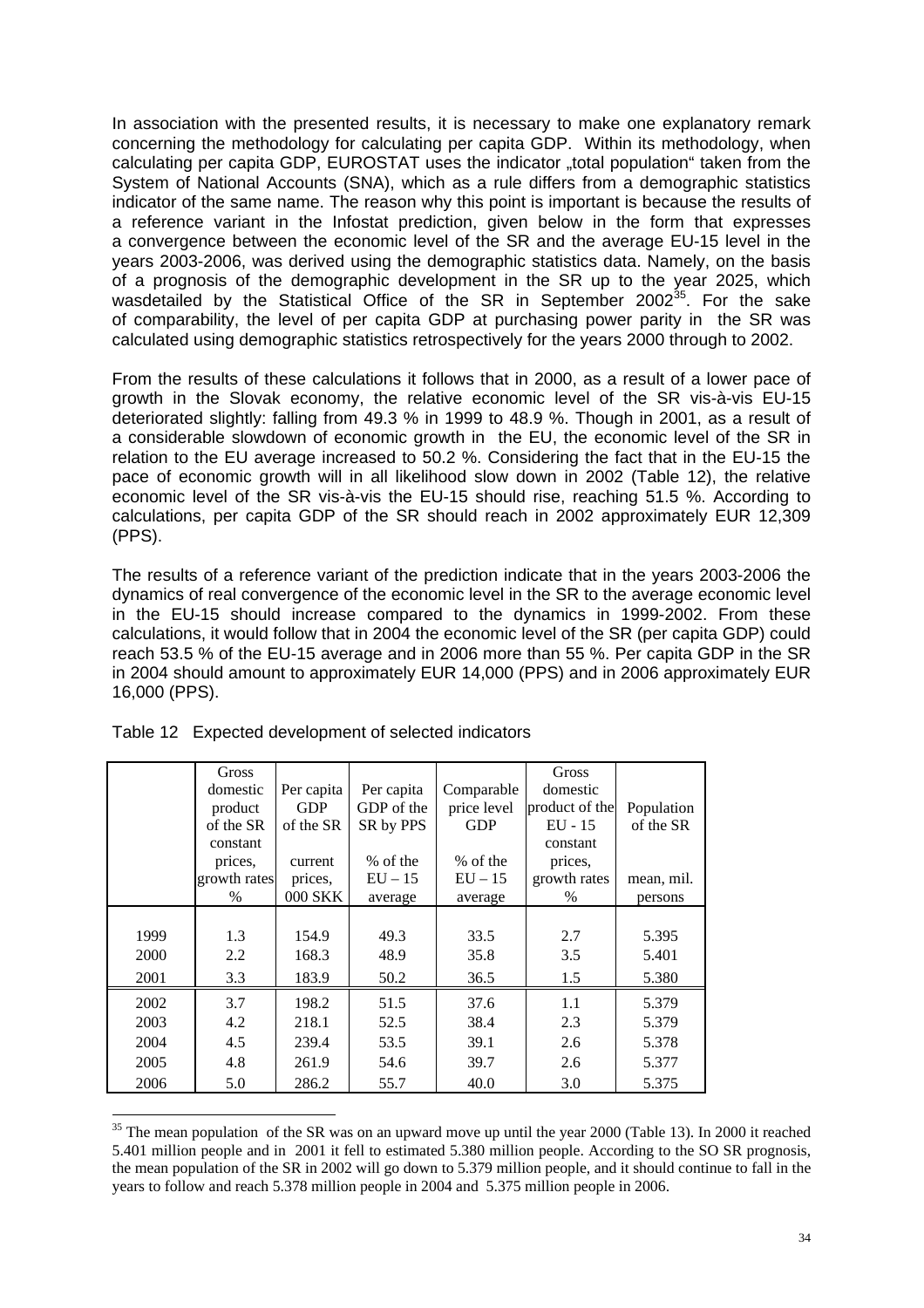Also, there has been developed a projection of another aspect of real convergence relating to the approximation of a comparable price level in the SR to the average price level in the EU-15. According to the results of the ECP dated 1999, a comparable GDP price level of the SR only reached 33.5 % of the average price level in the EU-15 in the given vear. At the same time, it follows from that that the ERDI coefficient of the SKK against the EUR (Exchange Rate Deviation Index, i.e. the exchange rate deviation expressed as a ratio of nominal and real exchange rates of a currency, which represents a reciprocal value of the comparable price index) stood at almost 3.0 (2.988) in 1999, which is an extremely divergent value.<sup>36</sup> Judging by the value of this coefficient, the real purchasing power of 1 euro in 1999 was SKK 14.77 only (according to PPS) and not SKK 44.12 (an average nominal exchange rate). In other words, in 1999 the purchasing power of monies of citizens of the SR in the EU countries was roughly three times less on average compared to what was indicated by a real purchasing power indicator.

The comparable price level in the SR in relation to the average EU-15 price level increased from 33.5 % in 1999 to 36.5 % in 2001. In 2002, it should rise to approximately 37.6 %. From the calculated results of a reference variant of predictions it follows that the upward move of the price level will continue, whereas in 2004, it should reach 39.1 % and in 2006 approximately 40.0 %. This means that the ERDI coefficient should gradually decline in the years 2003-2006. In 2004 though, this coefficient can still be higher than 2.5.<sup>37</sup>

#### 1.9. Coverage, timing and an institutional framework for the EMU accession process

A strategy for the process of accession must be based on a combination of an execution of prudent macroeconomic policies and the completion of structural reforms. Whereas in the SR a reform of the banking sector and decisive institutional changes in the country have been successfully completed, reforms of the corporate sector, health care system, education system and social welfare system lag behind. This causes an inefficient application of funds acquired from tax revenues and a continuos pressure on the budgetary system. The business environment is devalued by the inoperability of the state administration and court system, as well as by a generally high degree of corruption.

An inefficient functioning of the micro sphere as a whole translates into a greater uncertainty concerning the effect of macroeconomic policy measures, owing to the unclear shape of transmission mechanisms. During the EMU pre-accession process it is therefore desirable that structural reforms and consolidation in the fiscal area be consistently implemented.

 $36$  The results of a research from 1999 (based on 24 OECD countries) have shown that there is a significant statistical interdependence between a comparable price level and the economic level of a given country. The results of this research indicate that the SR and the CR exhibit the highest deviations from this general interdependence at the level of above 20 percentage points. Accordingly, the price level in the SR in 1999 should theoretically reach as much as 54 % of the EU-15 average, and not 33.5 %.

<sup>&</sup>lt;sup>37</sup> Further decline can be due to the fact that presently (which means two months following the development of the variant projections) the average rate of headline inflation in 2003 in comparison with a reference variant is already expected to be at least 2 percentage points higher, due to measures that the government has in the pipeline.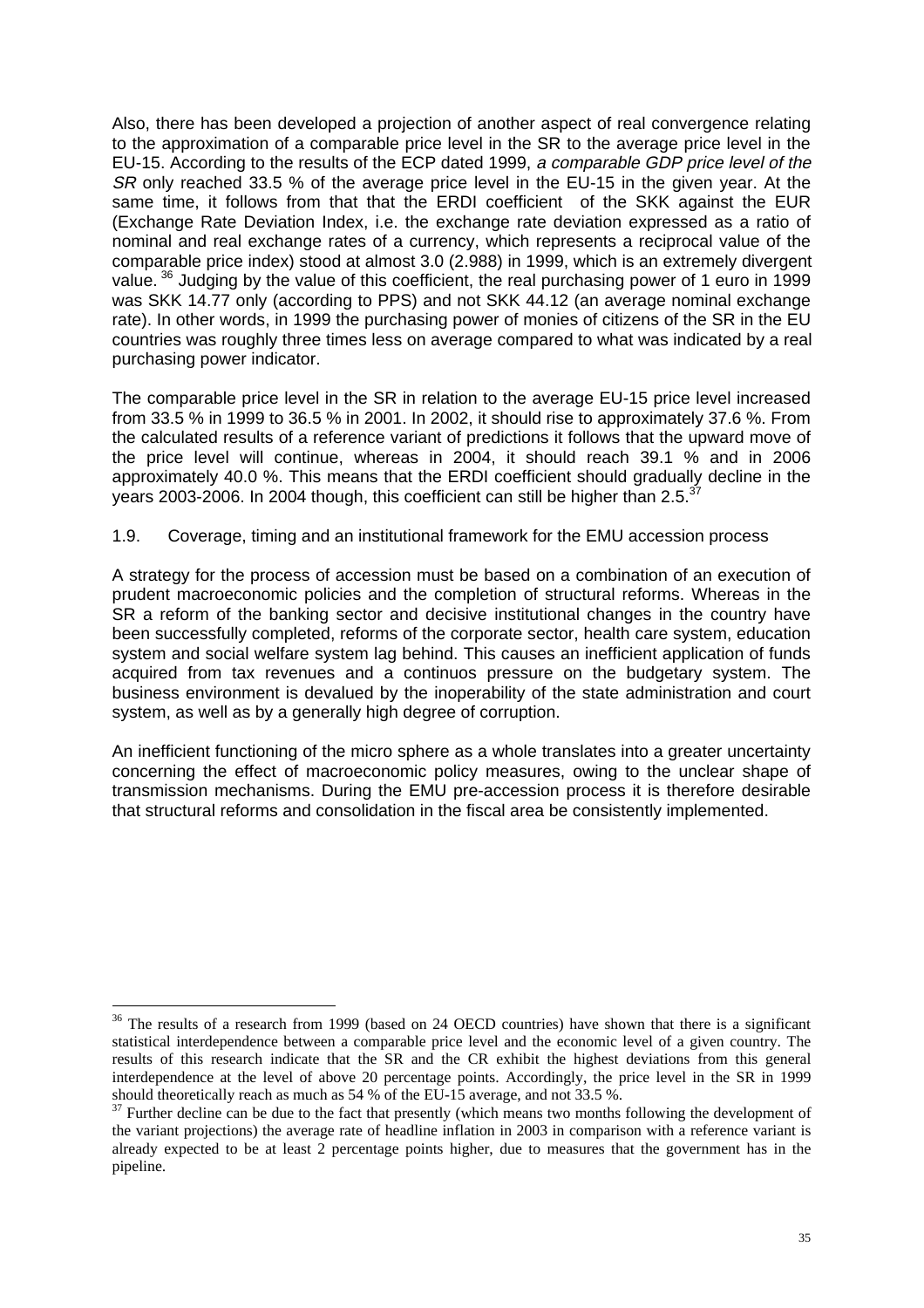#### 1.9.1. Time frame of the accession process

A time frame for the process of accession to the EMU with a corresponding performance of individual Maastricht criteria is depicted by the information in Chart 1. At the same time, Chart 1 expresses the earliest theoretically possible inclusion of the SR into the EMU.



Chart 1 Outline of the process of accession to the EMU

A distinct content and time horizon of individual steps taken in the process of accession as well as of its final phase become more clear from Table 14 and from a description given in the Convergence report together with a formal procedure for admission as an EMU member.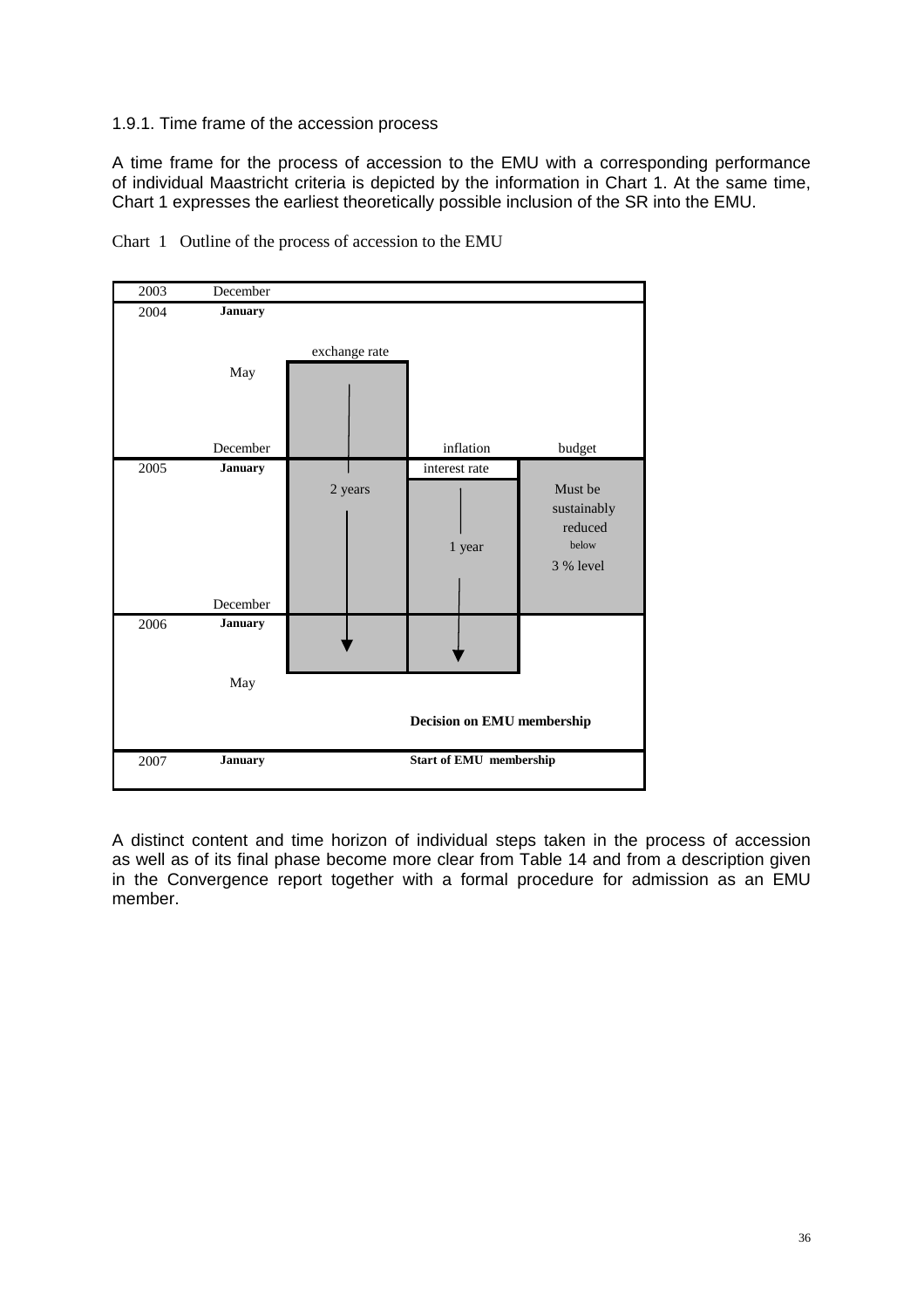|                  |                             |                    | <b>EMU-11</b>    | Greece           |                        |  |
|------------------|-----------------------------|--------------------|------------------|------------------|------------------------|--|
| <b>Criterion</b> | <b>Definition</b>           | <b>Reference</b>   | <b>Reference</b> | <b>Reference</b> | <b>Reference value</b> |  |
|                  |                             | period             | value            | period           |                        |  |
| Price stability  | Average rate of             | <b>March 1997-</b> |                  | April 1999-      |                        |  |
|                  | HICP inflation in 3         | February           | 2.7 %            | March            | 2.4 %                  |  |
|                  | countries with the lowest   | 1998               |                  | 2000             |                        |  |
|                  | inflation $+1.5%$ points    |                    |                  |                  |                        |  |
| Fiscal deficit   | Ratio of forecast or actual | 1997               | 3 %,             | 1999             | 3 %,                   |  |
|                  | budget deficit to GDP       |                    | or more, if      |                  | or more, if            |  |
|                  |                             |                    | demonstrably     |                  | demonstrably           |  |
|                  |                             |                    | tends towards    |                  | tends towards          |  |
|                  |                             |                    | 3 %              |                  | 3 %                    |  |
| Gross            | Ratio of government debt    | 1997               | 60 %,            | 1999             | 60%,                   |  |
| government debt  | to GDP                      |                    | or more, if      |                  | or more, if            |  |
|                  |                             |                    | demonstrably     |                  | demonstrably           |  |
|                  |                             |                    | tends            |                  | tends downwards        |  |
|                  |                             |                    | downwards        |                  |                        |  |
| Long-term        | Average interest rate in 3  | February           |                  | April 1999-      |                        |  |
| interest rates   | countries with the lowest   | 1997-              | 7.8%             | March            | 7.2 %                  |  |
|                  | inflation rate $+2%$ points | January            |                  | 2000             |                        |  |
|                  |                             | 1998               |                  |                  |                        |  |
| Exchange rate    | Movement of exchange        | <b>March 1996-</b> | ERM:             | April 1998-      | <b>ERM/ERM II:</b>     |  |
| stability        | rate within the fluctuation | February           | fluctuation      | March            | close to central       |  |
|                  | band for at least 2 years   | 1998               | band             | 2000             | parities               |  |
|                  | without devaluation         |                    | $+/-$ 15 %       |                  |                        |  |
|                  | against any of the Member   |                    |                  |                  |                        |  |
|                  | State currencies            |                    |                  |                  |                        |  |

Table 14 Reference periods for the assessment of nominal convergence criteria

The presented time schedule corresponds with actual procedures used when the first phase of the EMU-11 was implemented in 1999 as well as when the Union enlarged with the addition of Greece in 2001 to EMU-12. The assessment report on the results of fulfilment of convergence criteria as of the year of the formation of an euro area was elaborated by the European Monetary Institute in 1998 (Convergence Report 1998). The assessment report on Greece was prepared by the ECB in 2000 (Convergence Report 2000) and in parallel by the European Commission (EC).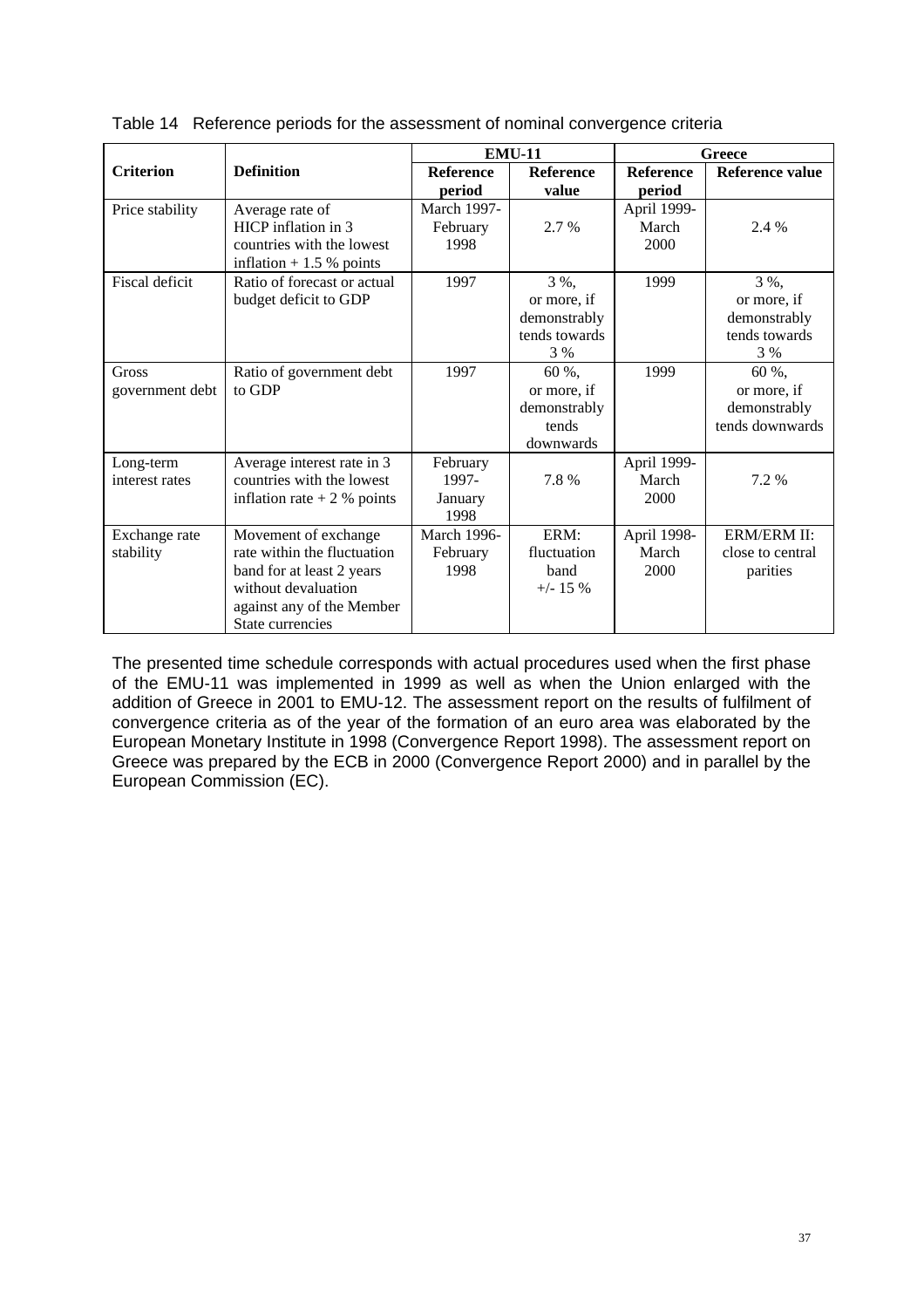#### 1.9.2. Assessment procedure for EMU member admission

The Convergence Report (hereinafter the "Report") is material elaborated by the ECB on the basis of requirements of Article 122(2) and Article 121(1) of the Treaty on the European Union (hereinafter the "Treaty"). The function of the Report is to inform the Council of the European Union, at least once every two years or at the request of a Member State with a derogation<sup>38</sup> <sub>"o</sub>on the progress made in the fulfilment by the Member States with a derogation of their obligations regarding the achievement of Economic and Monetary Union". The same mandate has been given to the European Commission which prepares its own Convergence Report. The two reports are submitted to the EU Council in tandem. Both of the reports represent a starting point for a procedure that according to Article 122(2) of the Treaty comprises the following further steps:

- the European Commission shall prepare a proposal for those countries for whom the derogation is to be abrogated;
- the proposal shall be consulted with the European Parliament;
- the proposal shall be discussed in the EU Council, meeting in the composition of the Heads of State or Government (Prime Ministers);
- The ECOFIN Council, acting by a qualified majority, shall decide on the proposal from the European Commission which Member States with a derogation fulfil the necessary conditions to abrogate the derogation of the Member State concerned, on the basis of criteria set out in Article 121(1).

The first Convergence Report was elaboraeted by the ECB in 2000 (Convergence Report 2000). The ECB has provided an evaluation of 2 countries with a derogation – Greece and Sweden therein. (Neither Great Britain nor Denmark requested that a Report be prepared about them for the year 2000.)

The Convergence Report gives an evaluation of a country in terms of its eligibility to enter the EMU. It contains the following:

- an account of the values reached on the nominal criteria by a country assessed over a reference period compared to reference values for the euro area
- a retrospective view of the economic and monetary development in the country which should convincingly attest to a continuity of the convergence process. (An analytical view of the euro area countries covered a period of 1990's.)
- a short-term and medium term outlook of the future economic development with an emphasis on the sustainability of monetary and fiscal stability values including the risks and main tasks arising in the field of fiscal consolidation with an emphasis on commitments arising from the Stability and Growth Pact.

Once again we shall use the example of Greece to specify the time required to cover the whole procedure concluding the process of accession to the EMU. Greece, a country which fulfilled the necessary conditions for the adoption of a single currency as from 1.1.2001, was confirmed at the summit of the ECOFIN Council in Santa Maria de Feira on 19 June 2000.

 $\overline{a}$ <sup>38</sup> Also the countries with a special status, who were not interested in participating in the EMU as from 1.1.1999, i.e. Denmark and the United Kingdom, may make a request for the preparation of the Convergence Report. However, Denmark participates in the ERM II.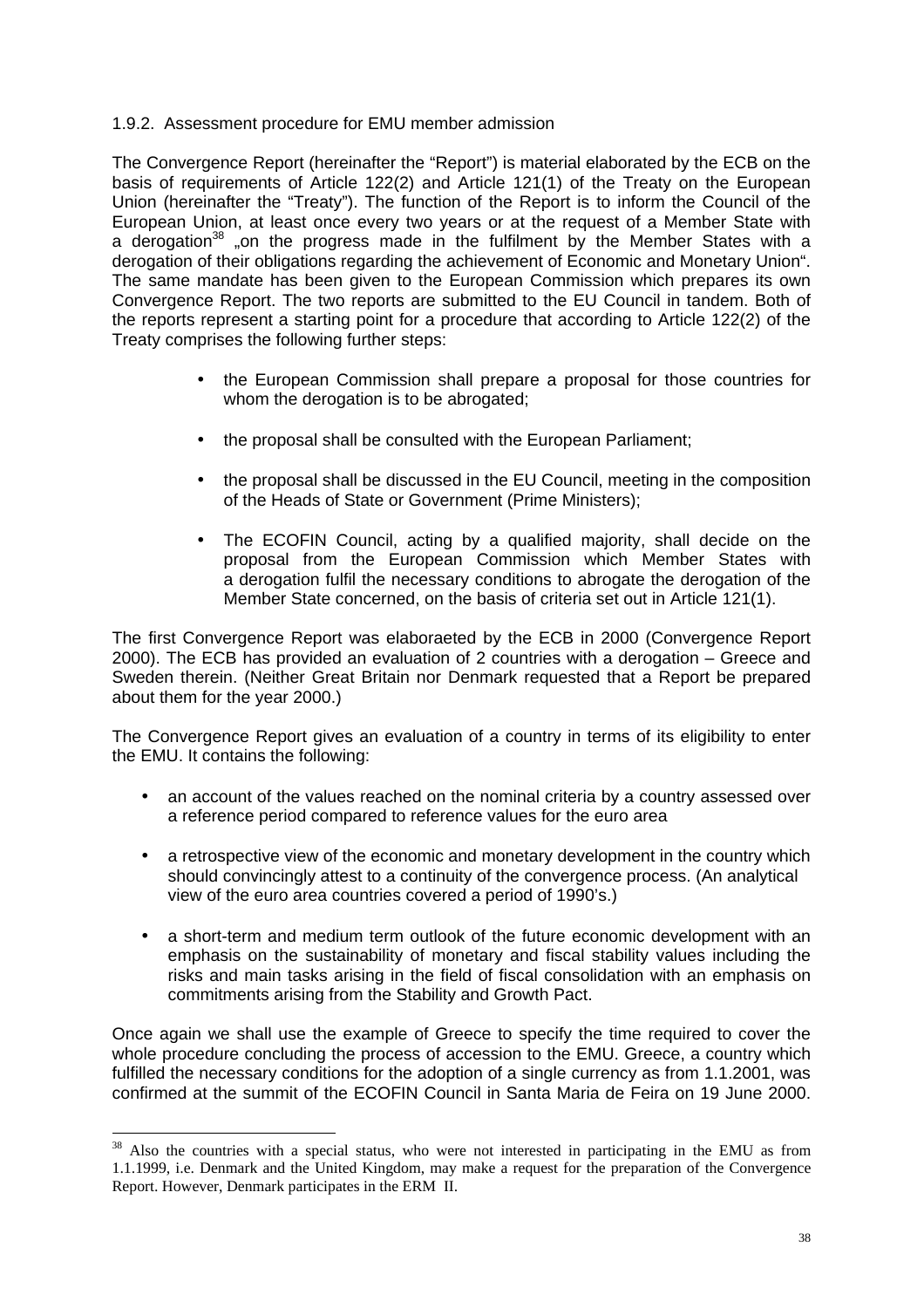The Council based its decision on Convergence Reports prepared by the ECB and the European Commission, on the opinion of the European Parliament and by a proposal from the European Commission. On the very same day the Council decided that a conversion rate between the drachma and euro will be the same as the central parity of the drachma against the euro in the ERM/ERM II, i.e. 340.750 GRD/EUR. In order to make the convergence of the drachma against its central parity in the ERM II easier, as early as 17.1. 2000 the drachma was revalued by 3.5 % at the request of Greece, and the process was concluded roughly in mid December 2000, several days before the convergence rate was irreversibly fixed. The Greek drachma was then replaced by the euro with effect from 1 January 2001.

#### 1.9.3. Changes in the institutional environment

Certain changes in the institutional environment in the area of monetary and fiscal policy in the SR will follow with the admission of the SR into the EU and in relation to its future membership in the monetary union.

By gaining membership in the EU, Slovakia will at the same time become a Member State with a derogation in respect to its future membership in the euro area. As part of this status, it will acquire some important rights, but also obligations in the institutional frameworks of the monetary union, even though to a limited extent only.

**In the area of monetary policy,** the NBS will become a member of the European System of Central Banks (ESCB), thus committing itself to pursing a monetary policy that does not contradict the principles of a single monetary policy of the European Central Bank (ECB). Participation in the ESCB involves certain costs that are associated with the subscription of a share in the ECB's capital. Regarding the fact that at present 15 EU Member States share the ECB's capital subscribed, the ECB upon EU enlargement will apparently have to increase its capital to accommodate the respective shares of new EU Member States or their national central banks. $39$  It can be envisaged that the increase will be achieved in the same manner as in the case of the ESCB founding group. Which means in correspondence with the key set in the Statute of the ESCB. The key for the calculation of a subscription to the ECB's capital as well as for the distribution of profits (loss coverage) from the ECB's exchange rate operations take into account the country's share of the population of the EU and the share of its GDP in the euro area GDP in a proportion of 1:1.

However, it must be emphasised that the obligation to pay the whole share in the ECB's capital shall rest with national central banks who are members of the euro system. That means, only upon the country´s entry into the monetary union. Central banks that are not a part of the euro system (or states that are not members of the euro area) are only obliged to pay 5 % of their calculated share in the ECB's capital. Under the Statute of the ESCB, this amount will be used to cover the costs associated with the membership of a national central bank in the ESCB.<sup>40</sup> However, the share thus paid will not give rise to an entitlement for the NBS to share in the profits from the ECB's exchange rate operations (seigniorage), or an obligation to share in the settlement of the ECB's contingent losses. Both of these financial implications of the NBS shareholding in the ECB's capital will become bilaterally claimable only after the whole share in the ECB's capital is paid. That means, once the NBS becomes a part of the euro system, or, once the SR becomes a member of the monetary union.

 $39$  Should there be no redistribution of the existing shares.

 $40$  For the time being, we do not dare to estimate the immediate costs (namely the payment of the 5 % share) regarding the fact that it is not as yet clear in what way will the ECB arrange the raise in its capital upon the admission of cetral banks of new EU Member States EÚ to the ESCB, by they will not be in the order of high figures.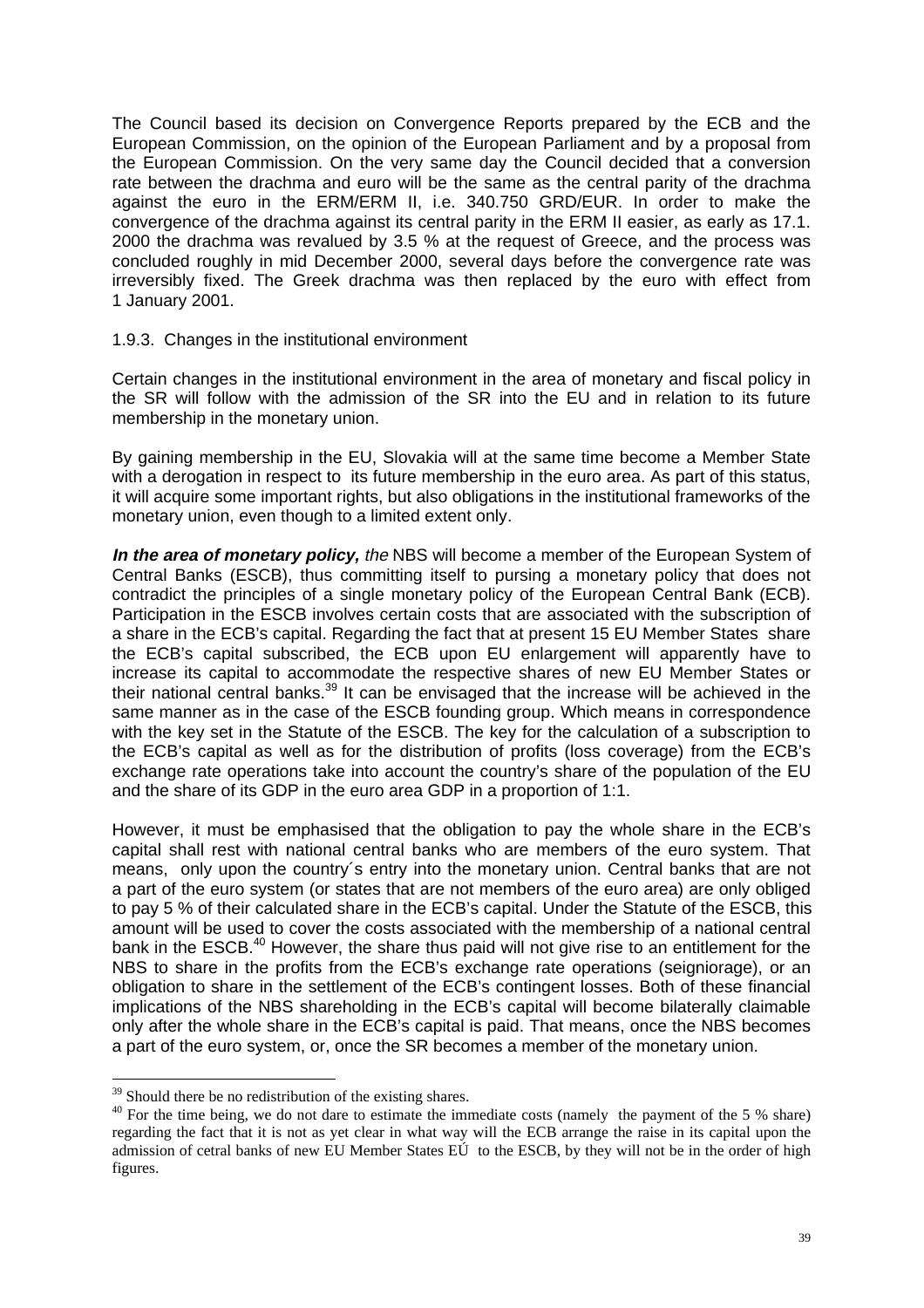**In the area of public finances**, Slovakia will have to acced to the Stability and Growth Pact (SGP). The function of the SGP is to ensure the creation of an environment in the public sector of Member States in the monetary union that facilitates the application of a single monetary policy across the whole euro area. At the same time, the SGP shall allow for the application of corrective fiscal procedures at national levels in the event that the impact of a single monetary policy on the development of national economies is undesirable.<sup>41</sup> From a systemic point of view, it is important that the SGP, as an institutional partner of the ECB's single monetary policy, quantitative parameters of which are defined in the medium term, requires that commitments of Member States within the SGP be formulated for the medium term as well.

Certain obligations will arise to Slovakia as a non-member of the monetary union from its participation in the SGP. In the first place, it will have an obligation to submit and update a mid-term programme of its fiscal sector convergence every year. In addition to the observance of the Maastricht criterion of a public finance deficit of up to 3 % of GDP and a non-growing debt ratio of up to 60 % of GDP, the mid-term convergence programme shall have to aim at providing for an equilibred or surplus structural (cyclically adjusted) balance of public finances in the SR.

In connection with the obligation of the SR to acced to the SGP upon its admission to the EU, the following needs to be underlined:

- the status of a non-member of the euro area (or of a country with a derogation) shall not allow full-force of this document applying to the SR – namely as concerns the SGP sanction mechanism of the excess deficit procedure;
- progress made in the fiscal sector convergence under the medium-term convergence programme will however be strictly monitored and assessed by the European authorities. A programme as well as actual results shall be subject to corrective recommendations from the ECOFIN Council in accordance with the excess deficit procedure;
- a requirement relating to a medium-term fiscal convergence programme (including methodological approaches in the statistical area) will not however be completely new demand, since a medium-term fiscal framework is already now a part of pre-accession economic programmes (PEP) of candidate countries (see PEP SR, August 2002).

<sup>&</sup>lt;sup>41</sup> For further details on public finances in conditions of the  $E(M)$ U and the Stability and Growth Pact see Komínková (2002) – the IMFS internal material.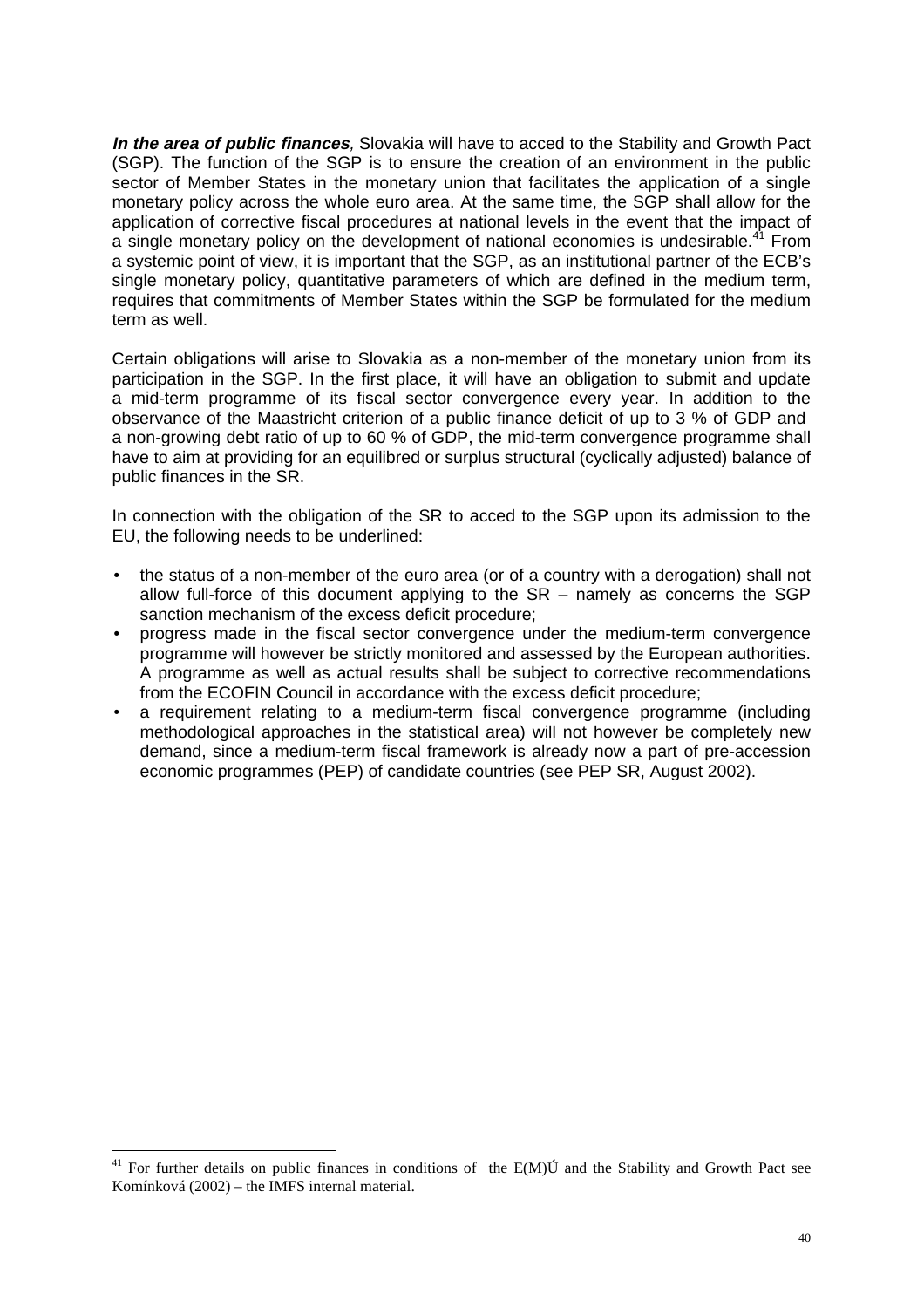#### **2. Monetary policy in the process of accession by the SR to the EMU**

In process of accession to the EMU, monetary policy must lead to the fulfilment of the Maastricht criteria by a targeted time limit for accession. The monetary policy must be transparent and credible. The fulfilment of these requirements is preconditioned by the selection of a suitable monetary policy regime so as to facilitate the process of disinflation and at the same time to limit the financial instability that might occur as a result of a potentially increased inflow of capital. This includes the necessity of choosing a realistic inflation target in the medium term, while taking into account impacts affecting inflation (the B-S effect, the impact of a continued price liberalisation, the transition of a part of nonmarket services - such as a part of the health care system - to market services, and the like). In choosing a monetary policy strategy, considerations of the appropriate mix of macroeconomic policies must also be covered, especially in relation to the fiscal policy, with which the monetary policy must be coordinated on a continuous basis.

#### 2.1. On choosing the monetary policy regime

An universally applicable optimum form of the monetary policy does not exist, which is evidenced by different monetary strategies applied in accession countries in the past. In some countries (Austria, the Netherlands) a fixed exchange rate regime was applied for a lengthy time; from the 1970's and 1980's, respectively. In Portugal, an intermediate monetary target was used in the form of a crawling peg system (1977-1990), and then the exchange rate was fixed in 1990 to a basket of five currencies. A more freely defined monetary policy was applied in Italy, Spain and Greece. In Greece, the exchange rate target coexisted with the monetary target, which however upon the completion of liberalisation of capital flows in 1994 started to lose in importance, and upon the entry of Greece into the ERM in 1998, the money supply became rather a reference parameter. In the field of the exchange rate, starting from the 1980's, a limit on the local currency devaluation in the extent of the inflation differential againts the main business partners was applied. Starting from 1996, the policy of relative stability of the local currency against the ECU was followed to which considerable importance was ascribed from the point of view of a lowering of inflationary expectations and of accelerating the process of disinflation. At the same time, starting from 1997, the central bank of Greece focused on the monitoring of other economic indicators, particularly influencing the development of core inflation.

Despite their aforementioned variety, a feature that the monetary policy systems in accession countries had in common in the 1990's was the increasing importance of the exchange rate. The experience so far from the ERM/ERM II functioning has pointed out the suitability of exchange rate flexibility at the early stages of integration, when the economic fundamentals of participating countries still differed widely. Furthermore, experience was made that if a country participating in the exchange rate system does not possess a credible local policy mix, as a result of doubts cast on the consistency of its direction into the EMU, its currency easily comes under pressure that is triggered by a mechanism originating outside the country itself. An example would be the ERM crisis of 1992 that was set off by the rejection of the Maastricht Treaty in Denmark. Great Britain and Italy, whose economies at that time exhibited signs of unbalances, were forced to withdraw from the ERM. Also affected was Spain, then Portugal and Ireland, whose currencies were devalued in order to maintain competitiveness.

The way in which the process of accession concluded in Greece, who acceded to the ERM in 1998, was quite instructive. Short before the accession, the drachma was attacked in conjunction with the Asian crisis. The central bank of Greece decided to devaluate the currency, instead of the commonly used procedure based on a tightening of the monetary policy and on interventions in the foreign exchange market. As a result, the local currency came to be aligned with economic fundamentals, which later on, when Greece became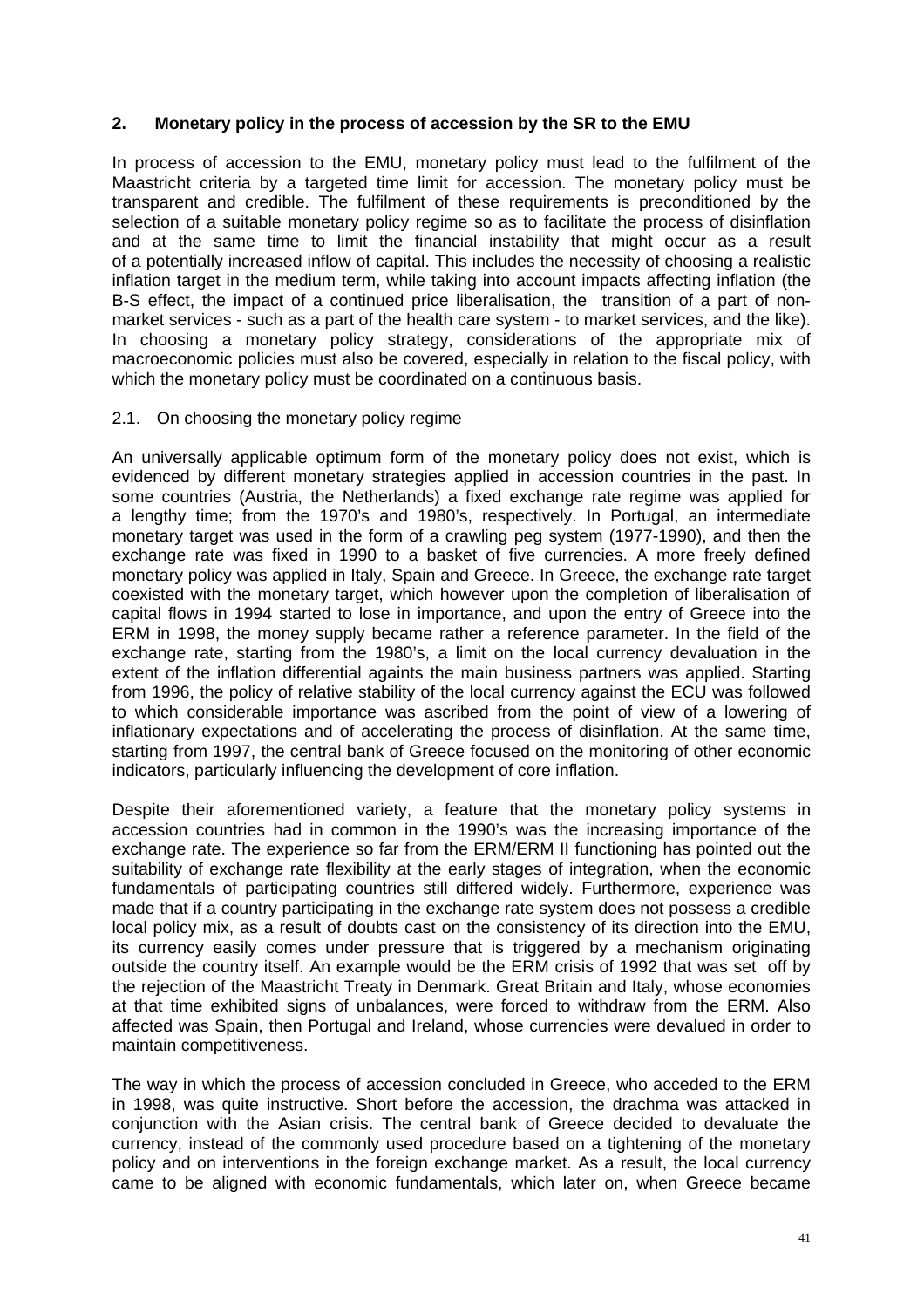a part of the exchange rate system, enabled to withstand the pressures against it. Oppositely, prior to entry into the EMU, the currency was strong enough in 2000 to enable a revaluation of its central parity against the euro (by 3.5%).

It can be stated in general that a monetary policy operates in the context of a whole set of economic policies, and it is exactly their coordination that form a prerequisite for building up the credibility of a country vis-à-vis the markets. The current EMU member countries succeeded in the process of accession thanks to their credible monetary, fiscal and income policies as well as to a set of structural policies whose orientation was coordinated in the sense promoting nominal and real convergence. The application of such a system of policies prior to the accession to the ERM/ERM II significantly contributed to the establishment of the countries' credibility. Upon the integration into the monetary system, the framework for implementation of the policies was further strengthened, which subsequently had a positive influence on inflationary expectations and economic growth.

The present form of the NBS monetary policy, based on an implicit inflation targeting is not an obstacle to the execution of a successful convergence strategy. By its nature (profile), it is compatible with the policies of central banks of countries such as Italy, Spain and Greece in the pre-accession period. What is most essential is how it is harmonised with other components of the economic policy. In addition, the definition and execution of a clear-cut monetary policy could help to maintain its credibility. In connection with this, it needs to be considered whether a declaration of a clearly formulated monetary policy regime (an explicit inflation targeting comes into consideration) by itself does not help to persuade the markets about its credibility, even if problems arise with the accomplishment of its preconditions.

#### 2.2. Inflation convergence

 $\overline{a}$ 

The inflation in accession countries including Slovakia is often influenced by a variety of factors such as the nature of macroeconomic policies (especially monetary and fiscal ones), rigidity in markets (particularly in the labour market), a low level of competition in some sectors of the economy, external shocks as well as other factors associated with the catching up. It is important to identify the individual factors in order to devise credible disinflation targets.

2.2.1. Taking catching up factors into account in monetary policy with regard to inflation targets

For the sake of the credibility of targets in this area during the process of convergence, it is necessary to take into account the catching up factors following differences between productivity growth in the tradeable and non-tradeable sectors which under certain circumstances may affect the inflation rate. For a certain period of time, these inflation targets may therefore differ from targets in the euro area.

Empirical estimates of the magnitude of these factors (the BS effect) in accession countries differ from estimates in the euro area countries who experienced the runup process. Nevertheless, the experience so far shows that the BS effect played only a limited role. For instance, according to MMF estimates<sup>42</sup>, the BS effect on average contributed 1.7 percentage points to a 14% average inflation in Greece over the period 1990-1996. The empirical studies in general demonstrate that inflation differences between the mentioned countries and the EMU average are explained by factors other than the BS effect. The example of Spain is given<sup>43</sup> where the differences in inflation between the tradeable and

 $42$  According to the ECB (2002). The original source: IMF. (1999). Greece – Staff Report.

<sup>&</sup>lt;sup>43</sup> According to ECB (2002). The original source: Understanding Spanish dual inflation. Documentos de Trabajo No. 0205. Banco de Espana. 2002.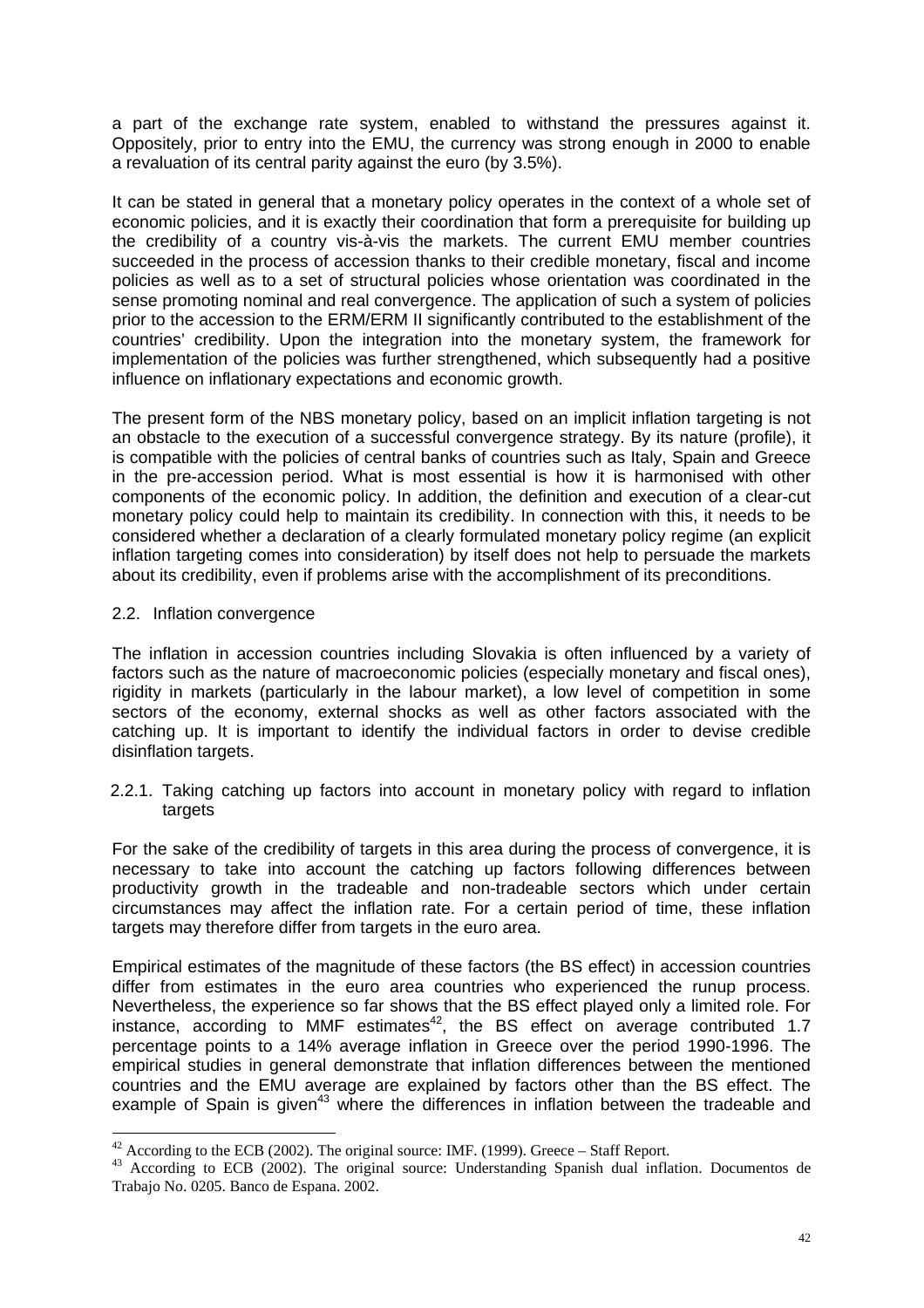non-tradeable sectors are caused by a higher profit margin within the service prices, which is possible thanks to lower competition in this sector compared to the production of goods that is exposed to international competition.

This has also been observed in the SR, where the impact of the BS effect on inflation is estimated to fall within the range of 1-2 %. Under a monetary programme for 2002, the NBS monetary division estimates this impact to be less than 1 %.

#### 2.2.2. Promoting inflation convergence through appreciation of the nominal exchange rate

For inflation to converge to the Maastricht standard, a sufficient degree of flexibility of the exchange rate is required, so that the convergence could be achieved not only by a control of domestic inflationary pressures, but also with the aid of a certain degree of appreciation of the exchange rate. When the nominal exchange rate appreciates, the prices of imports go down, which brings about disinflation effect.

However, the actual experience of the runup countries in the euro area when the euro was introduced shows that although the real exchange rate appreciated, the appreciation accured mainly, though not fully by means of price level increases, which means, not through the appreciation of a nominal exchange rate. Apart from other factors, this generally means that the (non-price) competitiveness of exports did not grow at a rate that would make it possible to increase the prices of products of the country concerned on the foreign market at a pace exceeding the domestic inflation rate.

At this stage of the process of convergence, a flexible SKK exchange rate system is suitable for creating room for a flexible development of the exchange rate. The appreciation of the SKK exchange rate is however preconditioned by a sharpened increase of (non-price) competitiveness of the Slovak production, in order to create room for the exchange rate appreciation.

2.2.3. Promoting inflation convergence by means of declining inflation expectations in the long term

According to the ECB findings, in some countries, wages linked to lower inflationary expectations together with a growing role of stabilisation-oriented macroeconomic policies, proved to be a tool for lowering the output costs of disinflation in the 1990's. The ERM membership, a target of the future introduction of the euro, and a growing credibility of low inflation targets associated with it, had an important influence on wage discipline, wage bargaining and the labour costs in Greece, Spain, Italy and Portugal. From this point of view, the prospect of inflation consistently declining also depends on the ability of the monetary policy to change significantly former habits and behaviour. From the experience of a number of euro area countries, it follows that successful membership in the ERM/ERM II was an important catalyst for evoking changes needed to accelerate the process of inflation convergence. This was most clearly demonstrated in countries with a history of high inflation rates such as Greece, Spain and Portugal. It is assumed that a declaration of inflation targets in the NBS monetary programmes and the NBS decisions on interest rates in relation to the prospect of membership in the EMU may play an equally positive role in inflation convergence as in the countries mentioned – considering the credible position that the NBS has within the framework of economic policy authorities in the SR.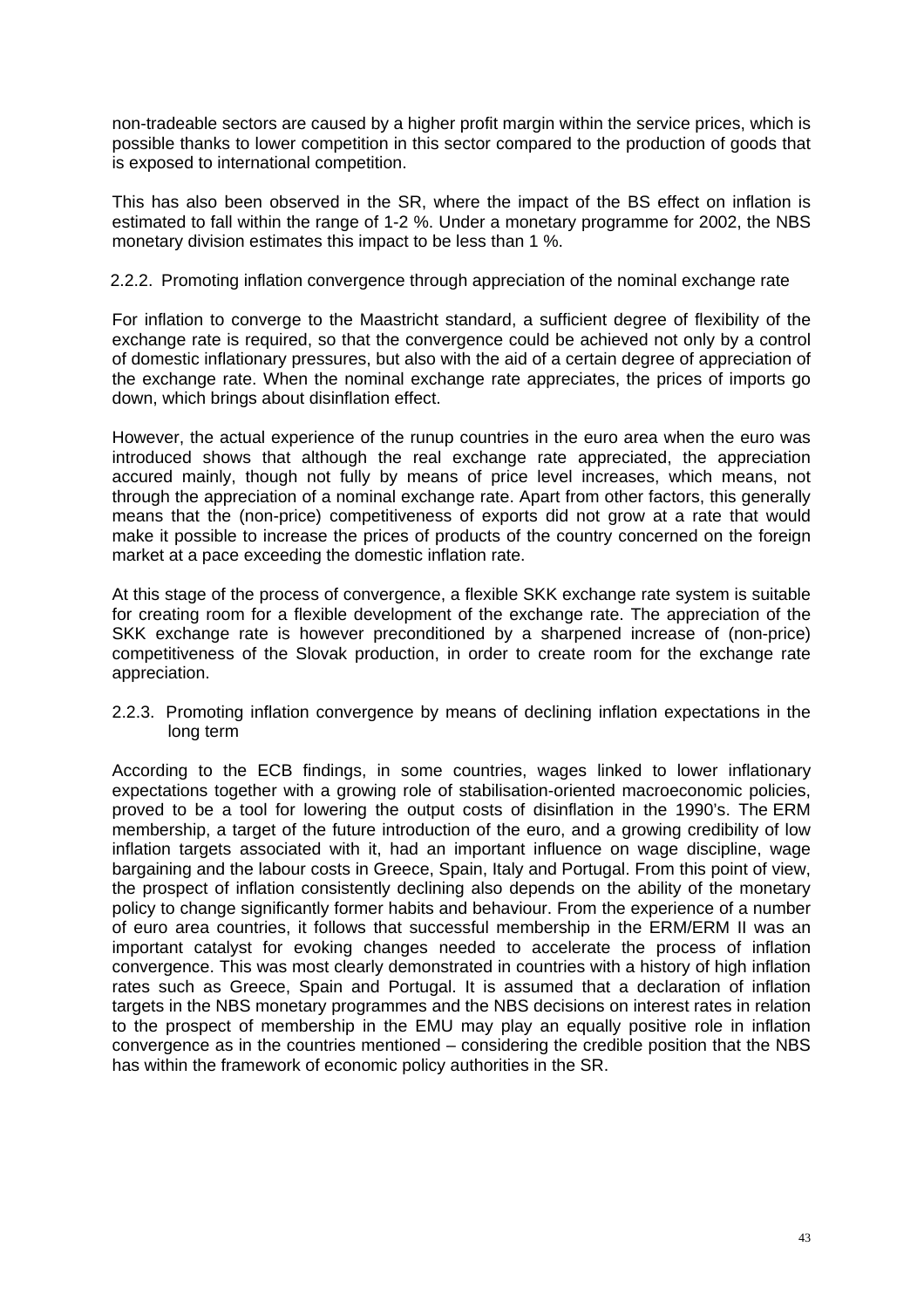#### 2.3. Exchange rate policy framework

From the moment of acceding the EU, the exchange rate policy of a new member is considered to be an issue of a common interest. In principle this means that the new member cannot apply an exchange rate policy that would lead to any extensive fluctuations of the exchange rate, or to its disconnection from economic fundamentals.

At any time following the EU accession, a new member may apply to join the ERM II. From this it follows that a new member does not need to do so immediately after the accession to the EU. However, at the same time, it is expected not to unnecessarily postpone its joining. In practice it means that in the course of negotiations with the EU authorities, a country may be asked to join the ERM II if it is predisposed to function successfully in the exchange rate system.<sup>44</sup>

#### 2.3.1. Characteristics of membership in the ERM II

 $\overline{a}$ 

The ERM II system constitutes a necessary framework for a country's exchange rate policy prior to its admission to the EMU. It aims to help new Member States to consolidate their stabilisation policies, promote convergence and thus prepare conditions for the introduction of the euro. Membership in the ERM II offers both stability by means of credible ties to the euro and flexibility by means of a fluctuation band that ranges between +/- 15% against a central parity. In extreme cases the flexibility may also mean the rectification of the central parity, which in the event of devaluation however would mean a delayed introduction of the euro.

The experience of the present members of the euro area shows that participation in the ERM II requires correct and credible macroeconomic policies. Apart from other aspects, these include a stringent observance of convergence programmes in the years prior to and following accession to the ERM II. Moreover, the prospect of joining the exchange rate mechanisms should generally be considered to be realistic and, in the country concerned, there should be a general consensus with regard to the consequences of fixing the currency to the euro and definitive adoption of the euro.

When, during the starting period of the ERM operation, markets in some of the present euro area countries challenged the correctness of macroeconomic policies, pressures on their exchange rates used to frequently occur. Once the capital flows were fully liberalised, the stabilisation of exchange rates became more difficult. The experience of Greece in this respect shows that the exchange rate target was only sustainable when an overall policy framework was considered to be credible and withstood the testing by the market. Later on, participation in the ERM represented an increasingly important tool anchoring expectations with regard to the exchange rate and to ensure a discipline, especially by increasing interest in pursuing such an economic and monetary policy that would limit the risks of negative responses in the market segment and therefore speculative attacks as well.

A broader fluctuation band of the ERM/ERM II (the aforementioned fluctuation band of +/- 15%) and the possibility of adjusting the central parity through its revaluation gave the countries concerned the necessary freedom to deal with both volatility solely induced by the market and their needs oriented more towards the adjustment of economic fundamentals. A period of successful membership in the ERM II preceding the introduction of the euro can thus be considered also as a market test of the process of convergence.

<sup>&</sup>lt;sup>44</sup> The following is stated in the Resolution on the ERM II 97/C 236/03 : ", "Participation in the exchange rate mechanism will be voluntary for Member States outside the euro area. Nevertheless, Member States with a derogation can be expected to join the mechanism". For further details see European Commission (2002).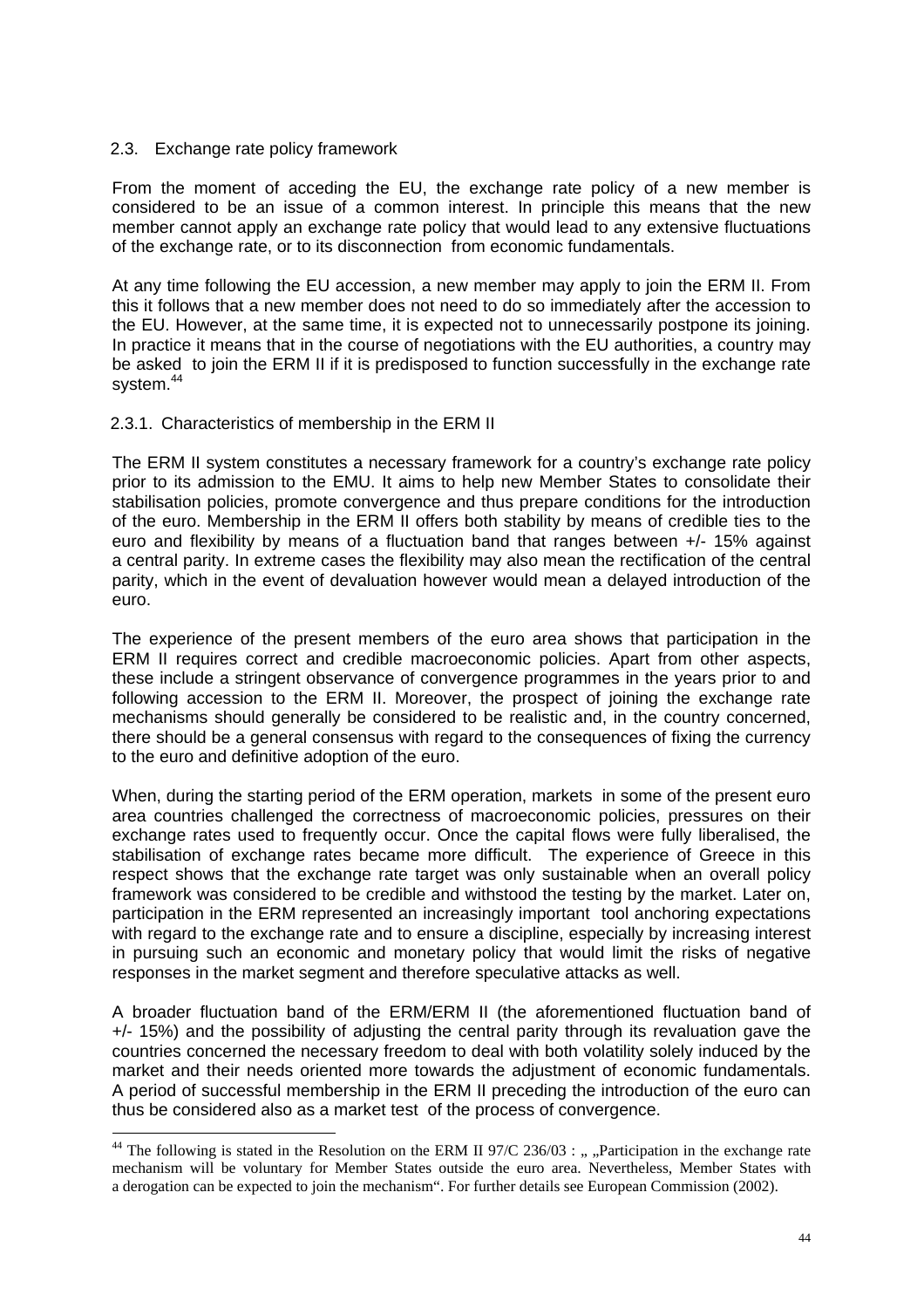#### 2.3.2. Context for determining the exchange rate parity

The exchange rate parity must be determined and, if need be, adjusted in a timely manner to the level that is in line with economic fundamentals, through which the risk of its inappropriate setting at the end of the process of convergence is minimised. This risk consists of a potential overestimation of the exchange rate, i.e. setting the parity at a level that is not sustainable and would raise devaluation pressures during the country's functioning in the ERM II. (Contrawise, in the case of Ireland and Greece, a small revaluation took place 9 and 11 months before their joining the euro area in order to limit inflationary pressures due to a considerable monetary relaxation caused by a downward convergence of interest rates). On the whole, it can be stated that the exchange rate convergence should be accompanied by a consistent package of economic policies. Most decisively, the financial markets in the period between the final adjustment of the exchange rate and the adoption of the euro must be convinced that central parity will also become a conversion rate. This must be signalled to markets. The use of interventions must be consistent with the agreement on the ERM II.

Right decisions concerning the koruna exchange rate in the process of accession require analysis of the tendencies of a development of a equilibrium exchange rate. This issue is at present also subject to research. The IMFS analyses conducted so far in this area<sup>45</sup>, using the econometric techniques, provide contradicting results that for the time being do not allow for unambiguous conclusions to be formulated.

So far, the development of the SKK exchange rate since the changeover of the exchange rate regime in 1998 shows that its volatility has not exceeded the band set in the ERM II. On the basis of favourable expectations that arose particularly in connection with the forthcoming integration of the SR into the EU and later on into the EMU, together with an expected dynamics of FDI inflow that could contribute in the short and medium term towards the growth of productivity and (non-price) competitiveness of Slovak exports, a tendency towards appreciation can rather be envisaged as to the development of the SKK nominal rate. With regard to the aforementioned as well as considering the fact that the central parity can be changed (revalued) within the ERM II, early membership of the SR in the ERM II can be considered as advantageous.

#### 2.4. Adjusting monetary policy instruments

In order for the convergence of the operational framework to be successful, it is necessary to harmonise it with market principles. It must be founded on open market operations and should promote development of the interbank market. Early adjustment of monetary policy instruments is useful in that it familiarises lending institutions with the operational framework in the euro area. The strategy of the central bank of Greece was based on an early introduction of monetary policy tools that in principle were similar to, though not exactly identical with the tools of the Eurosystem as well as on a further step-by-step harmonisation of different technical parameters. The NBS has made a considerable progress in adjusting its monetary policy instruments. Thus, their final adjustment to the EMU circumstances should not disturb the monetary stability in the SR.

 $\overline{a}$ <sup>45</sup> Hajnovič (1999), Benčík, Zlacký (2002).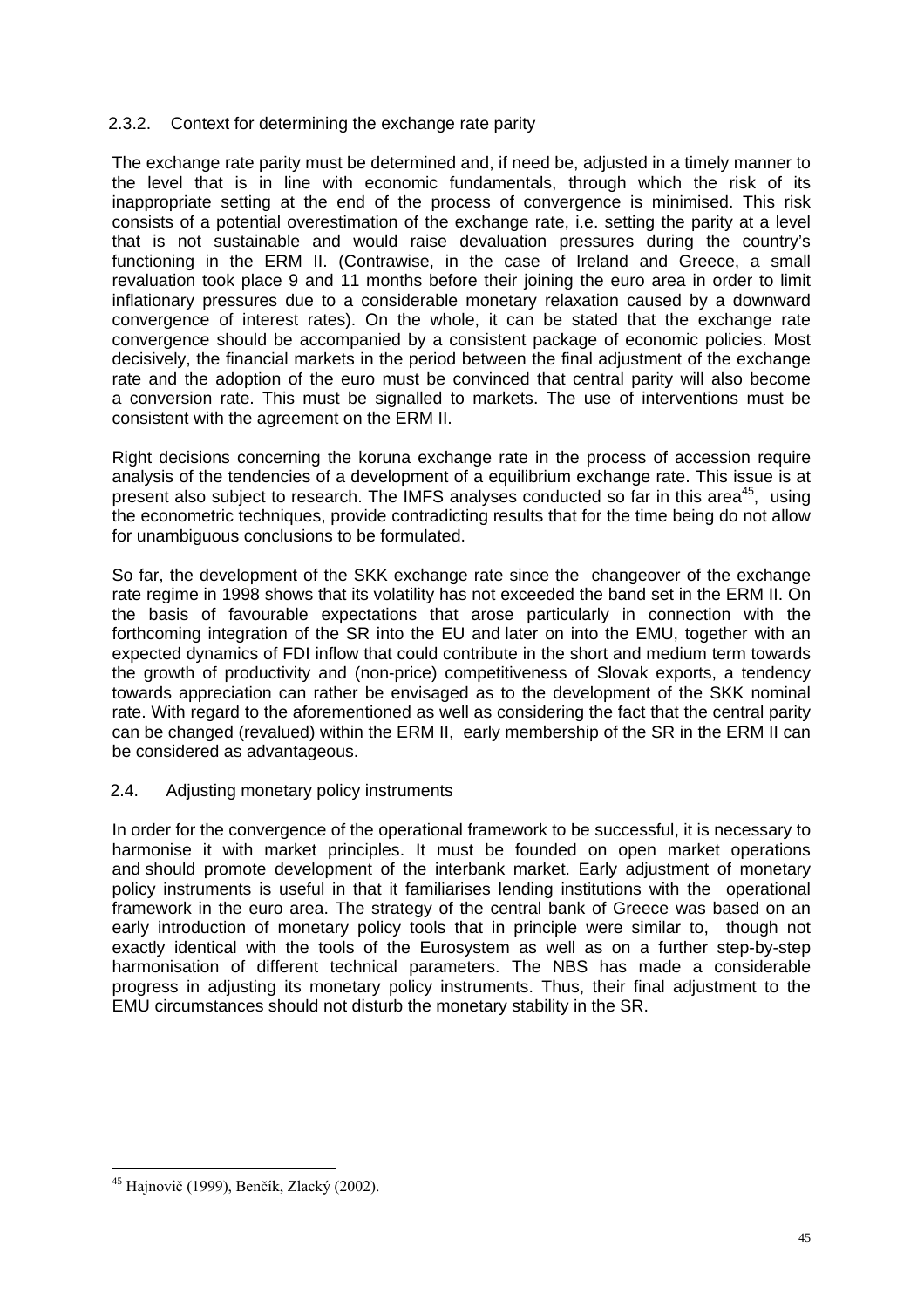#### 2.4.1. Interest rate convergence in the final phase of converging the EMU

In the final phase of the process of convergence, official interest rates must converge to their level in the euro area. This process was particularly noticeable in Greece, Spain, Ireland, Italy and Portugal, where there were considerable differences compared to the EMU standards prior the accession of these countries. This may also be the case of Slovakia. It is therefore necessary to examine the size of a stimulation effect of the interest rate reductions on the economy and their potential impact on the stability of domestic prices. This depends on several factors, e.g. on the anchor role of lower inflationary expectations or on the composition of personal incomes in the accession country. (For example, in the case of Greece, a negative income effect income on the household expenditures due to a decline in the interest earnings weakened the stimulating effect of lower interest rates). As was shown by the past experience, an important role in the interest rate convergence is played by the fiscal policy.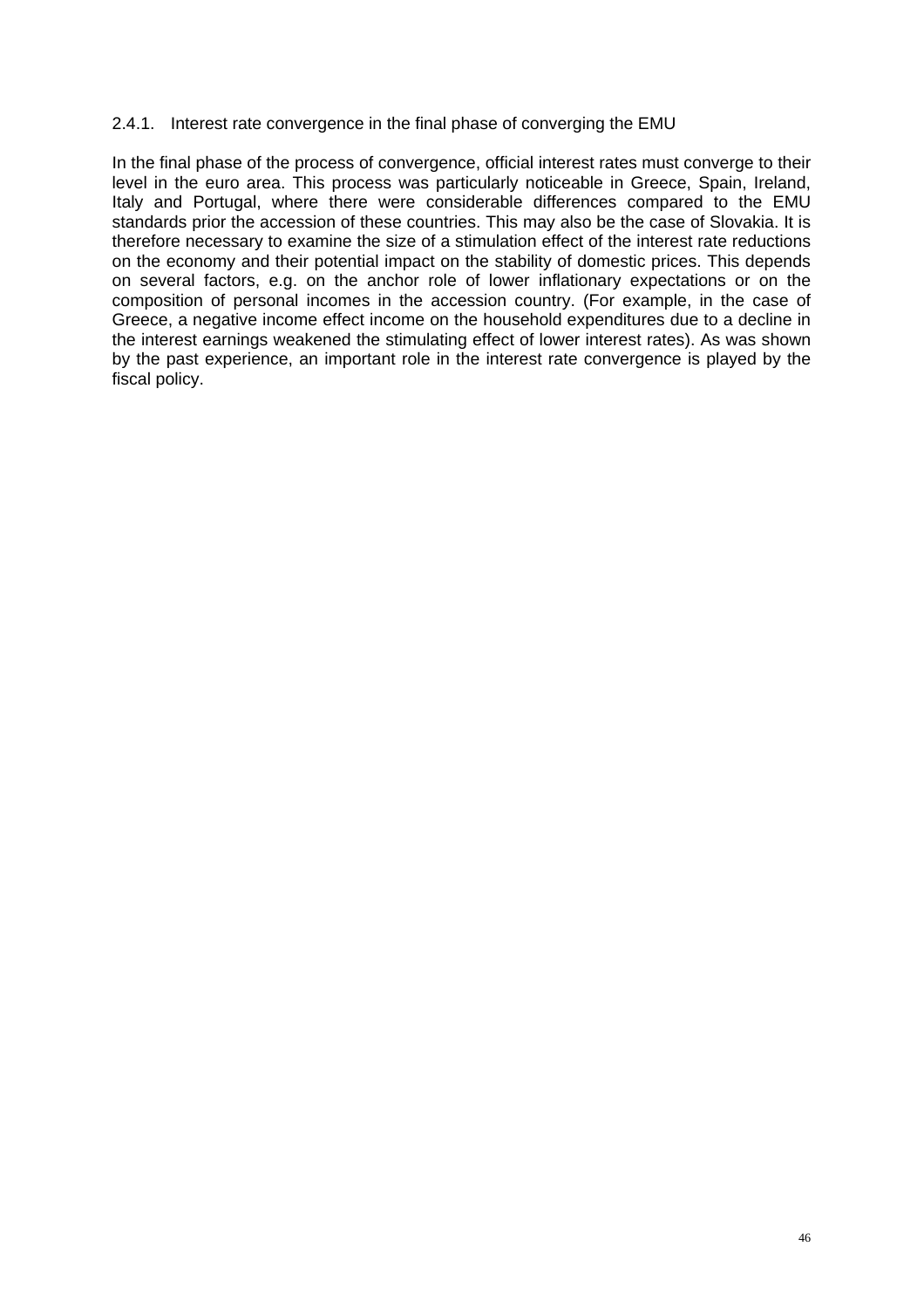#### **3. Strategy for acceding the EMU by the SR – limitations and risks**

In order for EMU membership to be achieved, a strategy is to be implemented that in conclusion will provide for the fulfilment of the Maastricht criteria. In the course of Slovakia's direction into the EMU, this strategy must be sustainable in terms of the external position. It must also create prerequisites for meeting the conditions laid down in the Stability and Growth Pact after entry into the EMU. From the conditions listed, certain requirements on economic, fiscal and monetary policies and their coordination with each other will follow. In our previous work<sup>46</sup> we have already covered these requirements, so now we shall only recap them in short.

#### 3.1. Inflation

First of all, one has to bear in mind an inflationary impetus due to the process of joining the EU. Our preliminary estimation on that (see also the analysis for the  $CR^{47}$ ) is as follows:

| Price deregulation                                                    | 5 to 10%<br>in total       | (of total consumer prices, that is<br>approximately 25-50% for controlled<br>commodities)                                                      |
|-----------------------------------------------------------------------|----------------------------|------------------------------------------------------------------------------------------------------------------------------------------------|
| Adjustment to the EU legislation                                      | 6 to $10\%$<br>potentially | (this in particular concerns technical,<br>environmental, and social standards and<br>impact of introducing the common<br>agricultural policy) |
| Market rectification of price relations 1 to 2%<br>and dual inflation | yearly                     | (at a stable exchange rate)                                                                                                                    |

Whilst the implementation of technical, environmental and social standards will proceed step by step also after the admission to the EU, and may be absorbed through savings on other costs, the majority of price deregulations must take place within a time limit of the nearest 2 years (for minor adjustments within 5 years). One of the reasons for this is that their delaying could later on put an additional burden on the fulfilment of an inflation target which will in the course of the process be anyway hardened by inflationary impacts of the market rectification of price relations as well as of wage and price runup. In terms of disinflation and meeting the inflation target, a critical element would be a potential indexation of wages and the state budget.

Indexation of wages will pose a problem notably where wage increases are not matched by corresponding productivity growth. A GDP growth at constant prices, forecast at 3-5%, would create room not only for rapid productivity increases, but also for a growing employment. A rapid growth of productivity will subsequently create prerequisites for disinflation. Nevertheless, such a room might not be sufficient, should there be a failure in scaling down of the ex-post-inflation-based indexation or of adaptive inflationary expectations with a sufficient degree of reliability. It is therefore important that after the accomplishment of deregulations in the years 2003-2004, expected inflation and collective bargaining on (nominal) wages respond to a likely decline of inflation (to approximately 4-5%). The process of disinflation could be inadmissibly prolonged in the event, if inflationary expectations in the economy were excessively responsive.

<sup>46</sup> IMFS (2000-2002).

 $47$  Collective of authors (2001).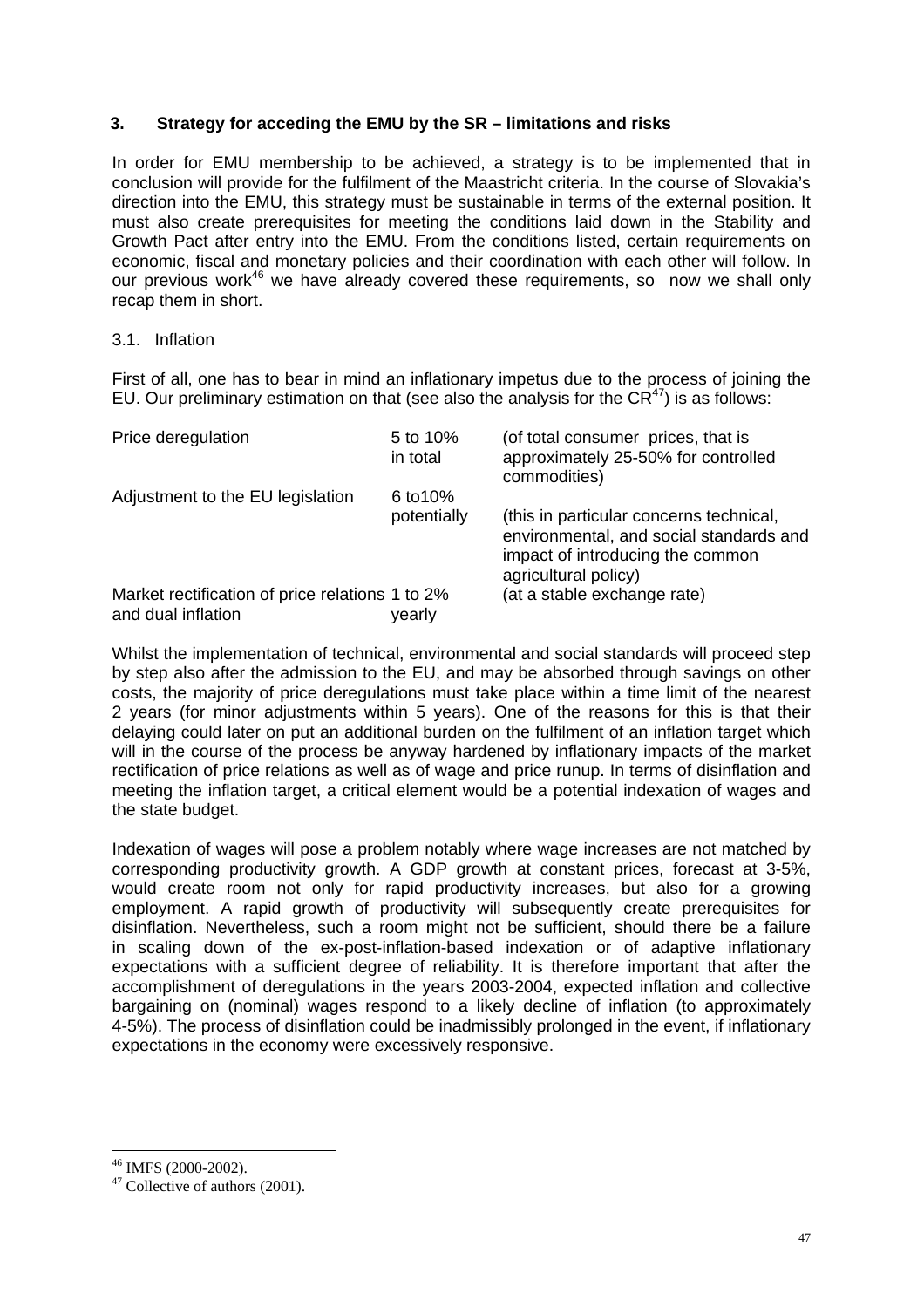#### 3.2. Fiscal deficit

A good estimate of the cost of reforms necessary in order for public finances to be sustainable, is a basis of any deliberations on the achievement of an acceptable deficit and indebtedness. These costs are (very roughly) estimated at:

| Railways                           | 2 plus % of GDP | This concerns unsettled services of public concern and<br>the acute debt relating to the railway superstructure                                                                                  |
|------------------------------------|-----------------|--------------------------------------------------------------------------------------------------------------------------------------------------------------------------------------------------|
| Health care                        | 2 plus % of GDP | This particularly concerns unsettled invoices                                                                                                                                                    |
| Power plants 4%                    |                 | This concerns the reduction of indebtedness which<br>is a prerequisite for the SE to be competitive                                                                                              |
| Environment <sup>48</sup> 1-10 $%$ |                 | This concerns environmental liabilities and antiflood<br>measures                                                                                                                                |
| <b>Guarantees</b>                  | $2 - 3 \%$      | This concerns the exercise of guarantees which will<br>escalate in the years to come                                                                                                             |
| <b>Banks</b>                       | $10-15%$        | This concerns the cost of banks restructuring, the<br>resource enhancement of the Deposit Protection Funds<br>(FOV) and the settlement of a redistribution loan of the<br>NBS from the SKB (TOZ) |
| Social<br>insurance<br>company     | $0 - 30 \%$     | This concerns the capitalisation of the social insurance<br>company in accordance with a chosen social insurance model                                                                           |

In total $^{49}$  21-66 % of GDP

The current level of public debt and debt-to-GDP ratio do not allow for the public debt to be further increased. In the opposite case, the condition of sustainable debt ratio would be breached. According to this condition, a public budget deficit is deemed to be sustainable, when – assuming unchanged conditions with regard to tax revenues, a given inflation and interest rates and a given GDP growth – as a result of this deficit, the ratio of debt to (nominal) GDP does not rise. If we substitute this condition relating to debt ratio with the current parameters, i.e. a GDP growth of 4%, an inflation of 3%, a 7% interest rate and a debt ratio of 40%, then a sustainable deficit (meaning that the GDP is not further burdened with additional debt) will be around 3%. If the debt ratio rose to 60%, the interest rate on the government debt and deficit financing would have to increase. If a resulting fiscal deficit was to be sustained in terms of the debt-to-GDP ratio, then the cost of debt servicing would displace other budget expenditure.<sup>50</sup>

From the point of view of a debt generated by the public budget, the following points must therefore be considered. The costs of restructuring the banking sector has been included in the public sector debt. If it was covered from the privatisation proceeds, it would be possible to reduce a public sector deficit (according to the ESA95 methodology) by approximately 1%.

 $48$  The size of the acute so-called environmental debt and inevitable costs of antiflood measures are reviewed by the government. Experience gained in Slovakia and neighbouring countries in recent years shows that the cost incurred by the government in removing the consequences of floods are in the order of several % of GDP and their compensation requires the adoption of extraordinary fiscal measures lasting for several years.

 $^{49}$  At present, there is a dispute pending between the SR and ČSOB in the matter of a claim of ČSOB against Slovenská Inkasná. In this dispute, the SR denies the legitimacy of the ČSOB's claim, the volume of which today has reached the order of dozens of billions of SKK.

 $50$  At the time being (2003), the projected deficit of public finances seems to be unsustainable from this point of view.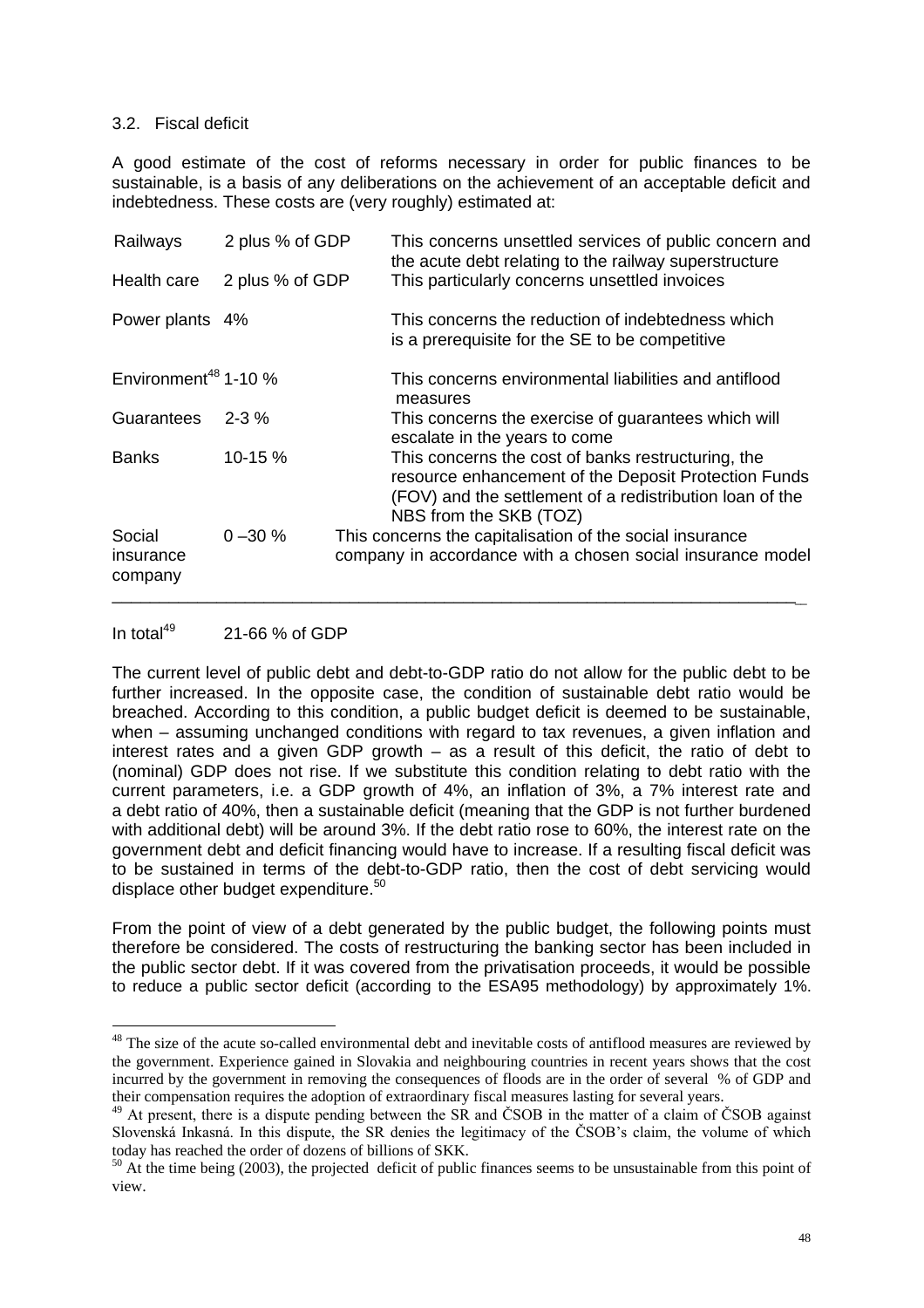When new reforms are furthered, it is necessary to consider whether the envisaged costs of these reforms can be covered from the privatisation proceeds or savings, or whether it will be necessary to use debt financing, with the associated costs of debt service and a higher deficit, or whether these costs are to be covered based on higher payments imposed on businesses and households, with an accompanying one-off impact on inflation, or on the basis of higher taxes, with the same one-off impact on inflation. If we disregard immaterial differences, then the cost of reforms will either be covered without any impact on the deficit and debt, or with an impact on the debt and deficit, or with (the one-off) impact on inflation.

A social insurance reform is a specific issue, in particular with regard to a possibly great volume of the funding needed. The cost of implementing it will depend on the chosen model (PAYG and capitalisation structures, the age of joining the capitalisation system and others). A certain portion of the costs may be inputted into the system via increased transfers from the state budget on behalf of non-paying claimants. These currently account for approximately 2% of GDP. However, it needs to be emphasised that these payments will exert pressure on the budget management and will slow down the process of reducing the fiscal deficit.

To sum up, the costs of reforms going beyond the funding gained based on privatisation proceeds will exert pressure towards inflationary increases in the sources of the state budget funding, or towards increasing the budget deficit, or, if put the other way round, they will slow down the disinflation and the reduction of a deficit. It is therefore necessary to define a realistic model of financing the reforms, which will not inhibit Slovakia in its direction into the EMU.

#### 3.3. Current account deficit, foreign debt

A high deficit in the current account is an issue that needs to be solved. A recommended cutdown on the government consumption provides only a partial solution. There is a need for such measures that would bring down private consumption by making it more expensive (e.g. VAT, excise taxes and deregulations, charges for public utilities), and also measures that would reduce disposable incomes on private consumption (such as the restriction of transfers). Both groups of these measures will only make sense as long as they do not translate into a higher public sector consumption. In terms of potential impacts on the balance of savings and investments, and thereby on the current account deficit, it is equally important to address any imbalances due to an excessive government consumption as well as imbalances due to an excessive consumption by households and corporates. At the same time, the issue is also on the supply side. This means that in principle three groups of measures will be involved:

- measures on the demand side, notably on the part of the government, but also households,
- measures on the supply side, especially aimed at improving the quality and range of products for personal consumption, access by our undertakings to distribution networks on the internal market,
- a larger penetration of our exports to foreign markets

The current level of a net debt does not raise any doubts as to the sustainability of our external position. If we draw upon the IMF view, and consider as sustainable a deficit in the current account that (expressed in the USD or the EUR) does not increase the rate of a net foreign debt (= a gross foreign debt less the NBS foreign exchange reserves) above a certain critical level, the current net foreign debt, understood in this way, would not pose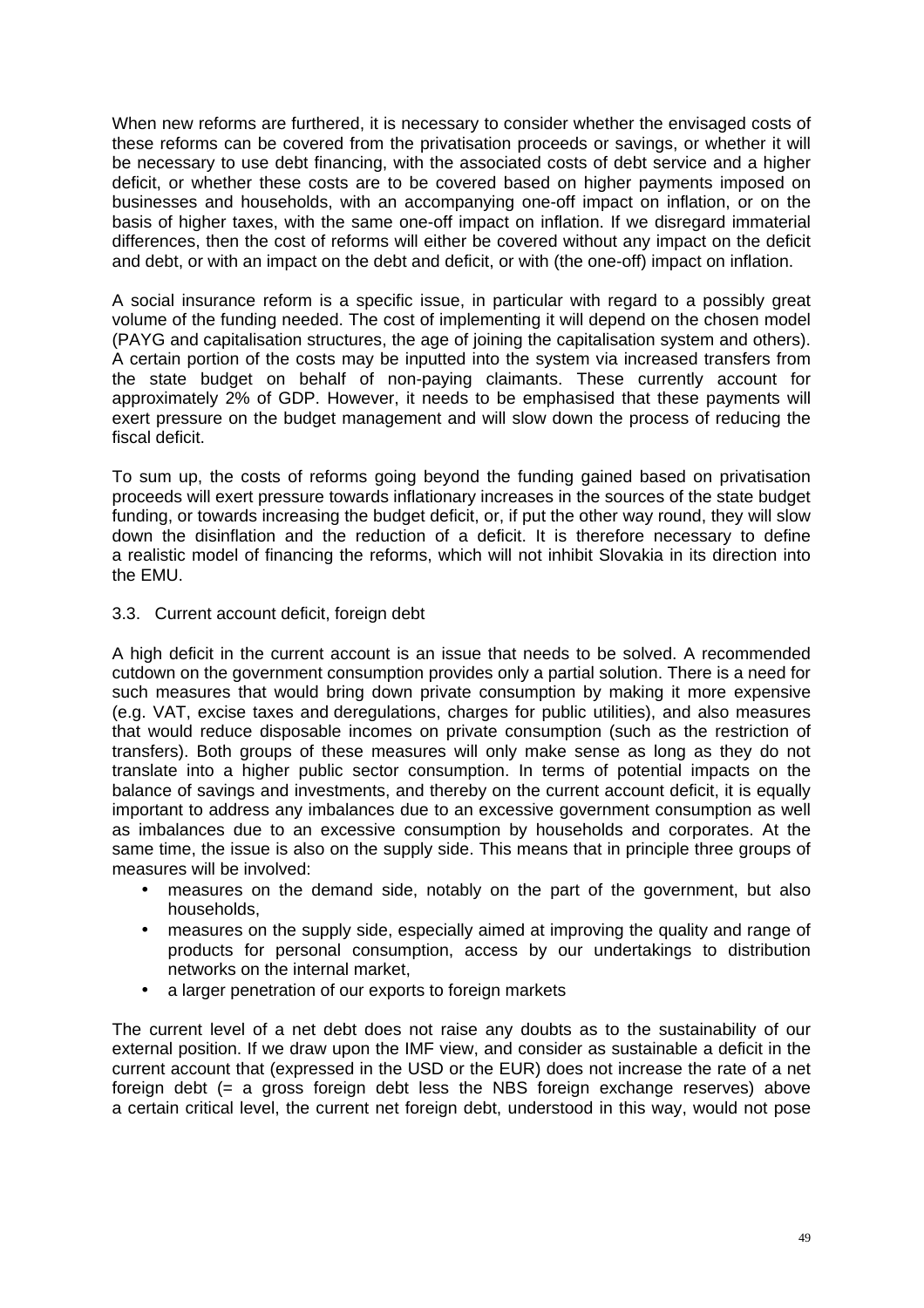any problem, even if a deficit in the current account stands at approximately 8-9% of GDP.<sup>51</sup> Should the aforementioned reforms be carried out using the proceeds from privatisation, the rate of foreign debt would be reduced. Just to make the picture more complete, let us add that a part of sources of funding earmarked for these reforms would be converted to korunas, which would reduce the indebtedness vis-à-vis local entities (banks) and increase the reserves of the banking sector (or eventually also of the NBS), another portion of these funds would be applied to reduce the foreign debt and, finally, a part of them would add to foreign assets (funds invested abroad by the social insurance company). It is evident that the local market will not be able to absorb potentially large volumes of these funds and an effort to place them domestically would disrupt the local financial market. It will therefore be necessary to develop a strategy for the funds to be invested by the social insurance company and at the same time to clarify how the monetary policy will respond to possible movements of such funds.

#### 3.4. Exchange rate

 $\overline{a}$ 

The current level of the koruna exchange rate appears to be overvalued in terms of how the current account develops. The NBS does not have an exchange rate set as its target. Nevertheless, the exchange rate is important as a factor of inflation<sup>52</sup>.

Despite the fact that the exchange rate is not targeted under our monetary policy, all of its possible effects on the economy must be considered. Providing that it does not endanger inflation (which is a monetary policy target), it is possible to consider its other effects, such as the impact on the trade balance and the financial affairs of banks, undertakings and the government.

Weakening of the exchange rate makes the conditions for imports worse and generally enhances the results of foreign trade. However, it does not need to be beneficial from other points of view. In addition to inflationary impacts of depreciation, consideration must be given to the impact of (nominal) depreciation on indebted undertakings and the government as well as to the cost of capital imports, in particular the imports of technology. Regarding the fact that foreign exchange assets are prevailingly held by the NBS and it is mainly the undertakings and to a lesser degree the government that are indebted, the effect of exchange rate movements is asymmetrical. Depreciation has a deteriorating effect on the financial affairs of (indebted) undertakings<sup>53</sup>. It improves the financial situation of the central bank, and thereby, in the event of transfers made by the central bank based on exchange rate gains, it also improves the situation of the government. Regarding a relatively high foreign debt of undertakings and banks, an account must also be taken of the extent of hedging against exchange rate risks, but also sovereign guarantees on foreign loans.

<sup>&</sup>lt;sup>51</sup> The IMF has calculated the so-called sustainable deficit for the SR as of April 2002 to be 5.8-6.8%. It is a current account deficit, which does not increase the foreign debt-to-GDP ratio. At that time it stood at approximately  $37\%$  of GDP.

 $52<sup>52</sup>$  As was already mentioned, several analyses have concluded that the transmission of monetary decisions by means of the exchange rate, the so-called exchange rate channel for the monetary policy, plays the most important part in the current NBS monetary policy. In addition to its impact on prices of imports and prices of marketable goods as such (a direct impact on inflation), its impact on domestic demand and prices of (financial) assets and liabilities (a subsequent indirect impact on inflation) is equally important.

<sup>&</sup>lt;sup>53</sup> Hand in hand with the development of the financial market and improving financial management in Slovakia, the hedging of undertakings and banks against exchange rate fluctuations has been improving accordingly. Rather than having to incur exchange rate losses, indebted undertakings choose to bear the cost of hedging against exchange rate fluctuations. Besides that, several of them are hedged against the exchange rate fluctuation ..in a natural way", thanks to the fact that they export. To them, an exchange rate depreciation would mean increased (koruna) costs of debt servicing and concurrently increased (koruna) export revenues.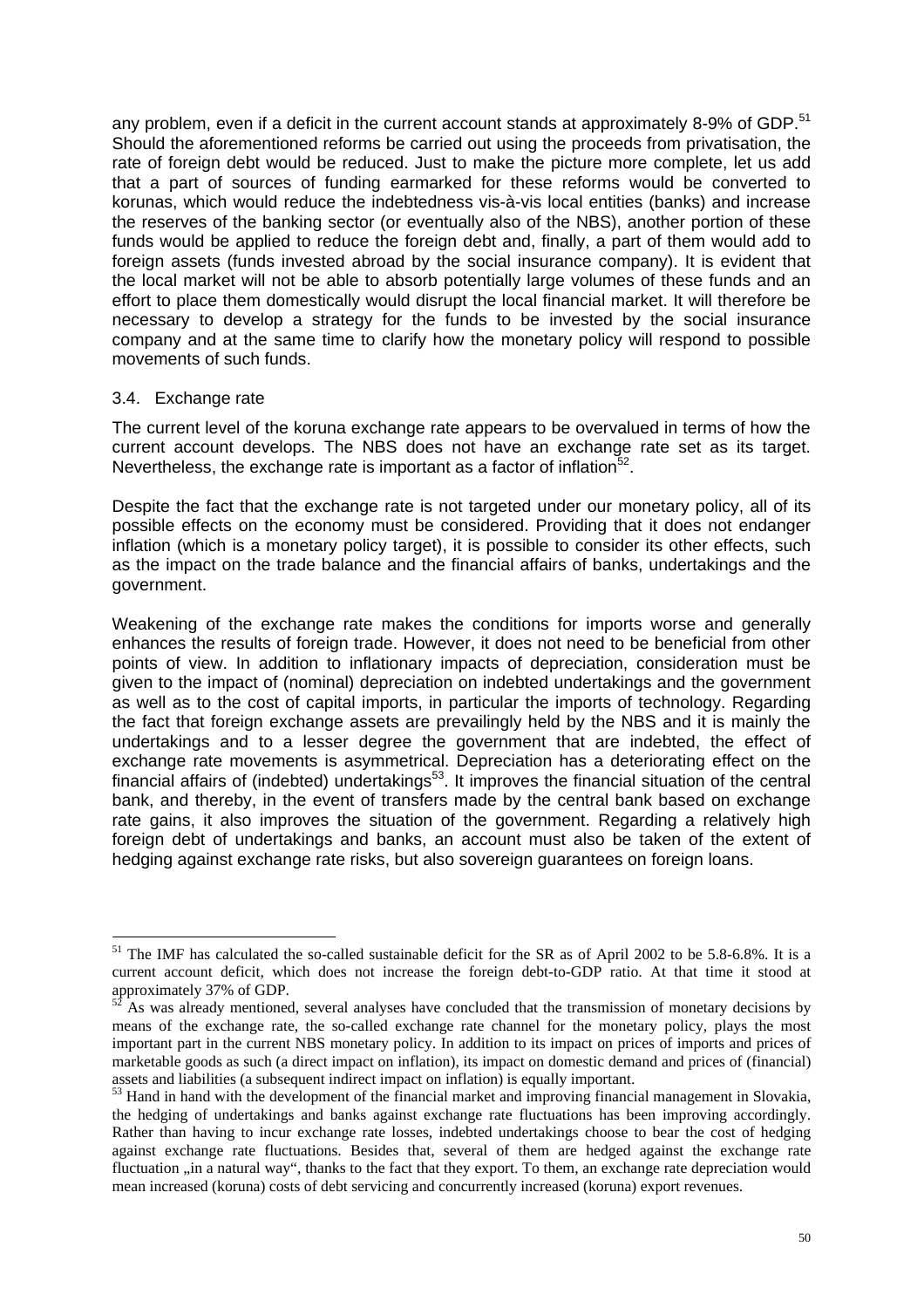Conversely, nominal appreciation worsens the financial affairs of the central bank and improves the financial results of indebted undertakings. Moreover, the cost of monetary policy of maintaining a strong exchange rate must be considered.

In the event that a part of proceeds from privatisation are placed domestically and as a result of sterilised intervention in the form of sterilisation they become a part of the NBS foreign exchange reserves, the volume of sterilisation could reach SKK 150-200 billion. The volume of sterilisation is high already now – standing at almost SKK 120 billion.

By merely appreciating the exchange rate by 1 % at the current level of reserves, the NBS would incur exchange rate losses of more than SKK 3 billion. At the deliberated volume of sterilisation and at the current interest rates on the sterilisation, such a monetary policy may cause the NBS's losses to become even more profound, increasing, in addition, by more than SKK 10 billion (after the yield from invested reserves is taken into account). These costs already now have a significant impact, and may affect also the state budget deficit, as the NBS's losses resulting from a gradually higher appreciation of the exchange rate or from a long-term sterilisation of a large volume of liquidity cannot be resolved solely at the expense of the NBS existing reserves.

Nominal appreciation of the exchange rate may help in terms of disinflation. In our opinion though, it exerts a big pressure on the management of the NBS and/or the state budget. Such a strategy is only viable in the case that the necessary prerequisites are created in the NBS reserves or in the state budget.

To summarise: the exchange rate depreciation is a factor of inflation. It helps to improve price competitiveness, and worsens the financial affairs of debtors, who are not hedged against exchange rate risks, in particular undertakings. The appreciation of the exchange rate may facilitate disinflation, nevertheless it generates losses in the financial results of the NBS and (through that) of the state.

#### 3.5. Prerequisites and conditions for meeting the Maastricht criteria

In line with the aforementioned, disinflation strategy must deliberate on several facts:

- inflationary impacts of deregulations (with a potential impact on formation of expectations), the impact of market-driven rectification of price relations and dual inflation, the impact of possible increase of charges on utility services to households and VAT and excise tax increases,
- high costs of the monetary policy, particularly if the central bank was to face a high deficit in the current account on its own, without an appropriate support lent by a budgetary policy, wage policy and economic policy targeted at competitiveness (against imports, as well). These costs are further increased due to sterilisation of a sizeable inflow of funding earned in privatisation. The deepening of the central bank's losses in the event of a nominal appreciation of the exchange rate is a separate issue that should be subject to discussion and agreement with the ECB,
- support provided from the government budget may only be limited owing to a currently high debt rate, high current deficit and resistance to cutting it down, as well as high current and future cost of reforms,
- in order for the budgetary issues to be resolved by increasing the budget revenues in a way other than through tax increases (that means, at the cost of a temporarily increased inflation), systemic measures, such as those to improve the tax collection, would have to be adopted. But these measures in themselves are likely to temporarily increase inflation, too.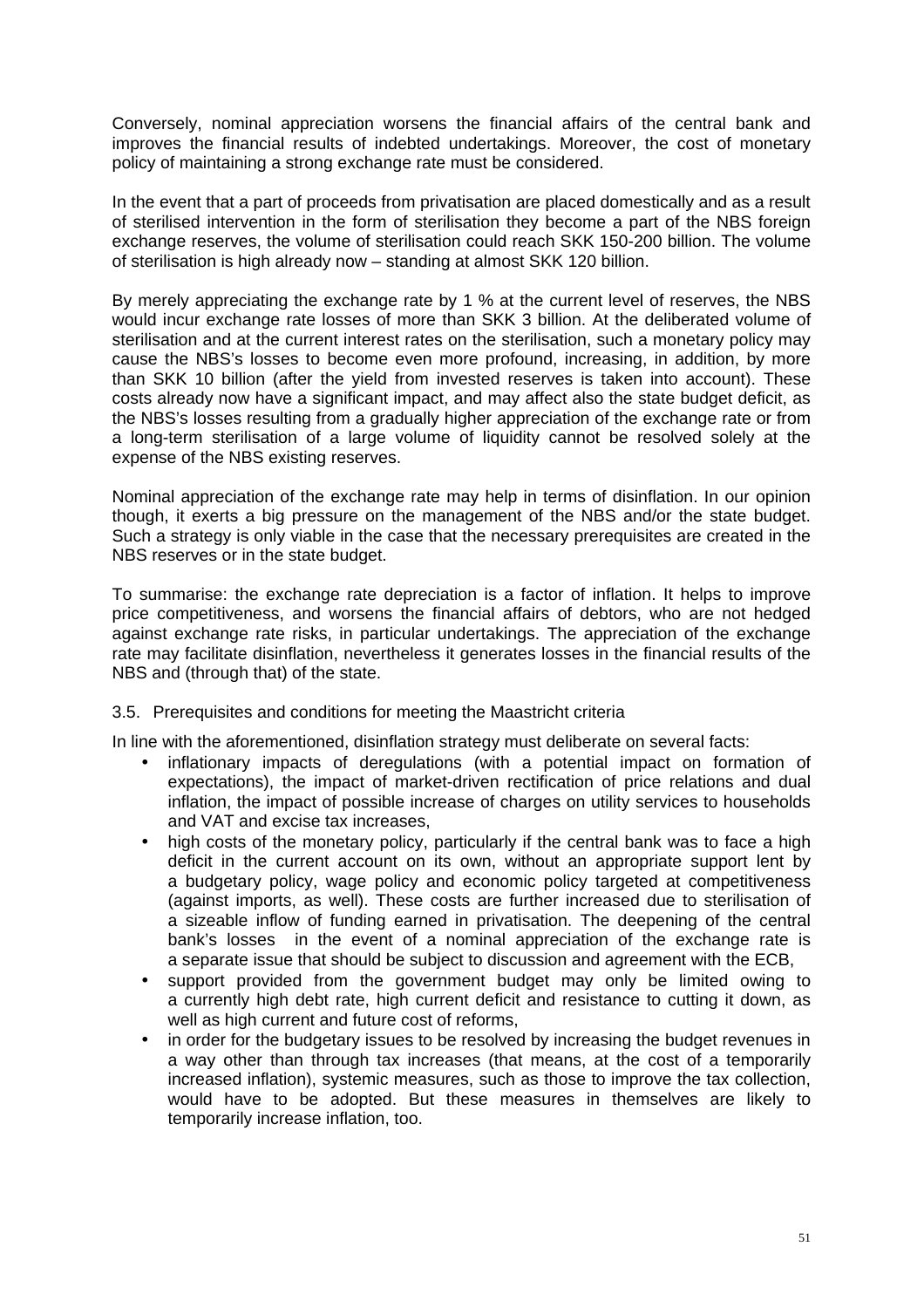From what was said above, the following recommendations can be concluded with regard to the possible procedure to be coordinated between the NBS and the Government of the SR, employers and trade unions in conjunction with Slovakia's direction into the EMU:

- to implement any measures that might increase inflation at an earliest possible time (in 2003) and to the minimum necessary extent. (Some deregulations will only be carried out in 2004, with their possible impact on increasing inflation also occurring in 2005),
- within the collective bargaining, to push through to the maximum possible extent wage adjustments in relation to the future (falling) inflation. This means that wages should not be indexed retrospectively (accomodatively), but looking ahead (prospectively). Likewise, to try to influence the course of things so that any additional costs are deliberated in anticipation of future decreases in inflation as much as possible,
- to further consolidate the budget and reduce the deficit using as much as possible (or exclusively) expenditure reductions,
- to choose a strategy for carrying out reforms which to the greatest possible extent draws upon the application of both past and future proceeds from privatisation so as to avoid pressures on incurring a significant public finance debt (and the costs of debt servicing), or on large volumes of funding to be spent from the budget to help to finance reforms,
- to implement reforms to the maximum possible extent, so that the foreign debt is cut down and the assets of the social insurance company are invested almost exclusively in the foreign financial markets. This should help to reduce costs of the monetary policy related to sterilising excess liquidity,
- to schedule the entry into the EMU so that decisive issues (deregulations, tax and other measures and reforms impacting upon the expenditure side of the budget) are implemented before the entry.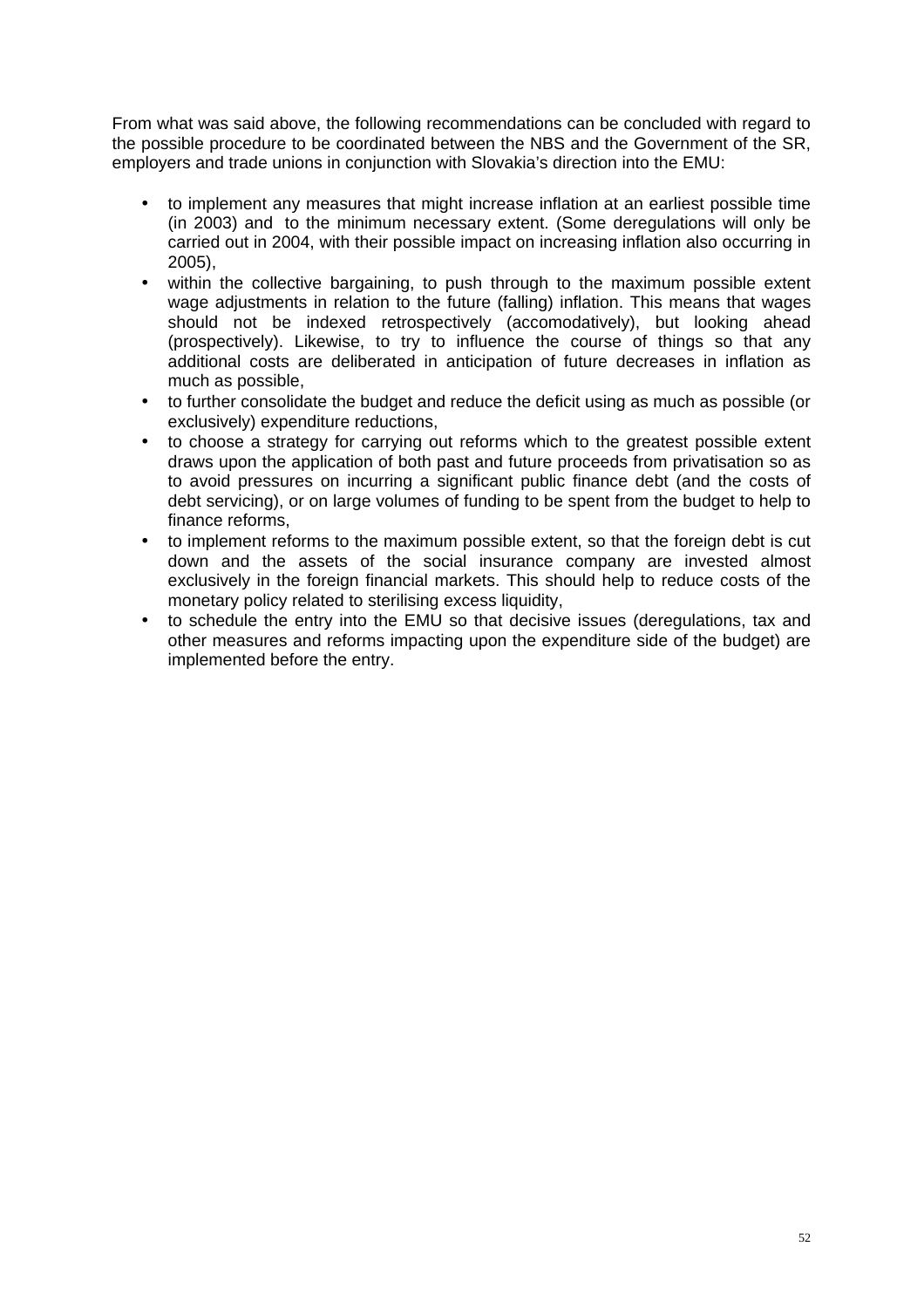#### **Conclusions**

 $\overline{a}$ 

Membership in the EMU will be a logical continuation of Slovakia's membership in the EU. Several facts attest to the benefits of this membership being achieved at an earliest possible time. The conception of the "earliest possible" membership should however be realistic. First and foremost, EMU membership should be attained after the completion of reforms that might significantly influence the fulfilment of the Maastricht criteria and commitments arising from the Stability and Growth Pact. If the fulfillment of the Maastricht criteria was to bring about secondary (echo) effects, the scale of these effects needs to be reviewed<sup>54</sup>. What is particularly important is a sustainable reduction of the public finance deficit (in line with the ESA95 methodology) and a reducing of inflation without its suppression.

**Accomplishment of the Maastricht fiscal criteria in 2005<sup>55</sup>** is only a theoretical possibility considering the current state of affairs. A time schedule for a possibly earlier entry into the EMU (in 2007) is problematic, especially owing to administrative delays and processes postponed. In addition, for the inflation criterion to be fulfilled, all deregulations would have to take place in 2003. In order for the budget criterion to be fulfilled, all the costs of reforms would need to be covered on wholly with privatisation proceeds, and the redistribution via public budgets would need to be cut down to the same extent only, to which public expenditure is reduced. The public debt reduction and interest rate decreases would result in a reduced interest paid on debt service by 1.0-1.5% of GDP in 2005, thus creating room for reducing the deficit below 3%.

According to the present considerations that mainly rely on the programme proclamation of the Government of the SR and concern **the second alternative of the EMU accession schedule,** the Maastricht criteria are envisaged to be fulfilled in 2006, the assessment to be made during the course of 2007 and the admission to the EMU to take place in 2008. The fact that counts against this variant is that in 2006, a year decisive in terms of the given time schedule, a parliamentary election should be held. This could (as a result of the so-called political cycle) make the fulfillment of the Maastricht criteria less certain. It would therefore be appropriate to adopt measures and undertake commitments to reduce this uncertainty.

We also agree with the view that our economy should operate under the ERM II for the shortest possible time. What counts in favour of this is the benefit to be derived in terms of the monetary policy of a credible central bank from the flexibility of the exchange rate prior to the accession to the ERMII and risks and consequences of limitations on exchange rate movements under the ERMII in combination with the fulfillment of the Maastricht criteria. According to the aforementioned time schedule, an application for ERMII membership should be filed during the course of 2004, whilst it is assumed that the SR would be a part of the ERMII in the years 2005-2006. In 2006 it would also meet the criteria on inflation, interest rates and a deficit (and debt).

<sup>&</sup>lt;sup>54</sup> Examples of the secondary effect of fulfilling the Maastricht criteria might include delayed responses of the economy to interest rate reductions, growing budget expenditures as a response to interim expenditure restrictions, "running off " of inflation as a result of suppressed indexation of wages or other costs.

<sup>&</sup>lt;sup>55</sup> According to the diagram in Chart 1, application for the ERM II is to be filed in 2004. The assessment comprising all the formal procedures associated with the entry into the EMU would take place in 2006.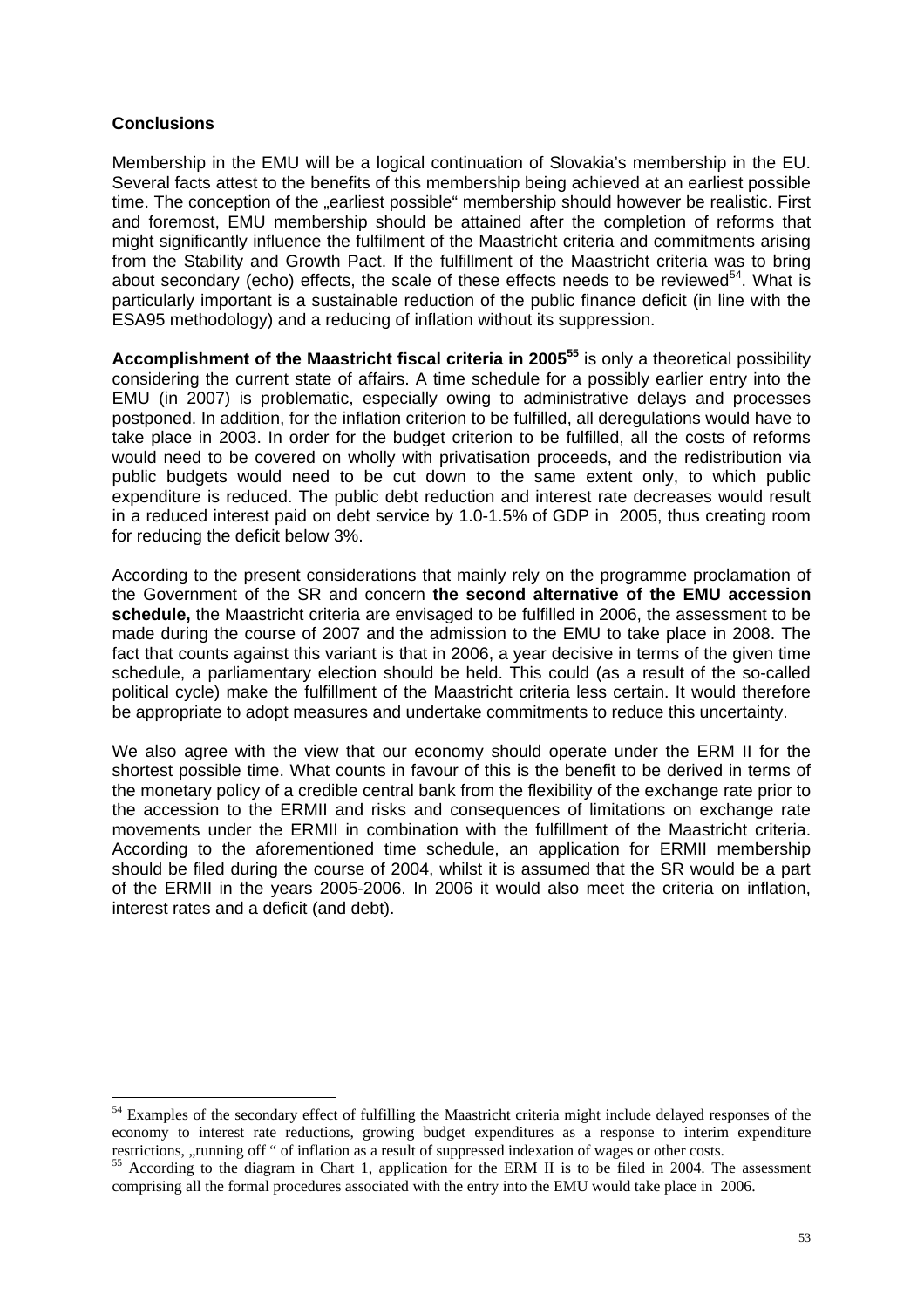There are several issues and tasks that still have to be addressed. First of all, it needs to be clarified, negotiated and agreed (before the ERMII application is filed) at what exchange rate parity Slovakia will join the ERMII. If the economy is to maintain the chosen exchange rate parity, the rate must correspond with an "equilibrium rate" for the period of Slovakia's functioning in the ERMII (2005-2006, but also 2007!) and in the period immediately following the entry into the EMU. In determining this equilibrium rate, the following should be taken into account:

- the performance and competitiveness of our economy over the given period, i.e the internal and external equilibria (the so-called fundamentals),
- the interest in (stable) investment into domestic assets, namely FDI, and requirements following from foreign debt servicing,
- the flexibility of the economy and of economic policies.

**The third option** rests in targeting the fulfillment of the Maastricht criteria to the year 2007. In the event of such a time schedule, it would be enough for Slovakia to file an application for membership in the ERM II during the course of 2005. It is a well established fact that in the first year of a new government being in their office, adoption of measures required for the fulfillment of the Maastricht criteria would be easier. Also, further steps to promote the economic stability (in the year following the criteria achievements and in the first year of EMU membership) could thus be taken in a period not subject to pressures commonly present during another stages of the political cycle.

When making a decision concerning these deadlines, it is important to coordinate the procedure with the neighbouring candidate countries, in particular with the CR, with whom Slovakia has the closest business relations. A possible earlier entry of the CR would bring about a significant change in the conditions under which the economy, and especially foreign trade of the SR, operate.

It is equally important that a wide social agreement is reached with a wide range of stakeholders, such as the government, parliament, employers and trade unions, concerning common advancements in fulfillment of the pre-accession targets. Equally important will be adoption of such a PEP that will guarantee Slovakia's direction into the EMU. Finally, there is also a need for an efficient information campaign targeting the population at large.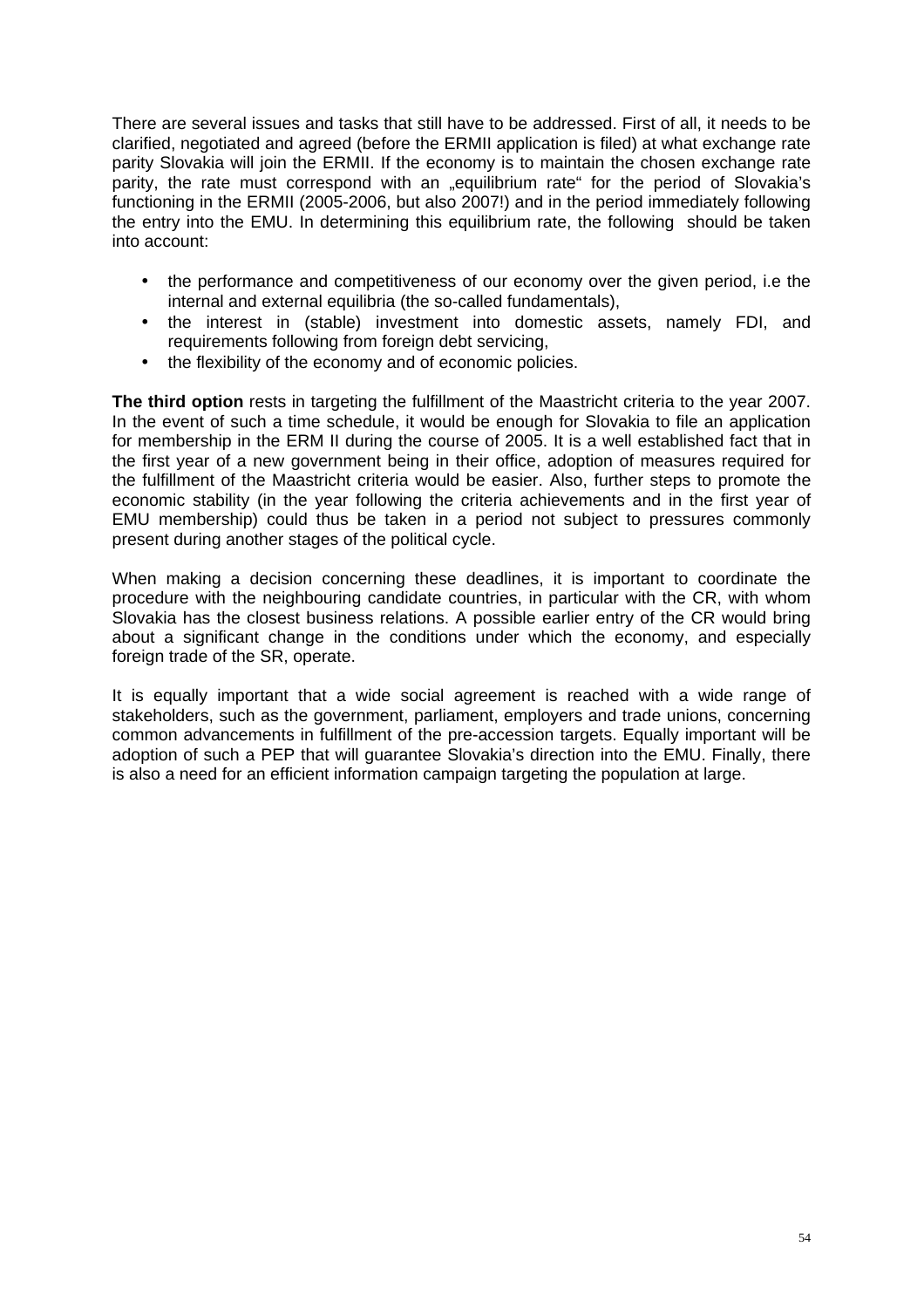#### **References**

2000-2002 Regular Report(s) From The Commission On Slovakia's Progress Towards Accession, 8 November 2000.

Benčík, M. (2002). Matematická analýza symetrie hospodárstva SR a vybraných krajín, IMFŠ NBS. (In Slovak) (Mathematical Analysis of Asymmetry of the Economies of the SR and Selected Countries)

Benčík,M-Zlacký.V. (2002). Rovnovážny výmenný kurz a niektoré metódy jeho odhadu.Interný materiál IMFŠ NBS. (In Slovak) (Equilibrium Exchange Rate and Some Methods for Its Estimation)

Brucháčová, A.(2001). Porovnanie hospodárskeho a menového vývoja SR, ČR, MR, PR a Slovinska, november 2001, materiál na informáciu Direktória NBS. (In Slovak) (Comparing the Economic and Monetary Developments in the SR, CR, Hungary, Poland and Slovenia)

Csajbók, A.- Csermely Á. (2002). ADOPTING THE EURO IN HUNGARY: EXPECTED BENEFITS, COSTS AND TIMING. National Bank of Hungary. OCCASIONAL PAPER 24.

Chudá, D., Ševcovic, P. (2000). The Identifying of the Transmission Channel of the Monetary Policy in Slovak Republic (interest rates). National Bank of Slovakia. Mimeo.

Coricelli, Fabrizio. (2001). Exchange Rate Arrangements in the Transition to EU: Some Arguments in Favour of an Early Adoption of the Euro. Paper prepared for the conference "The Polish Way to the Euro", Warsaw October 22-23, 2001.

Doyle, - Kuijs,A. a Jiang. (2001). Real Convergence to EU Income Levels: Central Europe from 1990 to the Long Term. IMF Working Paper WP/01/146.

De Grauwe, P. (1992). The Economics of Monetary Integration. Oxford University Press. 1992.

European Central Bank. (2002). The Convergence Process of a Country Joining the EURO Area – A Case Study.

European Commission. (2000). Exchange Rate Strategies for EU Candidate Countries. Ecofin/521/2000.

European Commission. (2001). Real Convergence in Candidate Countries - Past Performance and Scenarios in the Pre-Accession Economic Programmes. November 2001.

European Economy: Public Finance in EMU – 2000. EC DG EFA, 2000.

European Economy: Public Finance in EMU – 2001. EC DG EFA, 2001.

European Economy: The EU Economy: 2000 Review. EC DG EFA, 2000.

European Economy: The EU Economy: 2001 Review. EC DG EFA, 2001.

Fidrmuc, J.- Korhonen, I.(2001). Similarity of Supply and Demand Shocks Between the Euro Area and the CEECs.

Gavura, Miroslav. (2000). Factors Affecting the Course of Inflation (the case of the Slovak Republic). National Bank of Slovakia. Paper prepared for CEFTA workshop organized by Centre for Central Banking Studies, Bank of England in Slovenia. September 25 - 29, 2000.

Global Economic Outlook - Project LINK Meeting. (2002). 7-11 October. Bologna. Italy.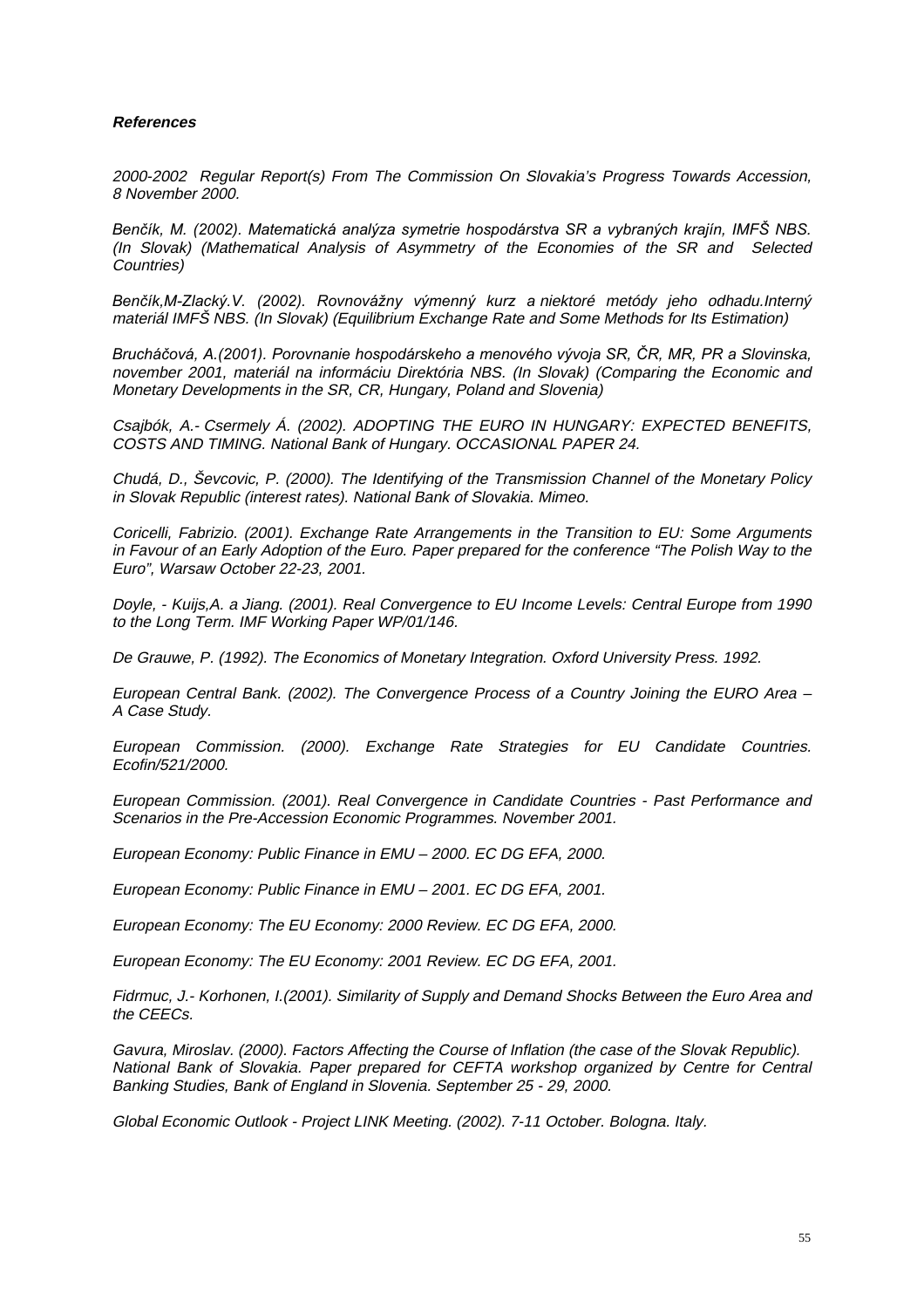Hajnovič, F. (1999). Rovnovážny výmenný kurz a kurzový režim v SR. Materiál na informáciu Direktória NBS (Equilibrium Exchange Rate and Exchange Rate Regime in the SR. A paper to brief the NBS Directorate).

Hajnovič, F.(2002). Slovak Republic. In: Kovács, M.A.(ed.): On The Estimated Size Of The Balassa-Samuelson Effect In Five Central And Eastern European Countries. NBH Working Paper 2002/5, Budapest.

Hajnovič, F.(2001).Towards a Pattern of the Inflation Process in Slovakia. National Bank of Slovakia. Institute of the Monetary and Financial Studies.Working Paper.

Hošková, A. (2002). Vplyv priamych zahraničných investícií na efektívnosť ich implementácie v ekonomike Slovenska, predovšetkým v podnikovej sfére,IMFŠ NBS. (In Slovak) (The Impact of Foreign Direct Investments on the Effectiveness of Their Implementation in the Economy of Slovakia, Namely in the Corporate Sector.

IMFŠ NBS. (2000-2002). Analýza hospodárskeho a menového vývoja SR z pohľadu integrácie SR do EÚ (In Slovak). (Analysis of Economic and Monetary Development in the SR from the Point of View of Integration of the SR into the EU) .

INFOSTAT. (2002). Variantné projekcie vývoja slovenskej ekonomiky v rokoch 2003-2006. Bratislava (In Slovak). (Variant Projections of Development of the Slovak Economy in 2003-2006).

Joint Assessment of Medium-term Economic Policy Priorities of the Slovak Republic (February 2000),  $EU$  – SR.

Koenig, Reiner. (2001). Should the Maastricht Criteria be Modified? Paper prepared for the conference "The Polish Way to the Euro", Warsaw October 22-23, 2001.

Kolektív. (2001). Studie o sociálním a ekonomických dopadech vstupu do EU (Šance a rizika). Rada vlády pro sociální a ekonomickou strategii ČR. Praha. Marec 2001(ln Czech). (A Study on Social and Economic Impacts of Admission to the EU (Chances and Risks).

Kolektív. (2002). Otvorené otázky menovej integrácie. Biatec 2002/3. str. 5 – 10 (In Slovak).(Open Issues of the Monetary Integration)

Komínková, Z. (2002). Verejné financie v EÚ a nároky na fiškálnu konsolidáciu v SR: od maastrichtských konvergenčných kritérií k Paktu stability a rastu. Interný materiál IMFŠ NBS (In Slovak). (Public Finances in the EU and Requirements on Fiscal Consolidation in the SR : From the Maastricht Criteria to the Stability and Growth Pact).

Kovács, Mihály A. – Benes, J. – Klima, M. – Borowski, J. – Dudek, Maciej K. – Sotomska-Krzystofik, P. – Hajnovič, F. – Zumer, T. (2002). On the Estimated Size of the Balassa-Samuelson effect in five Central and Eastern European countries. WP 2002/5, NBH.

Krugman, P. (1993). Lessons of Massachusetts for EMU. In Torres, F. – Giavazzi, F.: Adjustment and Growth in the European Monetary Union. Cambridge University Press a CEPR. str. 241 –261.

Masson, Paul R. (1999). Monetary and Exchange Rate Policy of Transition Economies of Central and Eastern Europe after the Launch of EMU. IMF Policy Discussion Paper 99/5.

Mundell, R. (1961). A Theory of Optimal Currency Areas. American Economic Review, 51.

Nemec,M.- Benčík, M.(2002). Monetary Policy Transmission in Slovakia.Contribution to the research meeting on "Monetary Policy Transmission in the Euro Area and in Accession Countries". European Central Bank. Frankfurt, 2.10.2002.

Pasanen, J.: The GDP of the Candidate Countries (First quarter 2002). EUROSTAT, September 2002.